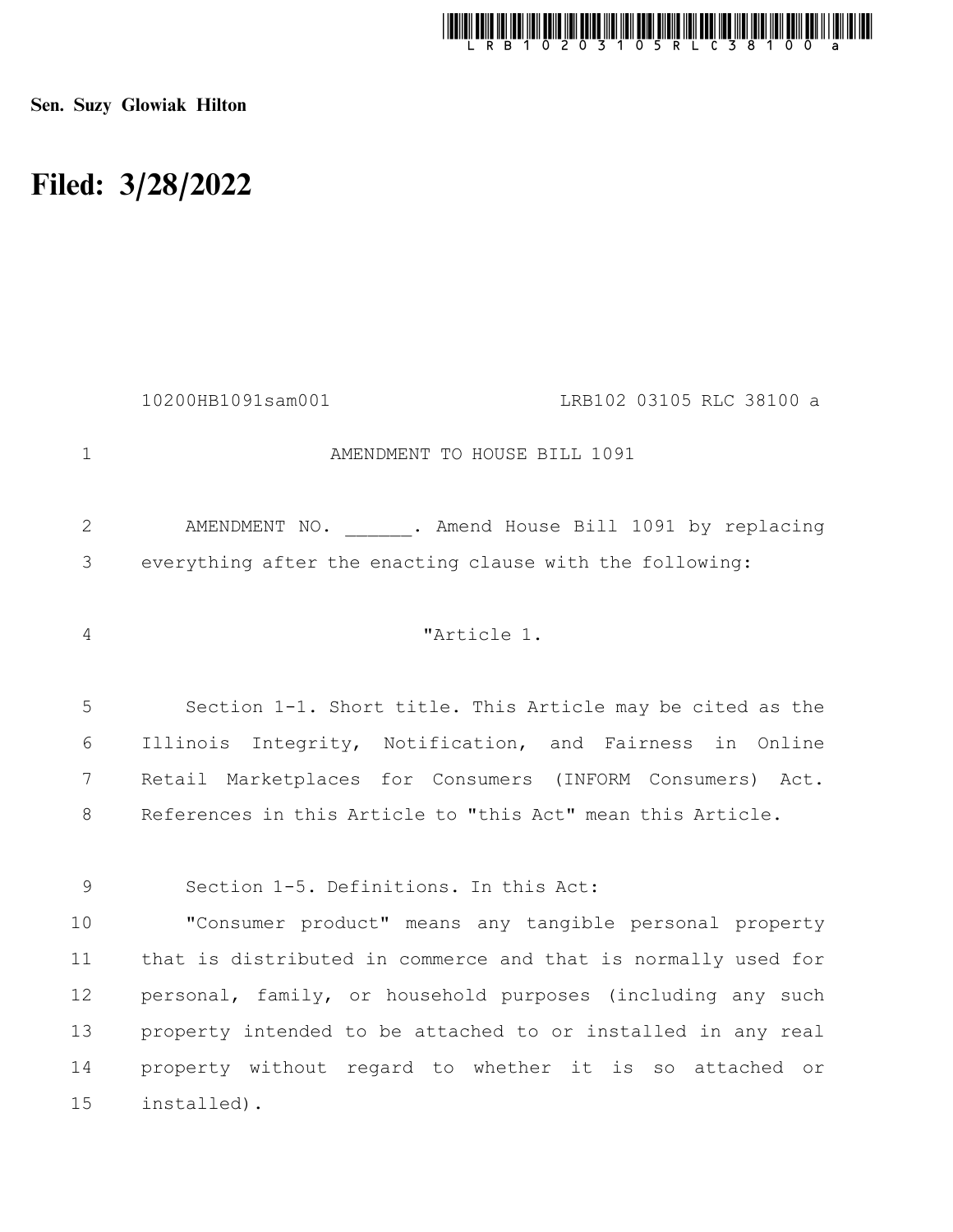10200HB1091sam001 -2- LRB102 03105 RLC 38100 a

"High-volume third-party seller" means a participant in an online marketplace who is a third-party seller and who, in any continuous 12-month period during the previous 24 months, has entered into 200 or more discrete sales or transactions of new or unused consumer products and has an aggregate total of \$5,000 or more in gross revenue. For purposes of calculating the number of discrete sales or transactions or the aggregate gross revenues under subsection (a) of Section 1-10, an online marketplace shall only be required to count sales or transactions made through the online marketplace and for which payment was processed by the online marketplace, either directly or through its payment processor. 1 2 3 4 5 6 7 8 9 10 11 12

13

"Online marketplace" means any person or entity that:

(1) operates a consumer-directed electronically based or accessed platform that includes features that allow for, facilitate, or enable online third-party sellers to engage in the sale, purchase, payment, storage, shipping, or delivery of consumer products in this State; 14 15 16 17 18

(2) is used by one or more online third-party sellers for such purposes; and 19 20

(3) has a contractual or similar relationship with consumers governing their use of the platform to purchase consumer product. 21 22 23

"Seller" means a person who sells, offers to sell, or contracts to sell consumer products through an online marketplace's platform. 24 25 26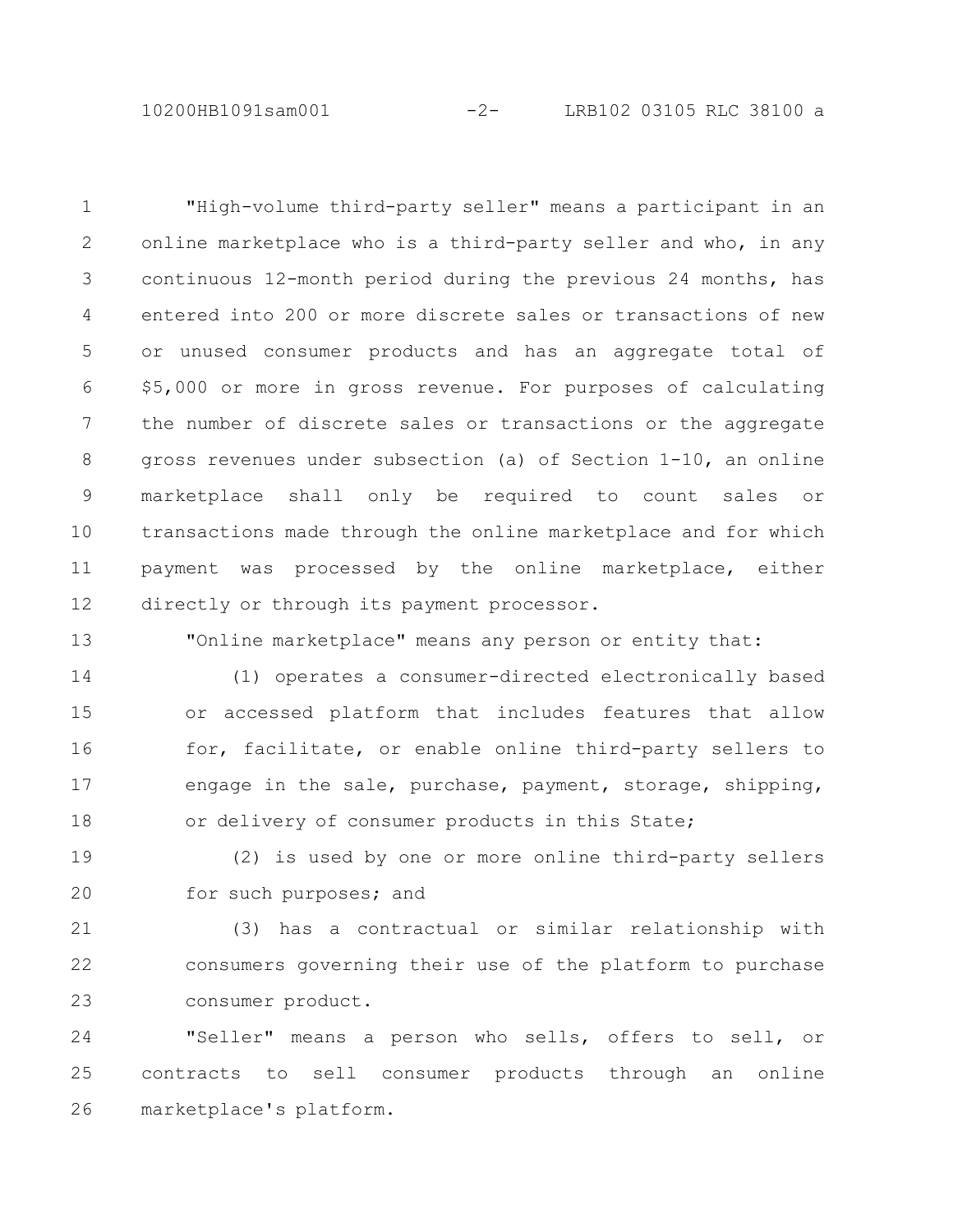## 10200HB1091sam001 -3- LRB102 03105 RLC 38100 a

"Third-party seller" means any seller, independent of an online marketplace, who sells, offers to sell, or contracts to sell a consumer product in this State through an online marketplace. "Third-party seller" does not include, with respect to an online marketplace: 1 2 3 4 5

(1) a seller who operates the online marketplace's platform; or 6 7

8

(2) a business entity that has:

(A) made available to the public the entity's name, business address, and working contact information; 9 10 11

(B) an ongoing contractual relationship with the online marketplace to provide the online marketplace with the manufacture, distribution, wholesaling, or fulfillment of shipments of consumer products; and 12 13 14 15

(C) provided to the online marketplace identifying information, as described in subsection (a) of Section 1-10, that has been verified in accordance with that subsection. 16 17 18 19

"Verify" means to confirm information provided to an online marketplace, including, but not limited to, by the use of one or more methods that enable the online marketplace to reliably determine that any information and documents provided are valid, corresponding to the seller or an individual acting on the seller's behalf, not misappropriated, and not falsified. 20 21 22 23 24 25 26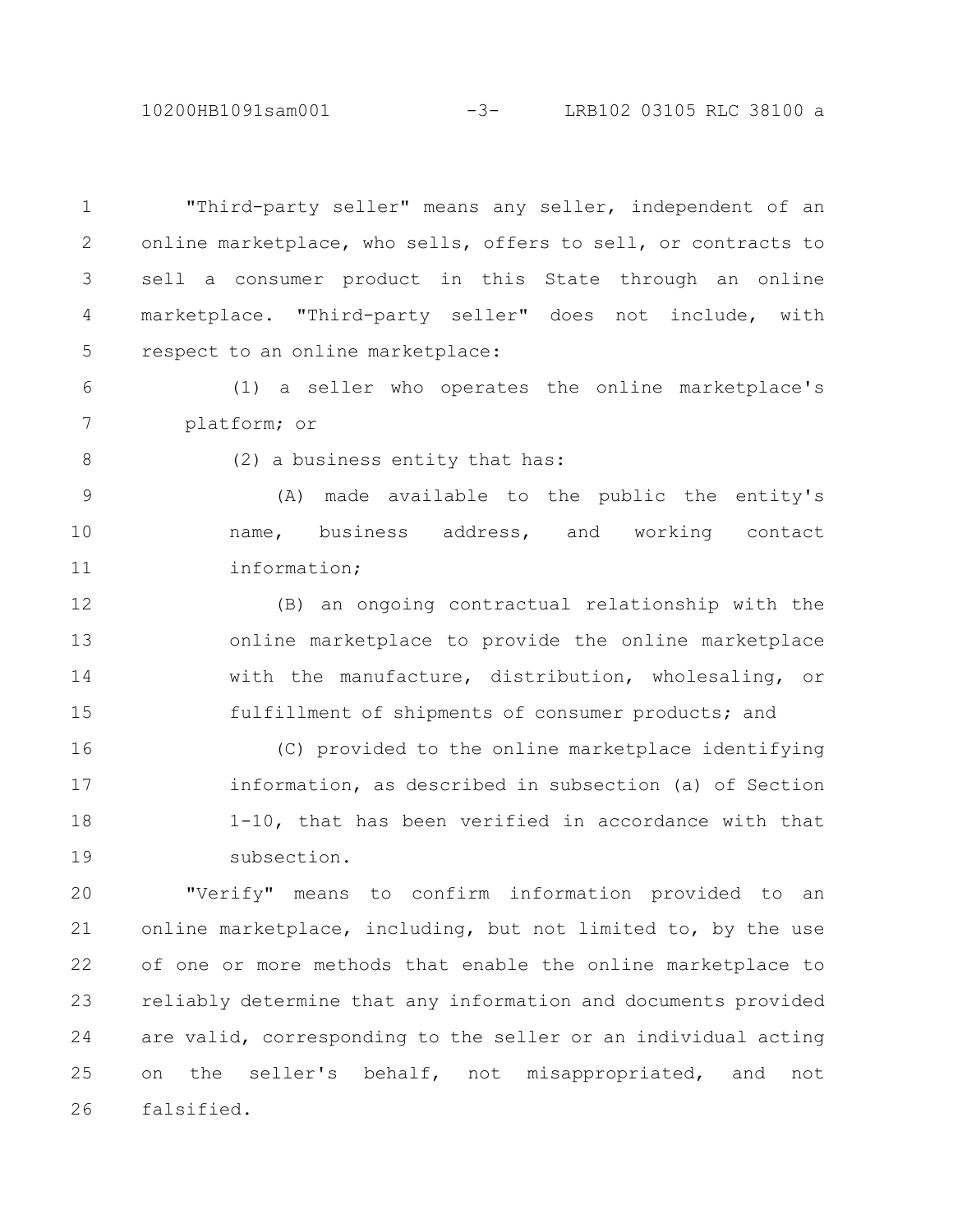1

15

(a) Online marketplaces shall require that any high-volume third-party seller on the online marketplace's platform provide the online marketplace with the following information no later than 10 days after qualifying as a high-volume third-party seller on the platform: (1) A bank account number, or, if the high-volume third-party seller does not have a bank account, the name of the payee for payments issued by the online marketplace to the high-volume third-party seller. The bank account or payee information required may be provided by the seller to the online marketplace or other third parties contracted by the online marketplace to maintain the information, so long as the online marketplace ensures 2 3 4 5 6 7 8 9 10 11 12 13 14

Section 1-10. Online marketplace verification.

other third parties. 16

(2) The contact information for the high-volume third-party seller. If the high-volume third-party seller is an individual, the individual's name shall be provided. If the high-volume third-party seller is not an individual, a copy of a valid government-issued identification for an individual acting on behalf of the seller that includes the individual's name or a copy of a valid government-issued record or tax document that includes the business name and physical address of the 17 18 19 20 21 22 23 24 25

that it can obtain the information on demand from the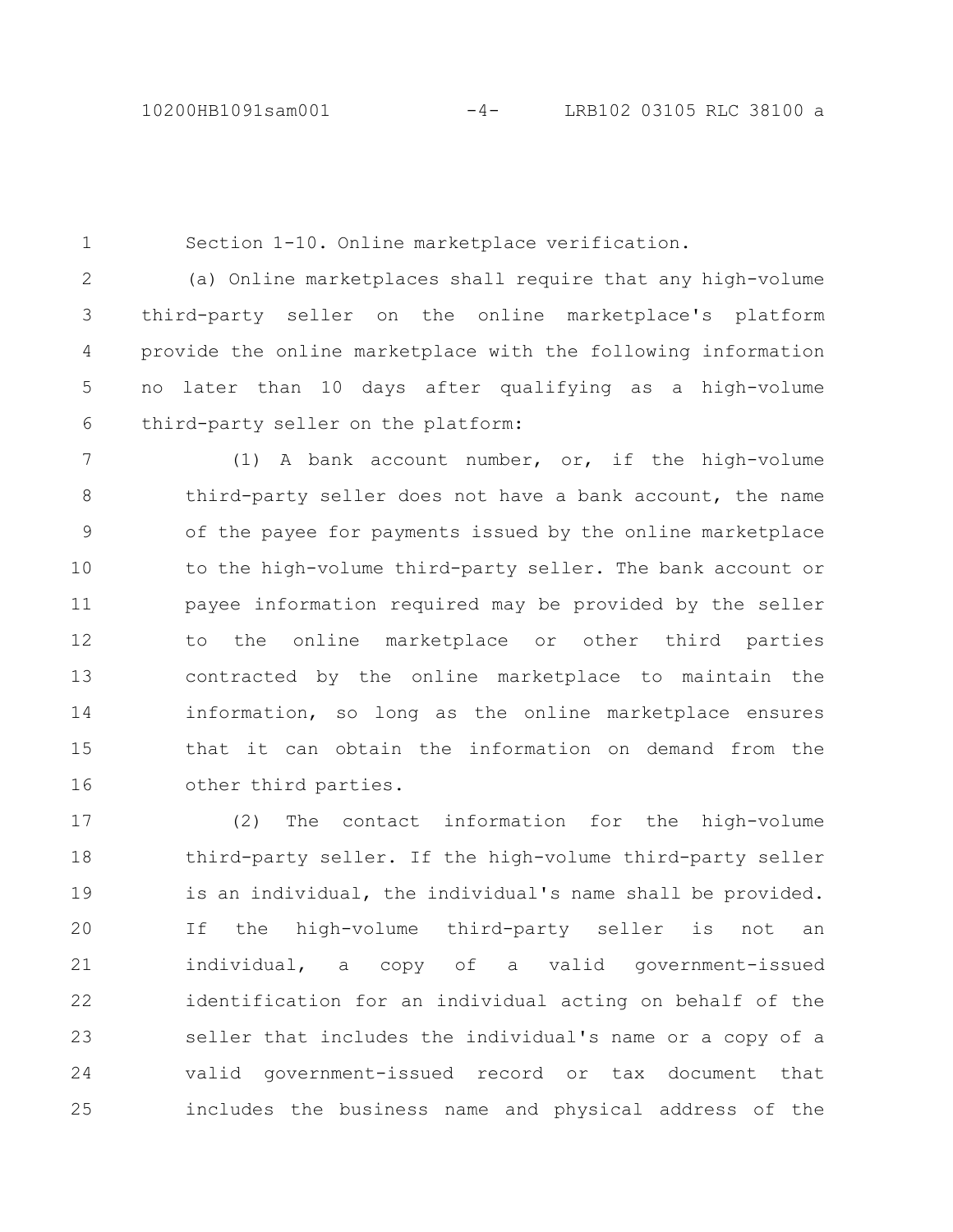```
1
```
seller shall be provided.

(3) A business tax identification number or, if the high-volume third-party seller does not have a business tax identification number, a taxpayer identification number. 2 3 4 5

(4) A current working email address and phone number for the high-volume third-party seller. 6 7

(b) An online marketplace shall periodically, but not less than annually, notify any high-volume third-party seller on the online marketplace's platform of the requirement to keep any information collected under subsection (a) current and require any high-volume third-party seller on the online marketplace's platform to, not later than 10 days after receiving the notice, electronically certify that: 8 9 10 11 12 13 14

(1) the high-volume third-party seller has provided any changes to the information to the online marketplace, if such changes have occurred; 15 16 17

(2) there have been no changes to the high-volume third-party seller's information; or 18 19

(3) the high-volume third-party seller has provided any changes to such information to the online marketplace. 20 21

(c) If a high-volume third-party seller does not provide the information or certification required under this Section, the online marketplace, after providing the seller with written or electronic notice and an opportunity to provide the information or certification not later than 10 days after the 22 23 24 25 26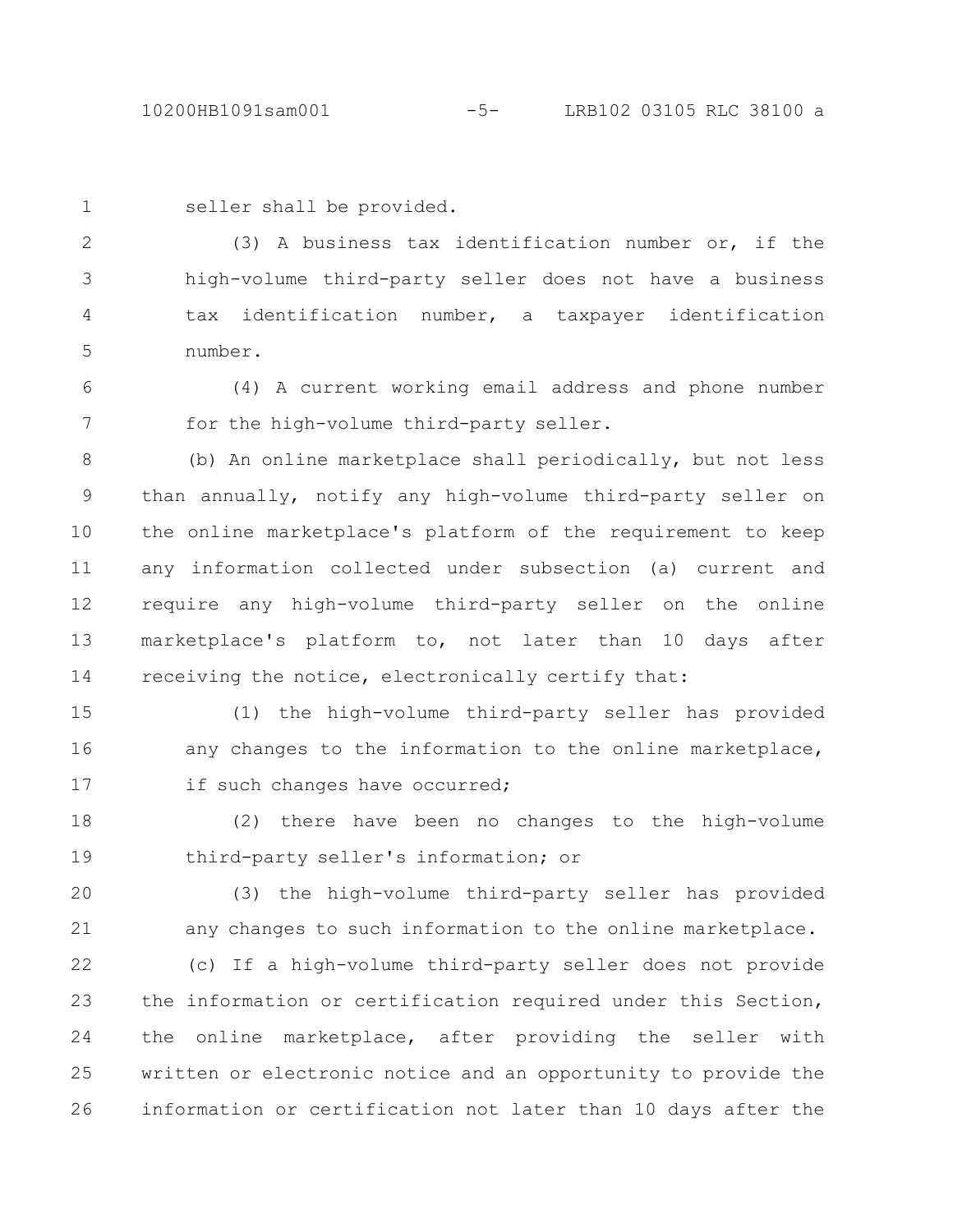10200HB1091sam001 -6- LRB102 03105 RLC 38100 a

issuance of the notice, shall suspend any future sales activity of the seller until the seller provides the information or certification. 1 2 3

(d) An online marketplace shall verify the information collected under subsection (a) no later than 10 days after the collection and shall verify any change to the information not later than 10 days after being notified of the change by a high-volume third-party seller under subsection (b). If a high-volume third-party seller provides a copy of a valid government-issued tax document, any information contained in the document shall be presumed to be verified as of the date of issuance of the document. 4 5 6 7 8 9 10 11 12

(e) An online marketplace shall require any high-volume third-party seller with an aggregate total of \$20,000 or more in annual gross revenues on the online marketplace, and that uses the online marketplace's platform, to provide information to the online marketplace that includes the identity of the high-volume third-party seller, including: 13 14 15 16 17 18

(1) the full name of the seller or seller's company name, or the name by which the seller or company operates on the online marketplace; 19 20 21

22

(2) the physical address of the seller;

(3) the contact information of the seller including a current working phone number; a current working email address for the seller; or other means of direct electronic messaging that may be provided to the 23 24 25 26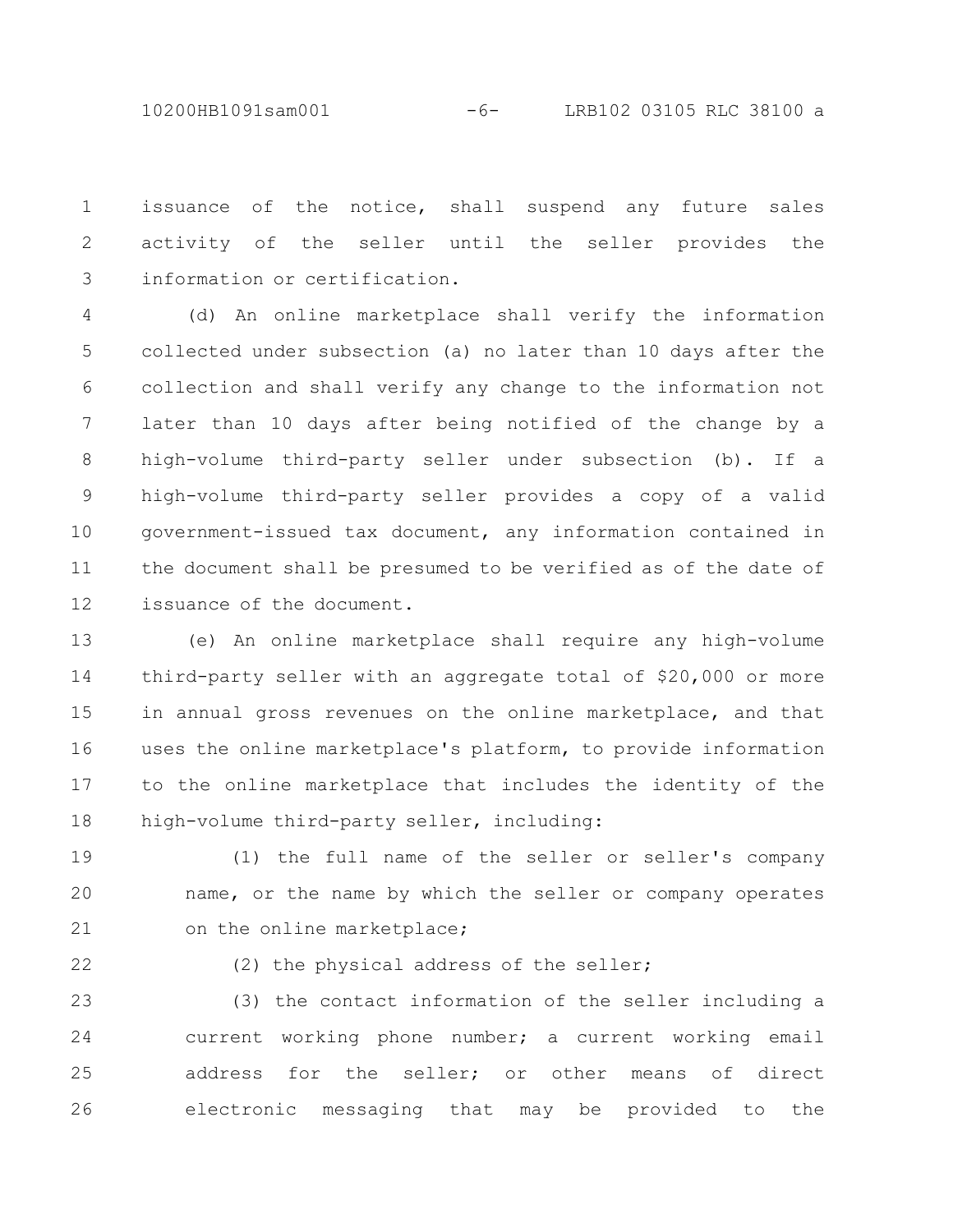high-volume third-party seller by the online marketplace to allow for the direct, unhindered communication with high-volume third-party sellers by users of the online marketplace; and 1 2 3 4

(4) whether the high-volume third-party seller used a different seller to supply consumer products to consumers upon purchase, and, upon the request of a consumer, the information described in paragraph (1) of this subsection (e) relating to any such seller that supplied the consumer product to the consumer, if the seller is different from the high-volume third-party seller listed on the product listing prior to purchase. 5 6 7 8 9 10 11 12

(f) An online marketplace shall provide to consumers the information in subsection (e) in a conspicuous manner: (i) in the order confirmation message or other document or communication made to a consumer after a purchase is finalized; and (ii) in the consumer's account transaction history. 13 14 15 16 17 18

(g) Upon the request of a high-volume third-party seller, an online marketplace may provide for partial disclosure of the identity information required under subsection (e) as follows: 19 20 21 22

(1) If the high-volume third-party seller certifies to the online marketplace that the seller does not have a business address and only has a residential street address, or has a combined business and residential 23 24 25 26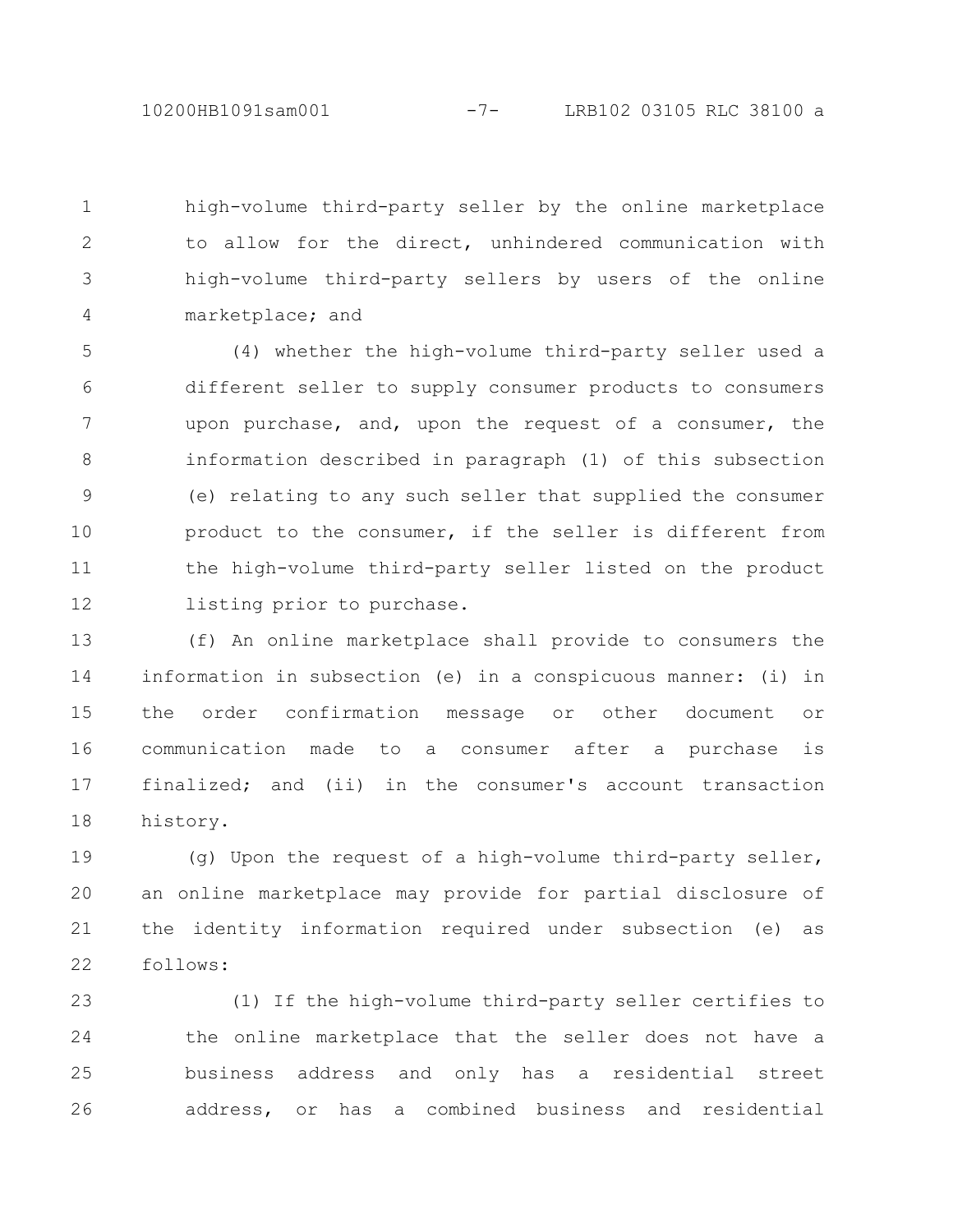10200HB1091sam001 -8- LRB102 03105 RLC 38100 a

address, the online marketplace may disclose only the country and, if applicable, the state in which the high-volume third-party seller resides; and inform consumers that there is no business address available for the seller and that consumer inquiries should be submitted to the seller by phone, email, or other means of electronic messaging provided to the seller by the online marketplace. 1 2 3 4 5 6 7 8

(2) If the high-volume third-party seller certifies to the online marketplace that the seller is a business that has a physical address for product returns, the online marketplace may disclose the seller's physical address for product returns. 9 10 11 12 13

(3) If a high-volume third-party seller certifies to the online marketplace that the seller does not have a phone number other than a personal phone number, the online marketplace shall inform consumers that there is no phone number available for the seller and that consumer inquiries should be submitted to the seller's email address or other means of electronic messaging provided to the seller by the online marketplace. 14 15 16 17 18 19 20 21

(h) If an online marketplace becomes aware that a high-volume third-party seller has made a false representation to the online marketplace in order to justify the provision of a partial disclosure under subsection (g) or that a high-volume third-party seller who has requested and received 22 23 24 25 26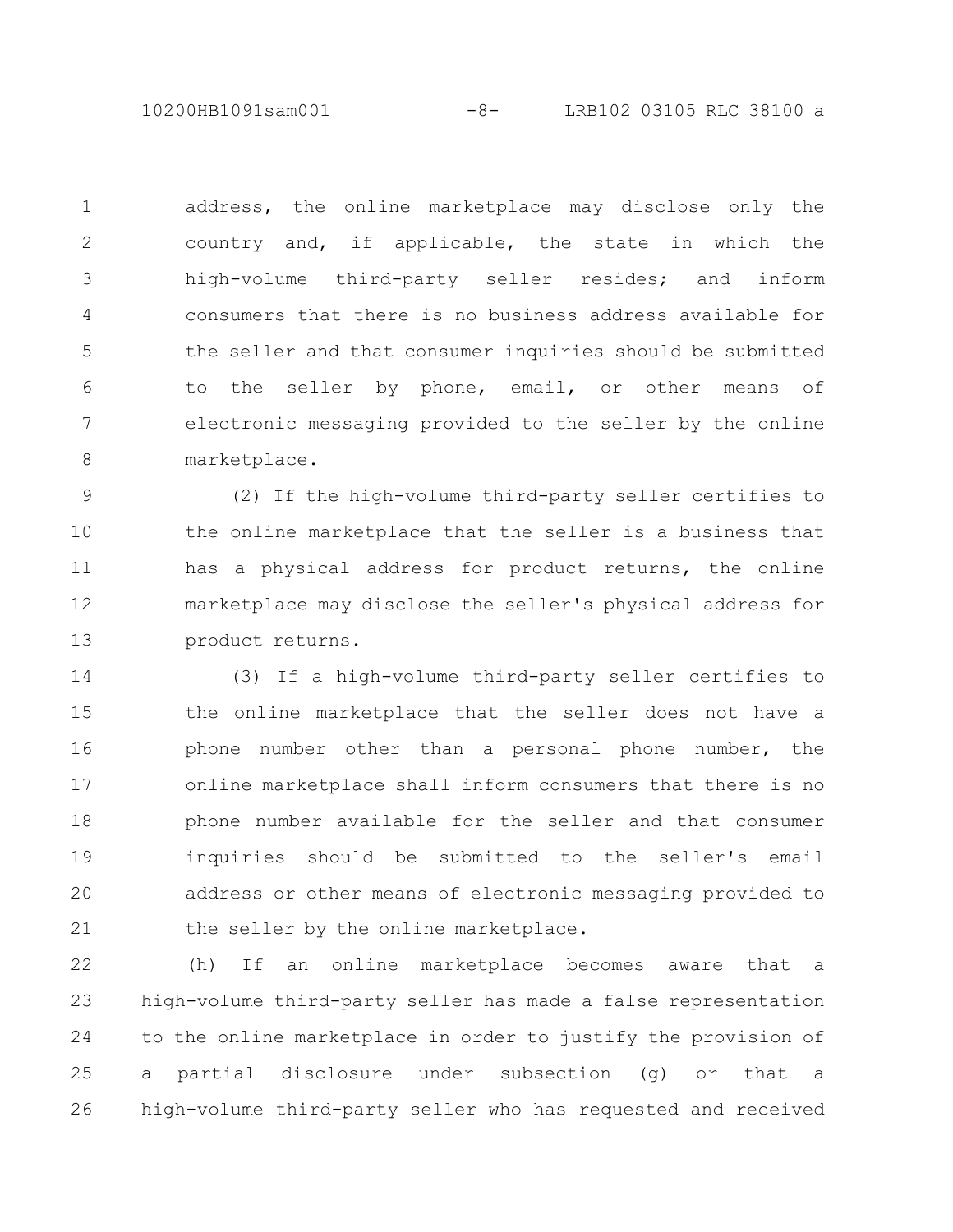10200HB1091sam001 -9- LRB102 03105 RLC 38100 a

a provision for a partial disclosure under subsection (g) has not provided responsive answers within a reasonable time to consumer inquiries submitted to the seller by phone, email, or other means of electronic messaging provided to the seller by the online marketplace, the online marketplace shall, after providing the seller with written or electronic notice and an opportunity to respond not later than 10 days after the issuance of the notice, suspend any future sales activity of the seller unless the seller consents to the disclosure of the identity information required under subsection (e). 1 2 3 4 5 6 7 8 9 10

(i) If a high-volume third-party seller does not comply with the requirements to provide and disclose information under this Section, the online marketplace, after providing the seller with written or electronic notice and an opportunity to provide or disclose the information not later than 10 days after the issuance of the notice, shall suspend any future sales activity of the seller until the seller complies with the requirements. 11 12 13 14 15 16 17 18

(j) An online marketplace shall disclose to consumers in a clear and conspicuous manner on the product listing of any high-volume third-party seller a reporting mechanism that allows for electronic and telephonic reporting of suspicious marketplace activity to the online marketplace. 19 20 21 22 23

(k) Information collected solely to comply with the requirements of this Section may not be used for any other purpose unless required by law. An online marketplace shall 24 25 26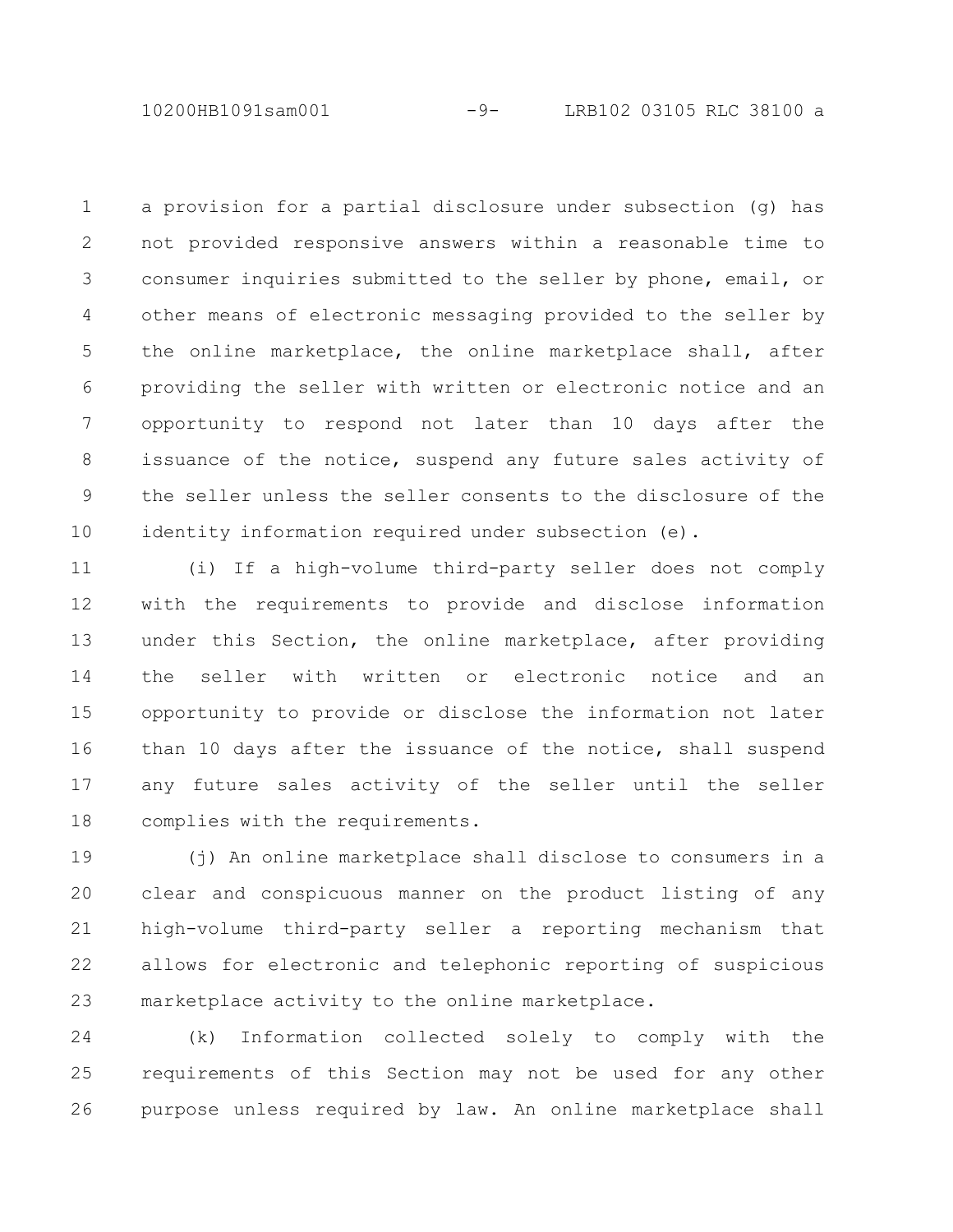implement and maintain reasonable security procedures and practices, including administrative, physical, and technical safeguards, appropriate to the nature of the data and the purposes for which the data will be used, to protect the data collected under this Section from unauthorized use, disclosure, access, destruction, or modification. 1 2 3 4 5 6

(l) If the Attorney General has reason to believe that any person has violated this Act, the Attorney General may bring an action in the name of the People of the State against the person to restrain by preliminary or permanent injunction the use of such a method, act, or practice. The court, in its discretion, may exercise all powers necessary, including, but not limited to: injunction; revocation, forfeiture, or suspension of any license, charter, franchise, certificate, or other evidence of authority of any person to do business in this State; appointment of a receiver; dissolution of domestic corporations or associations or suspension or termination of the right of foreign corporations or associations to do business in this State; and restitution. In the administration of this Section, the Attorney General may accept an Assurance of Voluntary Compliance with respect to any method, act, or practice deemed to be violative of this Act from any person who has engaged in, is engaging in, or was about to engage in such a method, act, or practice. Evidence of a violation of an Assurance of Voluntary Compliance shall be prima facie evidence of a violation of this Act in any subsequent 7 8 9 10 11 12 13 14 15 16 17 18 19 20 21 22 23 24 25 26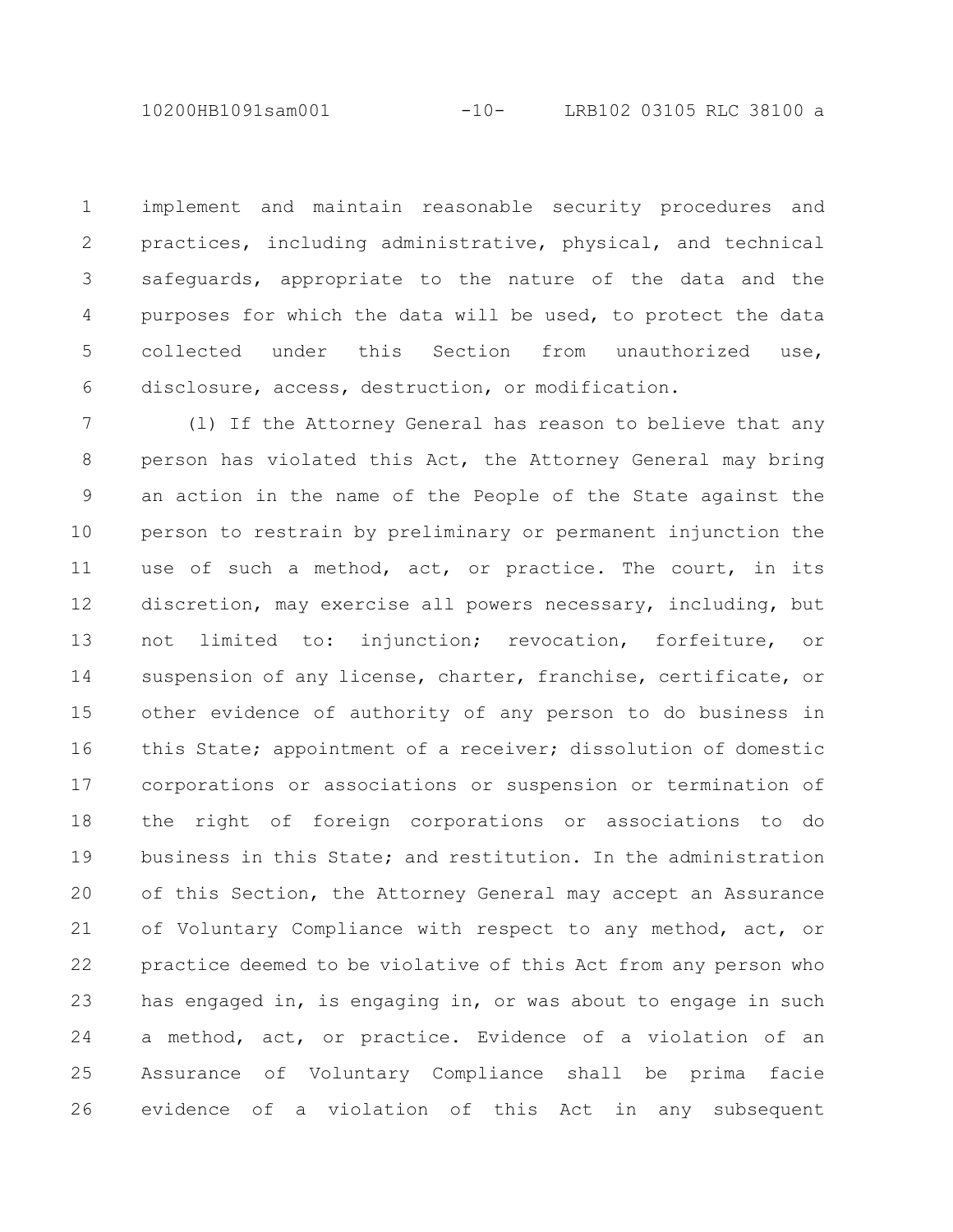10200HB1091sam001 -11- LRB102 03105 RLC 38100 a

proceeding brought by the Attorney General against the alleged violator. The Attorney General shall be empowered to issue subpoenas to or examine under oath any person alleged to have participated in or to have knowledge of the alleged method, act, or practice in violation of this Act. In addition to the remedies provided in the Act, the Attorney General may request and the court may impose a civil penalty in a sum not to exceed \$50,000 per violation. Nothing in this Act creates or is intended to create a private right of action against any high-volume third-party seller, online marketplace seller, or third-party seller based upon compliance or noncompliance with its provisions. 1 2 3 4 5 6 7 8 9 10 11 12

(m) To the extent that a substantially similar federal law or regulation conflicts with this Act, the federal law or regulation controls. 13 14 15

16

## Article 2.

Section 2-5. The Criminal Code of 2012 is amended by changing Sections 16-0.1, 17-37, 17-38, 33G-3, 33G-5, and 33G-9 and by adding Sections 16-25.1 and 16-25.2 as follows: 17 18 19

(720 ILCS 5/16-0.1) 20

Sec. 16-0.1. Definitions. In this Article, unless the context clearly requires otherwise, the following terms are defined as indicated: 21 22 23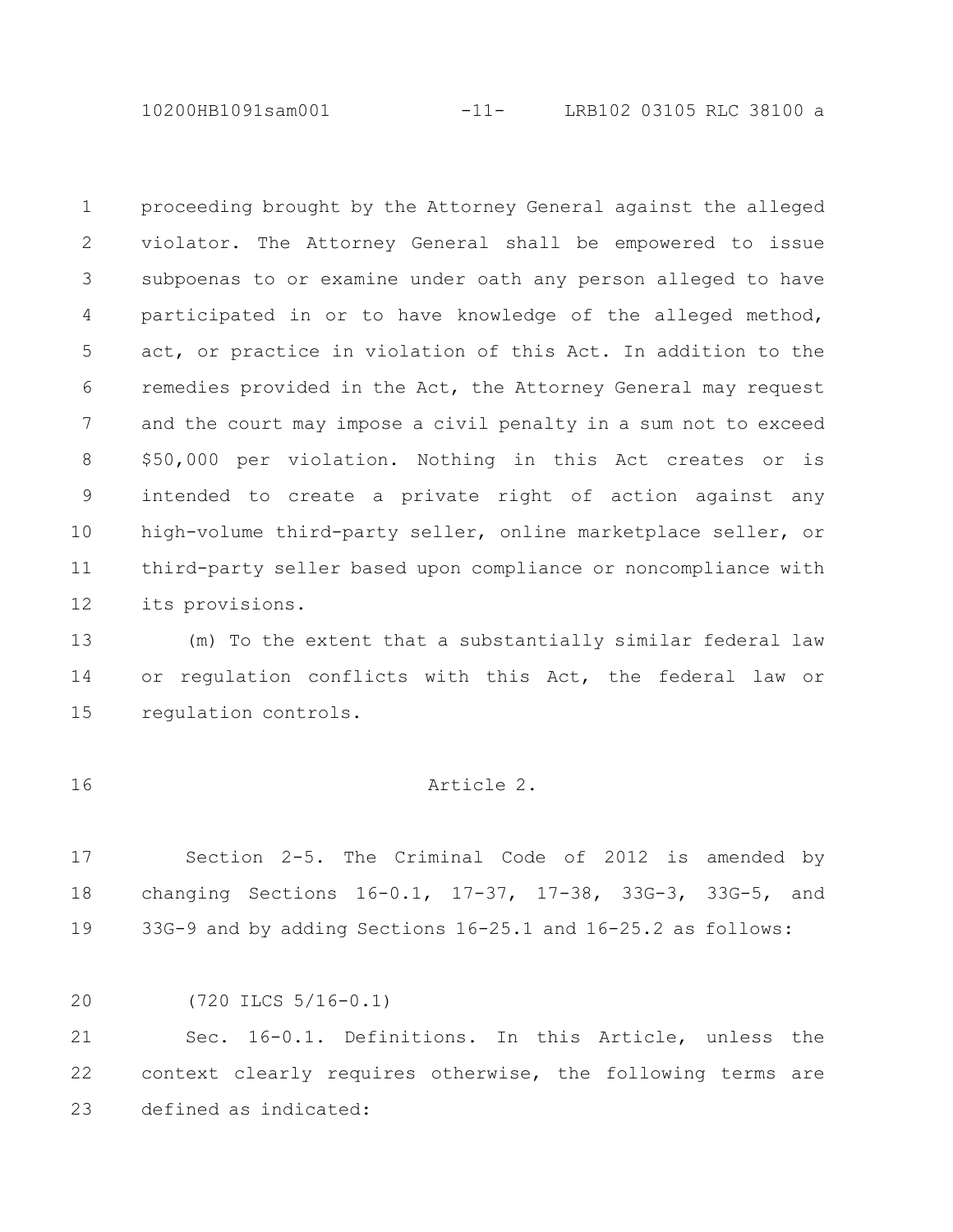"Access" means to use, instruct, communicate with, store data in, retrieve or intercept data from, or otherwise utilize any services of a computer. 1 2 3

"Coin-operated machine" includes any automatic vending machine or any part thereof, parking meter, coin telephone, coin-operated transit turnstile, transit fare box, coin laundry machine, coin dry cleaning machine, amusement machine, music machine, vending machine dispensing goods or services, or money changer. 4 5 6 7 8 9

"Communication device" means any type of instrument, device, machine, or equipment which is capable of transmitting, acquiring, decrypting, or receiving any telephonic, electronic, data, Internet access, audio, video, microwave, or radio transmissions, signals, communications, or services, including the receipt, acquisition, transmission, or decryption of all such communications, transmissions, signals, or services provided by or through any cable television, fiber optic, telephone, satellite, microwave, radio, Internet-based, data transmission, or wireless distribution network, system or facility; or any part, accessory, or component thereof, including any computer circuit, security module, smart card, software, computer chip, electronic mechanism or other component, accessory or part of any communication device which is capable of facilitating the transmission, decryption, acquisition or reception of all such communications, transmissions, signals, or services. 10 11 12 13 14 15 16 17 18 19 20 21 22 23 24 25 26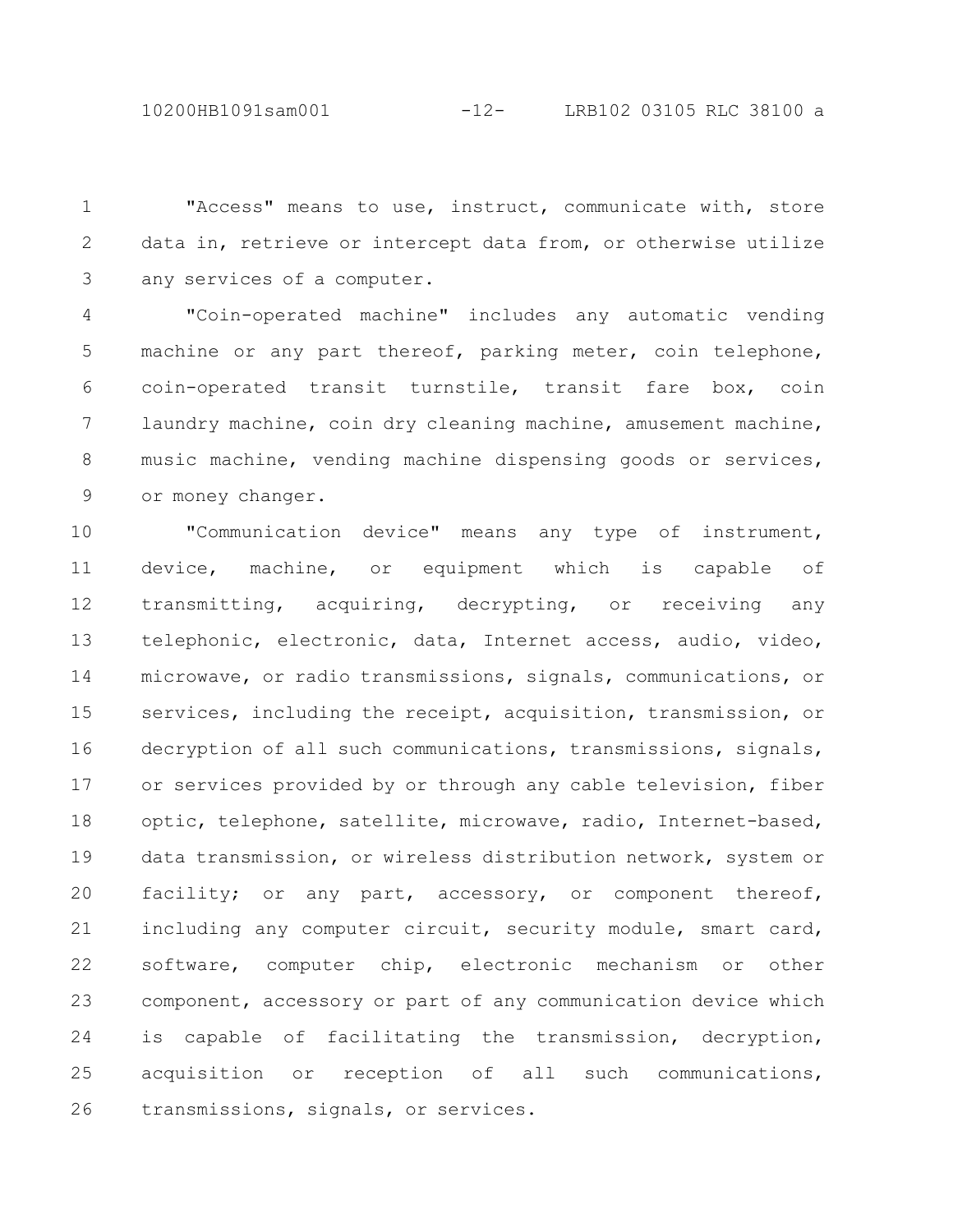10200HB1091sam001 -13- LRB102 03105 RLC 38100 a

"Communication service" means any service lawfully provided for a charge or compensation to facilitate the lawful origination, transmission, emission, or reception of signs, signals, data, writings, images, and sounds or intelligence of any nature by telephone, including cellular telephones or a wire, wireless, radio, electromagnetic, photo-electronic or photo-optical system; and also any service lawfully provided by any radio, telephone, cable television, fiber optic, satellite, microwave, Internet-based or wireless distribution network, system, facility or technology, including, but not limited to, any and all electronic, data, video, audio, Internet access, telephonic, microwave and radio communications, transmissions, signals and services, and any such communications, transmissions, signals and services lawfully provided directly or indirectly by or through any of those networks, systems, facilities or technologies. 1 2 3 4 5 6 7 8 9 10 11 12 13 14 15 16

"Communication service provider" means: (1) any person or entity providing any communication service, whether directly or indirectly, as a reseller, including, but not limited to, a cellular, paging or other wireless communications company or other person or entity which, for a fee, supplies the facility, cell site, mobile telephone switching office or other equipment or communication service; (2) any person or entity owning or operating any cable television, fiber optic, satellite, telephone, wireless, microwave, radio, data transmission or Internet-based distribution network, system or 17 18 19 20 21 22 23 24 25 26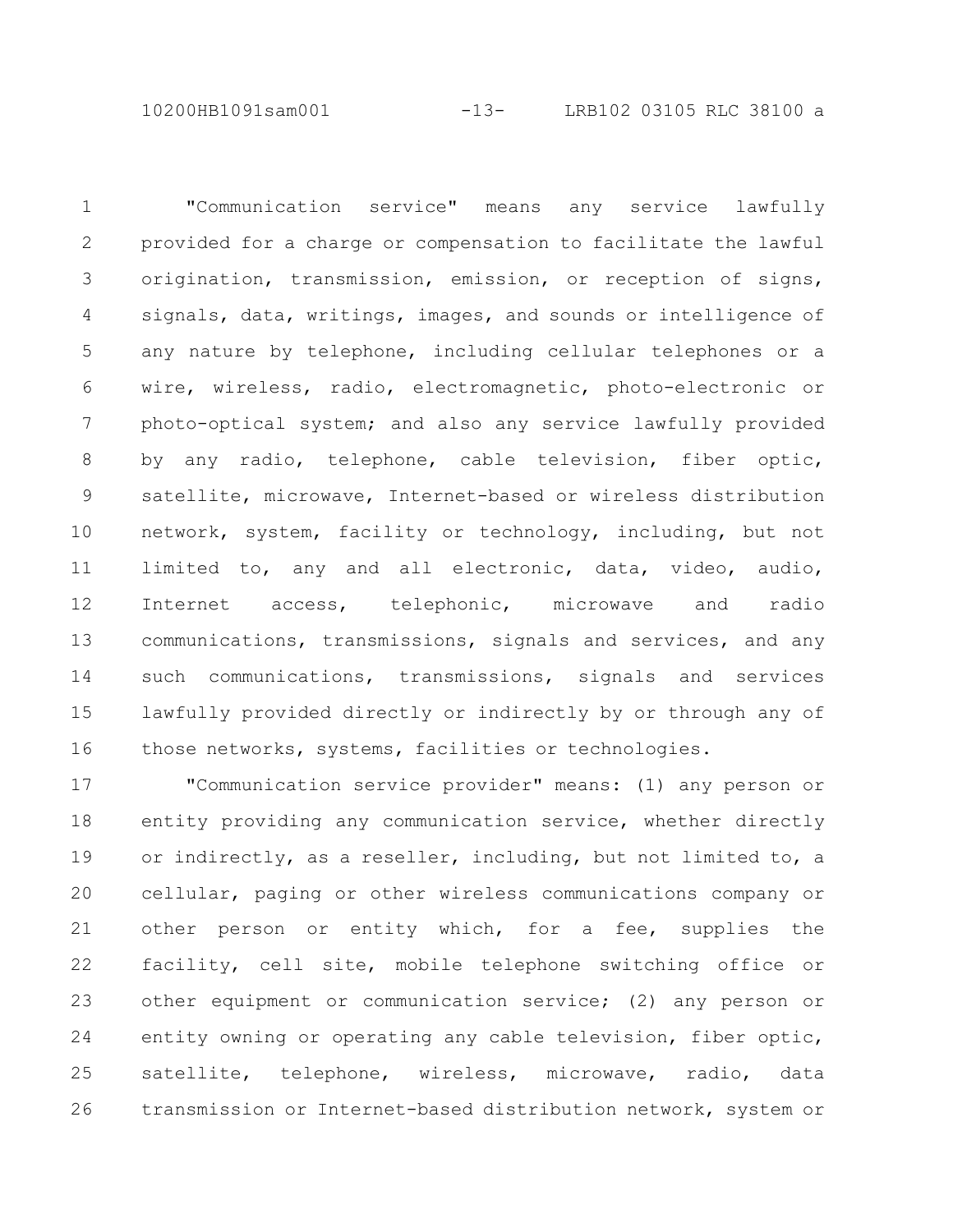10200HB1091sam001 -14- LRB102 03105 RLC 38100 a

facility; and (3) any person or entity providing any communication service directly or indirectly by or through any such distribution system, network or facility. 1 2 3

"Computer" means a device that accepts, processes, stores, retrieves or outputs data, and includes but is not limited to auxiliary storage and telecommunications devices connected to computers. 4 5 6 7

"Continuing course of conduct" means a series of acts, and the accompanying mental state necessary for the crime in question, irrespective of whether the series of acts are continuous or intermittent. 8 9 10 11

"Delivery container" means any bakery basket of wire or plastic used to transport or store bread or bakery products, any dairy case of wire or plastic used to transport or store dairy products, and any dolly or cart of 2 or 4 wheels used to transport or store any bakery or dairy product. 12 13 14 15 16

"Document-making implement" means any implement, impression, template, computer file, computer disc, electronic device, computer hardware, computer software, instrument, or device that is used to make a real or fictitious or fraudulent personal identification document. 17 18 19 20 21

"Financial transaction device" means any of the following:

22

23

(1) An electronic funds transfer card.

(2) A credit card. 24

(3) A debit card. 25

(4) A point-of-sale card. 26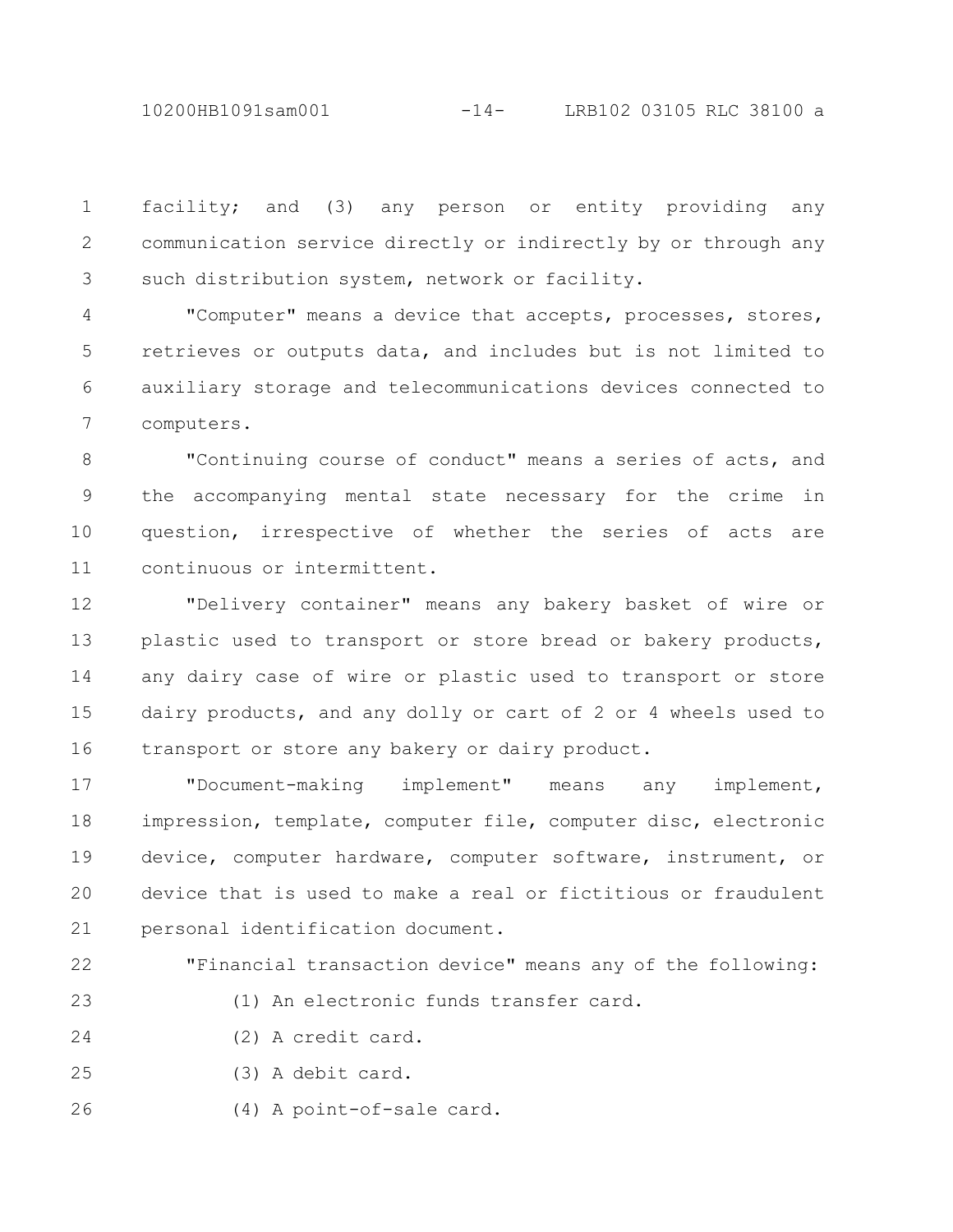(5) Any instrument, device, card, plate, code, account number, personal identification number, or a record or copy of a code, account number, or personal identification number or other means of access to a credit account or deposit account, or a driver's license or State identification card used to access a proprietary account, other than access originated solely by a paper instrument, that can be used alone or in conjunction with another access device, for any of the following purposes: 1 2 3 4 5 6 7 8 9

(A) Obtaining money, cash refund or credit account, credit, goods, services, or any other thing of value. 10 11 12

(B) Certifying or guaranteeing to a person or business the availability to the device holder of funds on deposit to honor a draft or check payable to the order of that person or business. 13 14 15 16

(C) Providing the device holder access to a deposit account for the purpose of making deposits, withdrawing funds, transferring funds between deposit accounts, obtaining information pertaining to a deposit account, or making an electronic funds transfer. 17 18 19 20 21 22

"Full retail value" means the merchant's stated or advertised price of the merchandise. "Full retail value" includes the aggregate value of property obtained from retail thefts committed by the same person as part of a continuing 23 24 25 26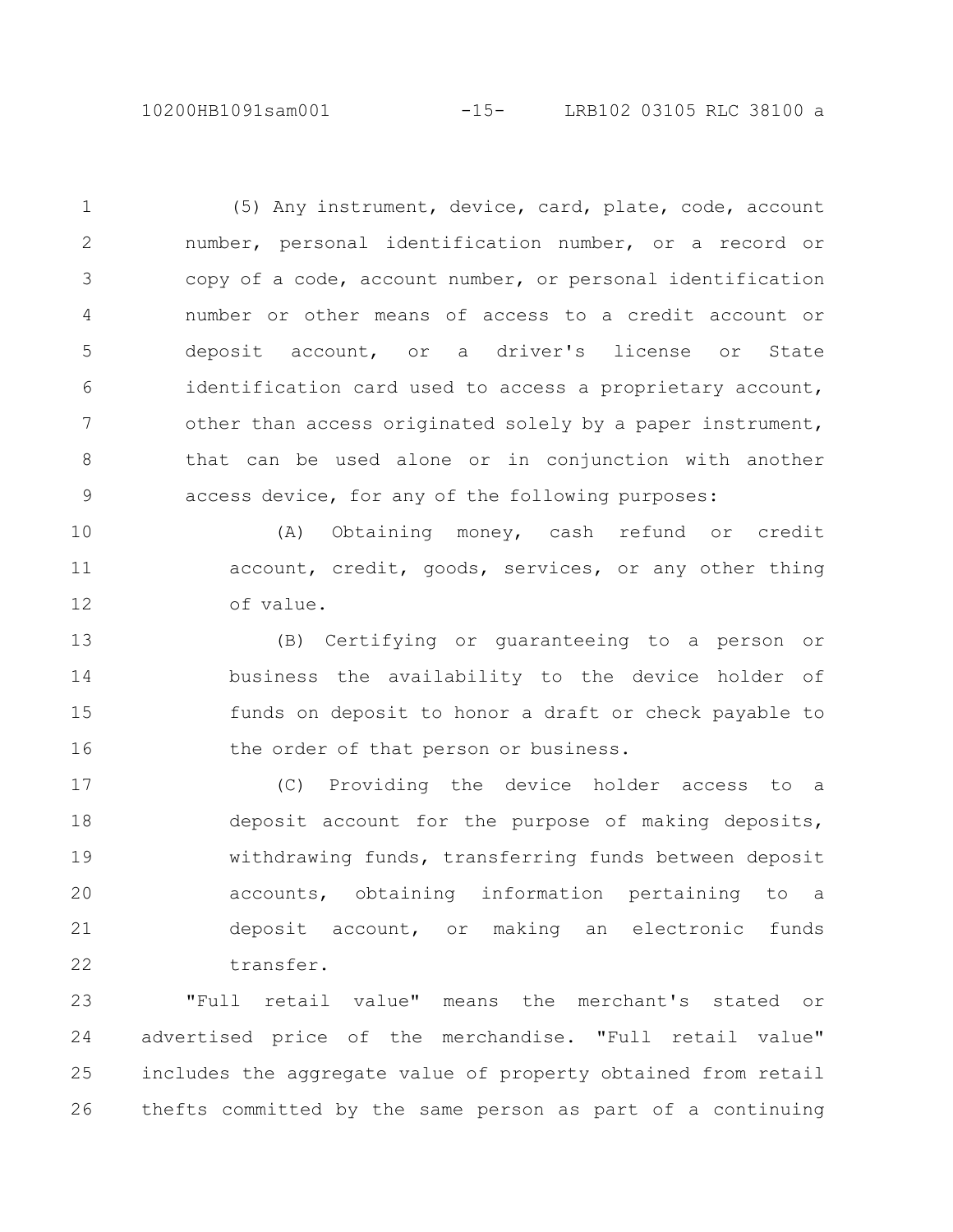course of conduct from one or more mercantile establishments in a single transaction or in separate transactions over a period of one year. 1 2 3

"Internet" means an interactive computer service or system or an information service, system, or access software provider that provides or enables computer access by multiple users to a computer server, and includes, but is not limited to, an information service, system, or access software provider that provides access to a network system commonly known as the Internet, or any comparable system or service and also includes, but is not limited to, a World Wide Web page, newsgroup, message board, mailing list, or chat area on any interactive computer service or system or other online service. 4 5 6 7 8 9 10 11 12 13 14

"Library card" means a card or plate issued by a library facility for purposes of identifying the person to whom the library card was issued as authorized to borrow library material, subject to all limitations and conditions imposed on the borrowing by the library facility issuing such card. 15 16 17 18 19

"Library facility" includes any public library or museum, or any library or museum of an educational, historical or eleemosynary institution, organization or society. 20 21 22

"Library material" includes any book, plate, picture, photograph, engraving, painting, sculpture, statue, artifact, drawing, map, newspaper, pamphlet, broadside, magazine, manuscript, document, letter, microfilm, sound recording, 23 24 25 26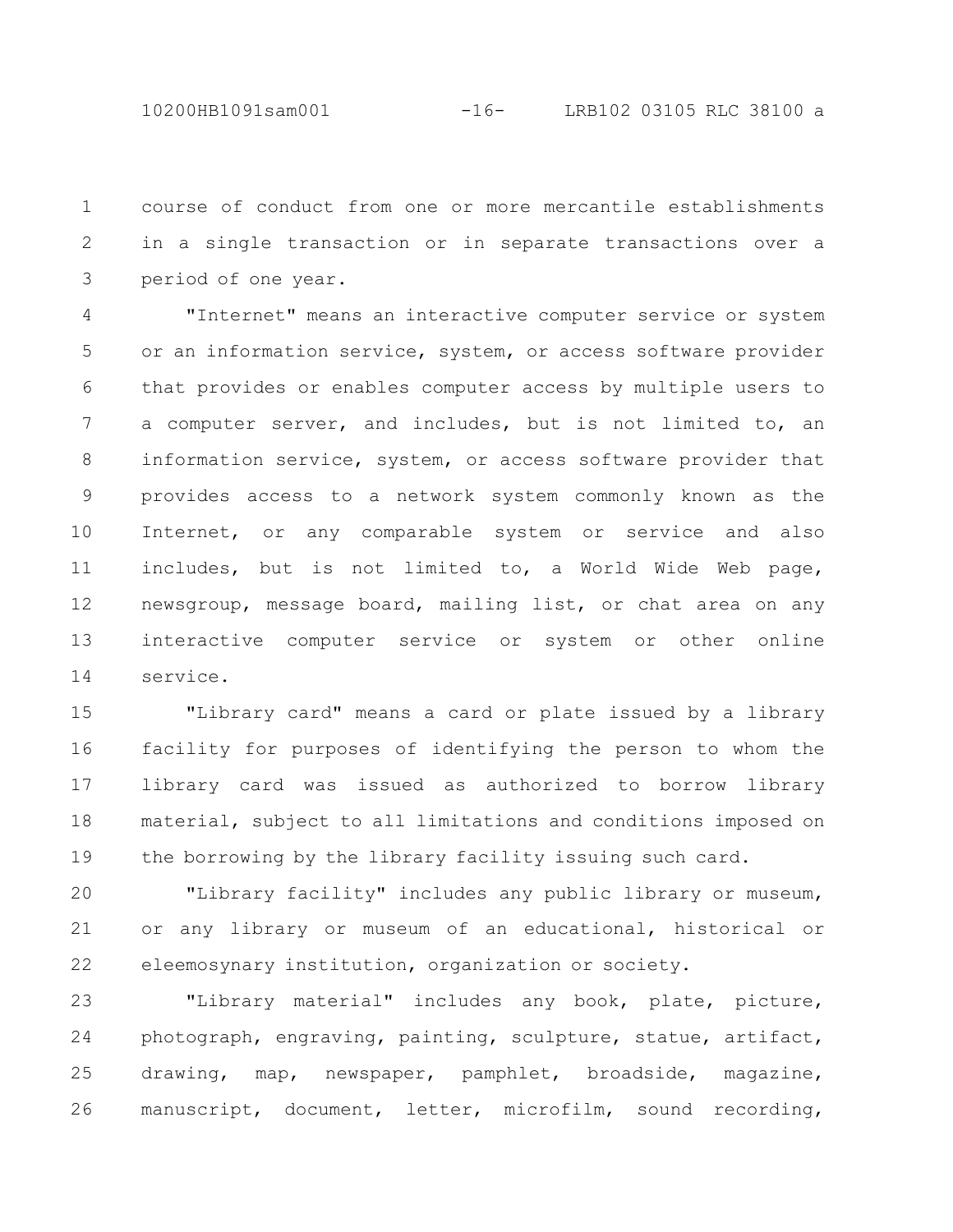audiovisual material, magnetic or other tape, electronic data processing record or other documentary, written or printed material regardless of physical form or characteristics, or any part thereof, belonging to, or on loan to or otherwise in the custody of a library facility. 1 2 3 4 5

"Manufacture or assembly of an unlawful access device" means to make, produce or assemble an unlawful access device or to modify, alter, program or re-program any instrument, device, machine, equipment or software so that it is capable of defeating or circumventing any technology, device or software used by the provider, owner or licensee of a communication service or of any data, audio or video programs or transmissions to protect any such communication, data, audio or video services, programs or transmissions from unauthorized access, acquisition, disclosure, receipt, decryption, communication, transmission or re-transmission. 6 7 8 9 10 11 12 13 14 15 16

"Manufacture or assembly of an unlawful communication device" means to make, produce or assemble an unlawful communication or wireless device or to modify, alter, program or reprogram a communication or wireless device to be capable of acquiring, disrupting, receiving, transmitting, decrypting, or facilitating the acquisition, disruption, receipt, transmission or decryption of, a communication service without the express consent or express authorization of the communication service provider, or to knowingly assist others in those activities. 17 18 19 20 21 22 23 24 25 26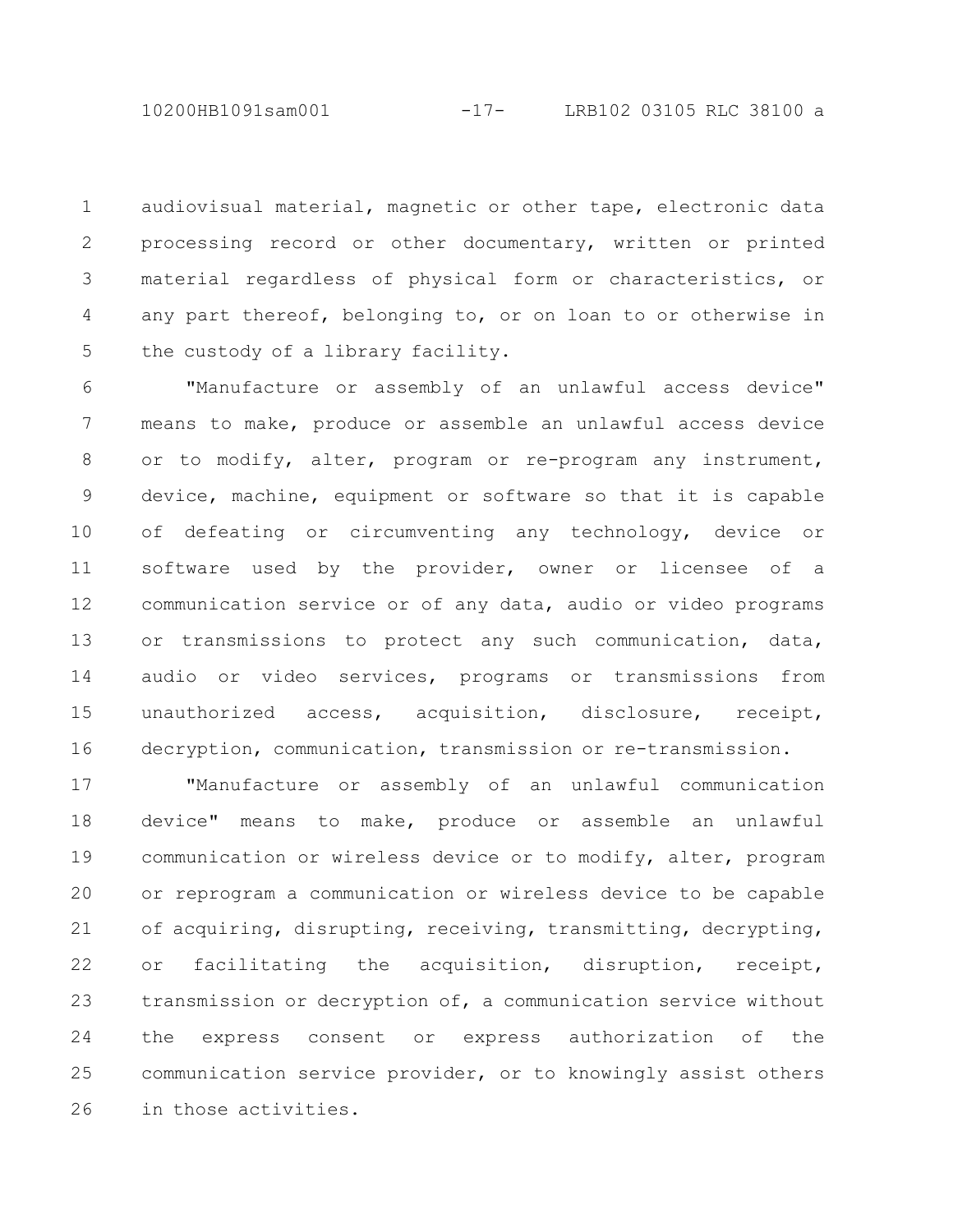10200HB1091sam001 -18- LRB102 03105 RLC 38100 a

"Master sound recording" means the original physical object on which a given set of sounds were first recorded and which the original object from which all subsequent sound recordings embodying the same set of sounds are directly or indirectly derived. 1 2 3 4 5

"Merchandise" means any item of tangible personal property, including motor fuel. 6 7

"Merchant" means an owner or operator of any retail mercantile establishment or any agent, employee, lessee, consignee, officer, director, franchisee, or independent contractor of the owner or operator. "Merchant" also means a person who receives from an authorized user of a payment card, or someone the person believes to be an authorized user, a payment card or information from a payment card, or what the person believes to be a payment card or information from a payment card, as the instrument for obtaining, purchasing or receiving goods, services, money, or anything else of value from the person. 8 9 10 11 12 13 14 15 16 17 18

"Motor fuel" means a liquid, regardless of its properties, used to propel a vehicle, including gasoline and diesel. 19 20

"Online" means the use of any electronic or wireless device to access the Internet. 21 22

"Online marketplace" means any person or entity that: 23

(1) operates a consumer-directed electronically based or accessed platform that includes features that allow for, facilitate, or enable online third-party sellers to 24 25 26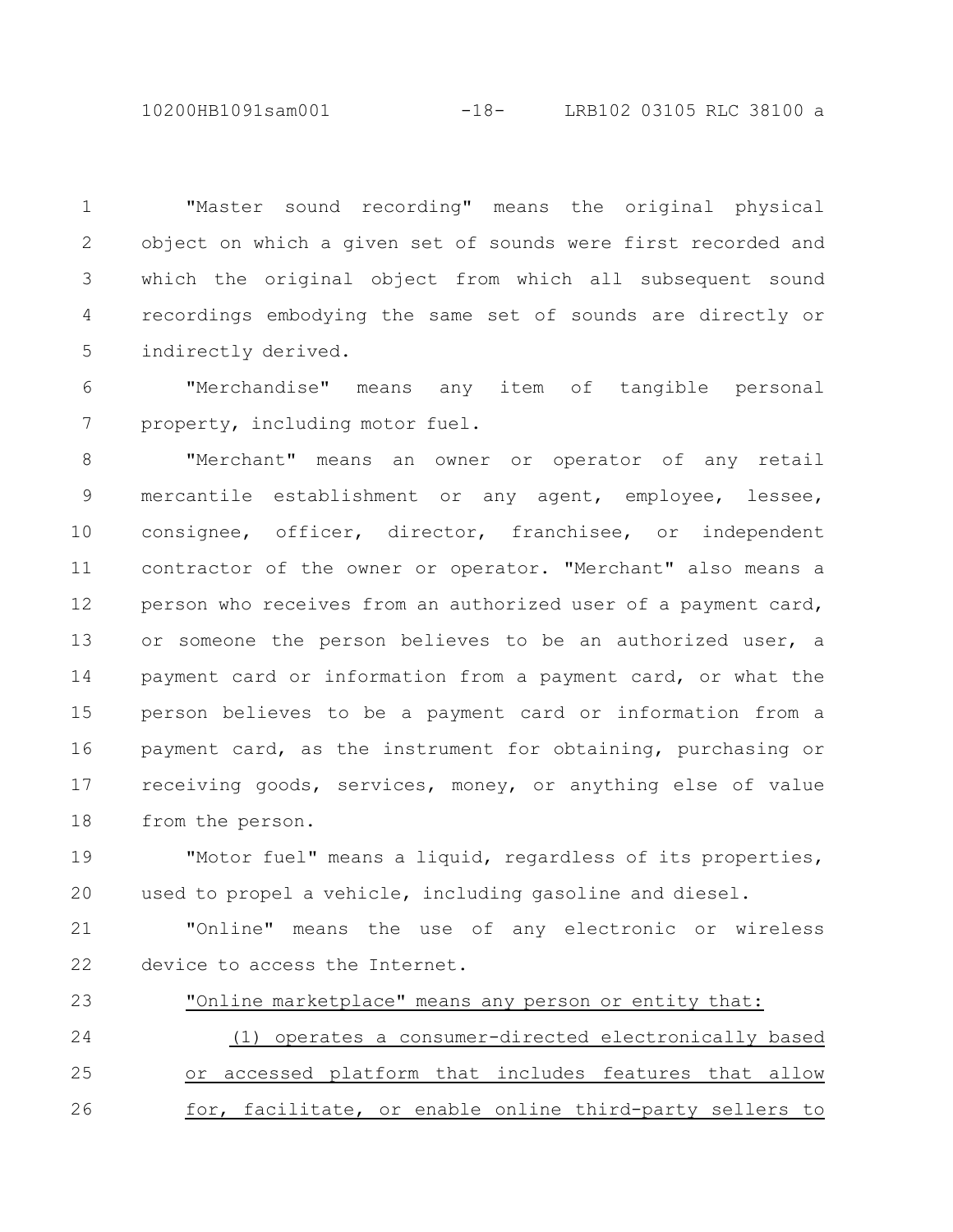engage in the sale, purchase, payment, storage, shipping, or delivery of merchandise in this State and is used by one or more online third-party sellers for such purposes; and (2) has a contractual or similar relationship with consumers governing their use of the platform to purchase merchandise. 1 2 3 4 5 6

"Payment card" means a credit card, charge card, debit card, or any other card that is issued to an authorized card user and that allows the user to obtain, purchase, or receive goods, services, money, or anything else of value from a merchant. 7 8 9 10 11

"Person with a disability" means a person who suffers from a physical or mental impairment resulting from disease, injury, functional disorder or congenital condition that impairs the individual's mental or physical ability to independently manage his or her property or financial resources, or both. 12 13 14 15 16 17

"Personal identification document" means a birth certificate, a driver's license, a State identification card, a public, government, or private employment identification card, a social security card, a firearm owner's identification card, a credit card, a debit card, or a passport issued to or on behalf of a person other than the offender, or any document made or issued, or falsely purported to have been made or issued, by or under the authority of the United States Government, the State of Illinois, or any other state 18 19 20 21 22 23 24 25 26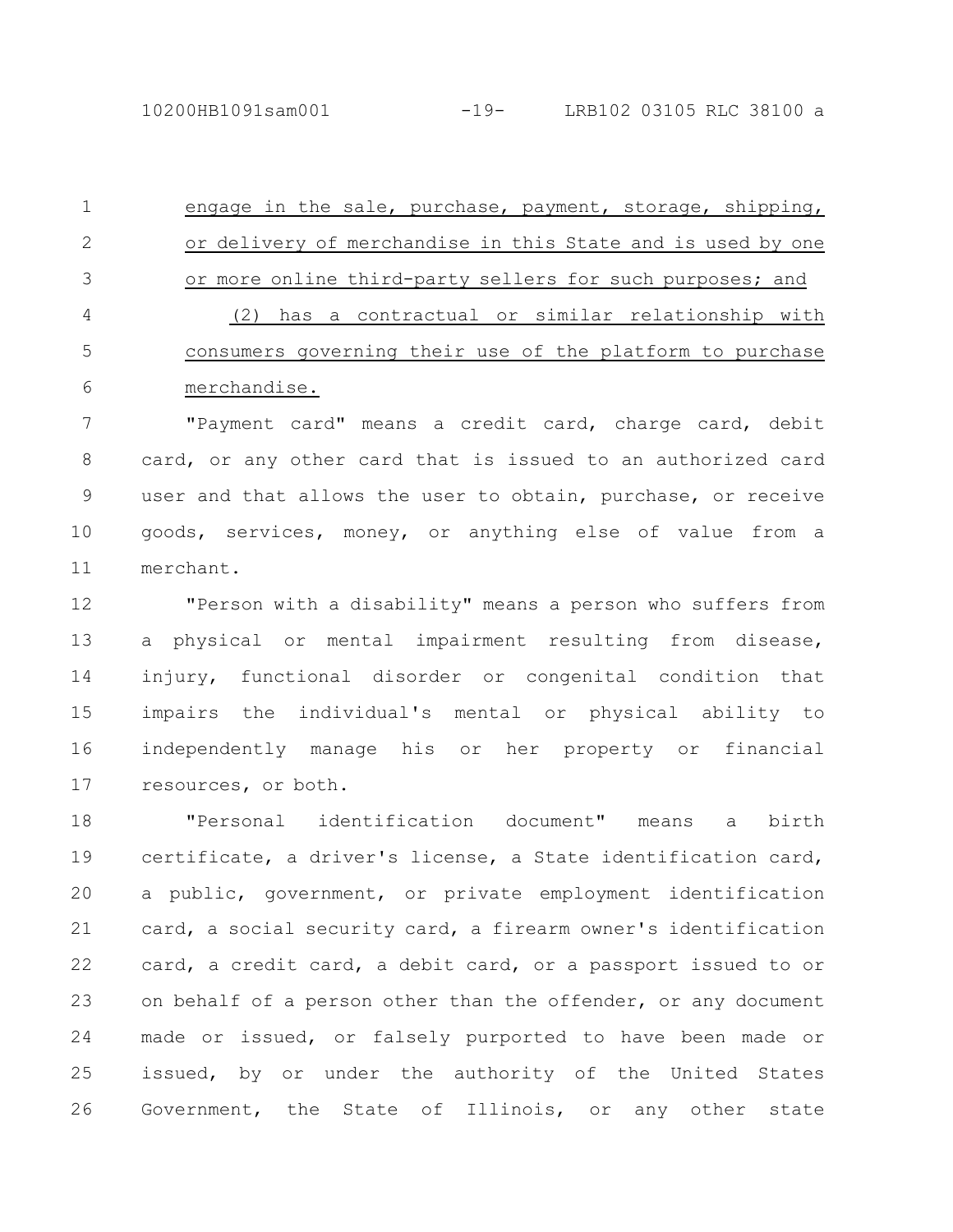10200HB1091sam001 -20- LRB102 03105 RLC 38100 a

political subdivision of any state, or any other governmental or quasi-governmental organization that is of a type intended for the purpose of identification of an individual, or any such document made or altered in a manner that it falsely purports to have been made on behalf of or issued to another person or by the authority of one who did not give that authority. 1 2 3 4 5 6 7

"Personal identifying information" means any of the following information: 8 9

- (1) A person's name. 10
- (2) A person's address. 11
- (3) A person's date of birth. 12
- 13

(4) A person's telephone number.

(5) A person's driver's license number or State of Illinois identification card as assigned by the Secretary of State of the State of Illinois or a similar agency of another state. 14 15 16 17

18

(6) A person's social security number.

(7) A person's public, private, or government employer, place of employment, or employment identification number. 19 20 21

22

(8) The maiden name of a person's mother.

(9) The number assigned to a person's depository account, savings account, or brokerage account. 23 24

(10) The number assigned to a person's credit or debit card, commonly known as a "Visa Card", "MasterCard", 25 26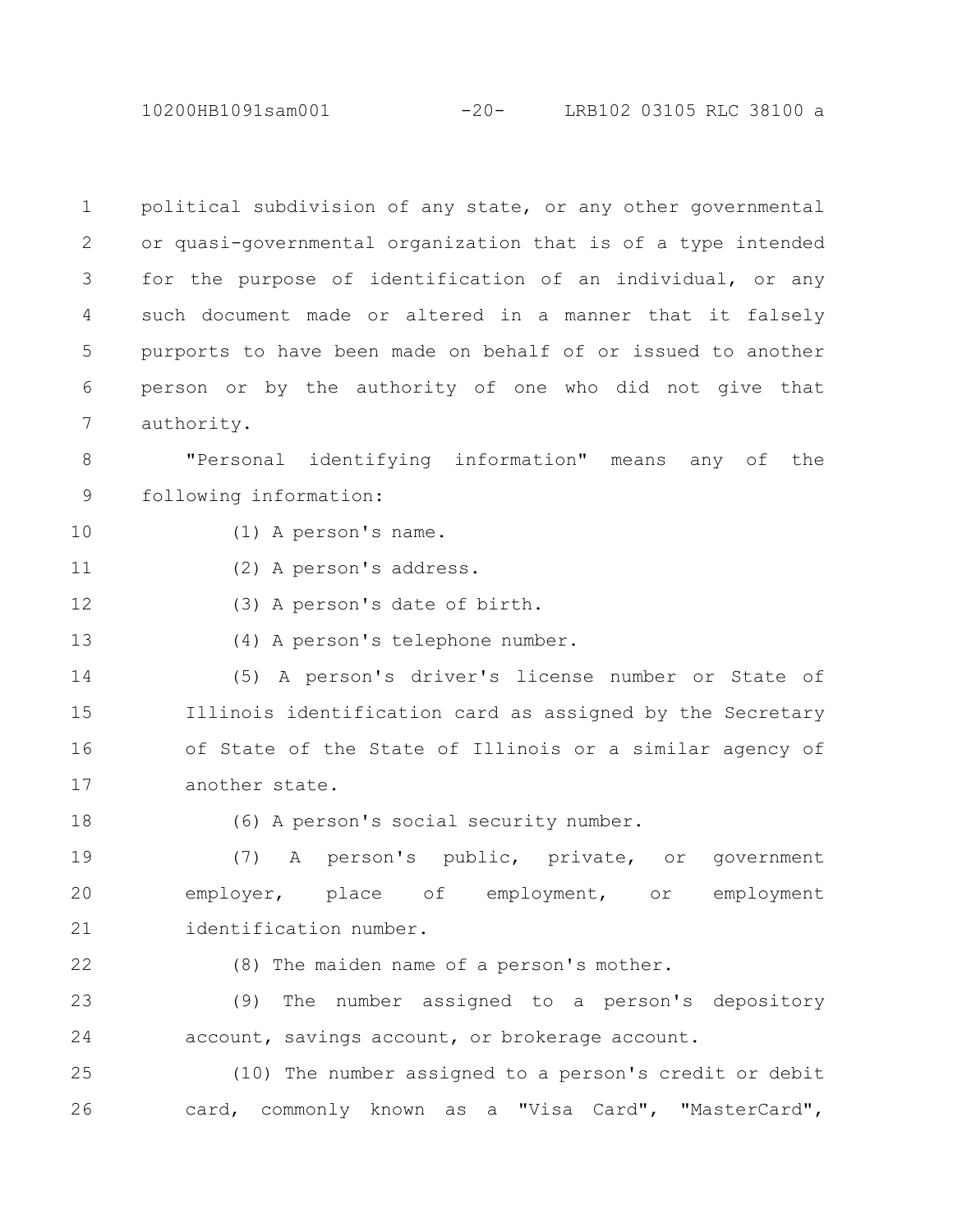"American Express Card", "Discover Card", or other similar cards whether issued by a financial institution, corporation, or business entity. 1 2 3

4

5

6

(11) Personal identification numbers.

- (12) Electronic identification numbers.
- (13) Digital signals.

(14) User names, passwords, and any other word, number, character or combination of the same usable in whole or part to access information relating to a specific individual, or to the actions taken, communications made or received, or other activities or transactions of a specific individual. 7 8 9 10 11 12

(15) Any other numbers or information which can be used to access a person's financial resources, or to identify a specific individual, or the actions taken, communications made or received, or other activities or transactions of a specific individual. 13 14 15 16 17

"Premises of a retail mercantile establishment" includes, but is not limited to, the retail mercantile establishment; any common use areas in shopping centers; and all parking areas set aside by a merchant or on behalf of a merchant for the parking of vehicles for the convenience of the patrons of such retail mercantile establishment. 18 19 20 21 22 23

"Public water, gas, or power supply, or other public services" mean any service subject to regulation by the Illinois Commerce Commission; any service furnished by a 24 25 26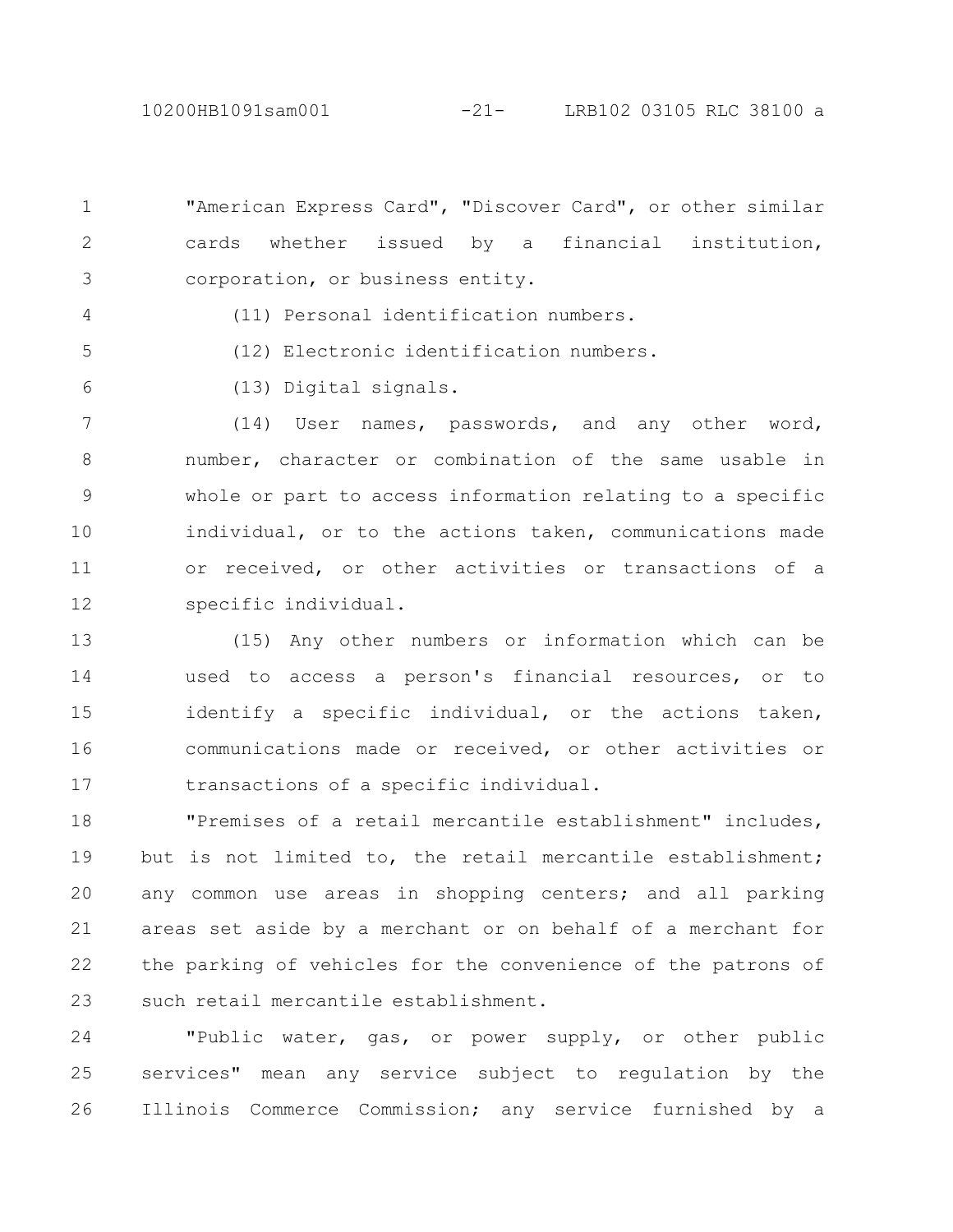10200HB1091sam001 -22- LRB102 03105 RLC 38100 a

public utility that is owned and operated by any political subdivision, public institution of higher education or municipal corporation of this State; any service furnished by any public utility that is owned by such political subdivision, public institution of higher education, or municipal corporation and operated by any of its lessees or operating agents; any service furnished by an electric cooperative as defined in Section 3.4 of the Electric Supplier Act; or wireless service or other service regulated by the Federal Communications Commission. 1 2 3 4 5 6 7 8 9 10

"Publish" means to communicate or disseminate information to any one or more persons, either orally, in person, or by telephone, radio or television or in writing of any kind, including, without limitation, a letter or memorandum, circular or handbill, newspaper or magazine article or book. 11 12 13 14 15

"Radio frequency identification device" means any implement, computer file, computer disc, electronic device, computer hardware, computer software, or instrument that is used to activate, read, receive, or decode information stored on a RFID tag or transponder attached to a personal identification document. 16 17 18 19 20 21

"RFID tag or transponder" means a chip or device that contains personal identifying information from which the personal identifying information can be read or decoded by another device emitting a radio frequency that activates or powers a radio frequency emission response from the chip or 22 23 24 25 26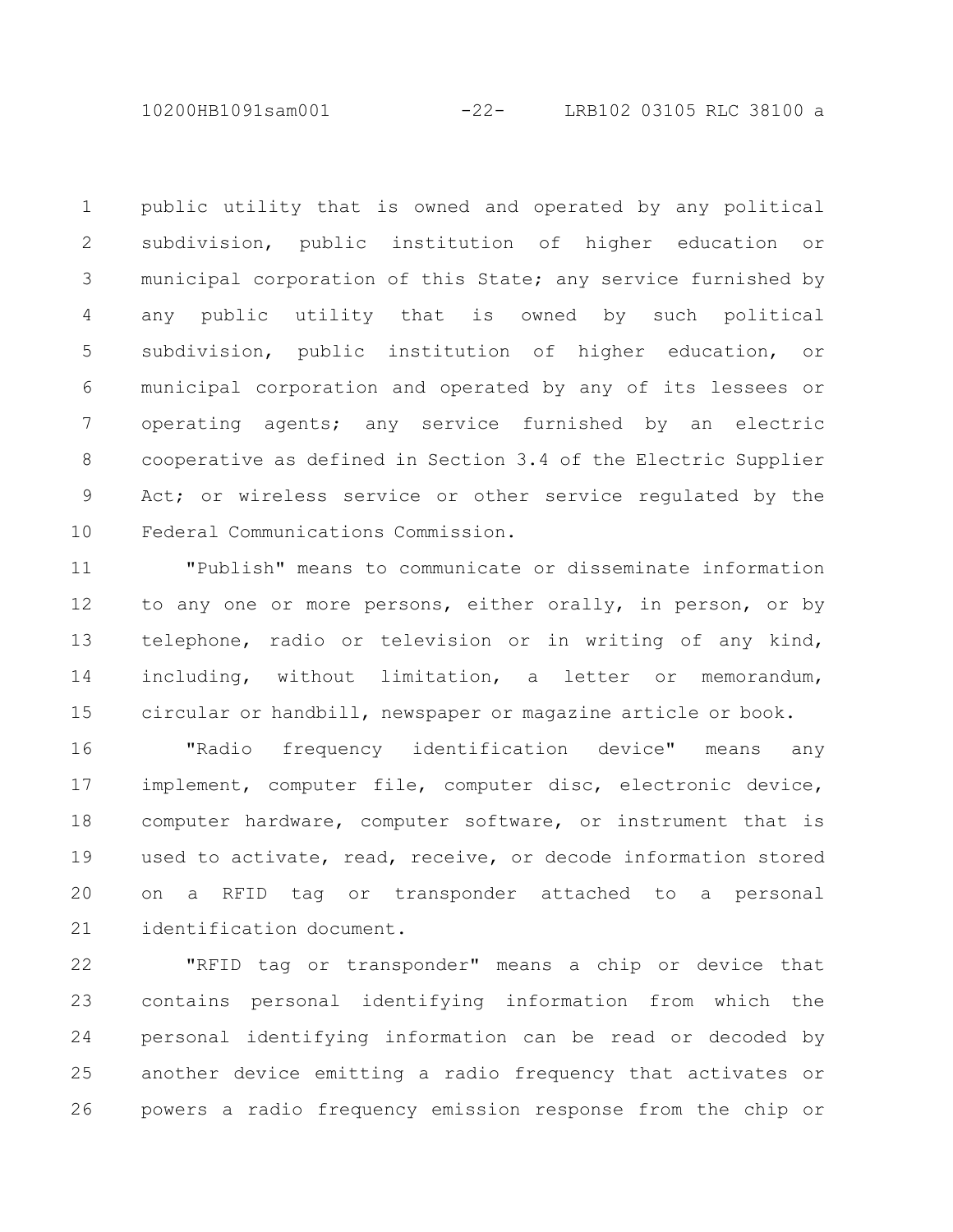10200HB1091sam001 -23- LRB102 03105 RLC 38100 a

transponder. 1

"Reencoder" means an electronic device that places encoded information from the magnetic strip or stripe of a payment card onto the magnetic strip or stripe of a different payment card. 2 3 4 5

"Retail mercantile establishment" means any place where merchandise is displayed, held, stored or offered for sale to the public. 6 7 8

"Scanning device" means a scanner, reader, or any other electronic device that is used to access, read, scan, obtain, memorize, or store, temporarily or permanently, information encoded on the magnetic strip or stripe of a payment card. 9 10 11 12

"Shopping cart" means those push carts of the type or types which are commonly provided by grocery stores, drug stores or other retail mercantile establishments for the use of the public in transporting commodities in stores and markets and, incidentally, from the stores to a place outside the store. 13 14 15 16 17 18

"Sound or audio visual recording" means any sound or audio visual phonograph record, disc, pre-recorded tape, film, wire, magnetic tape or other object, device or medium, now known or hereafter invented, by which sounds or images may be reproduced with or without the use of any additional machine, equipment or device. 19 20 21 22 23 24

"Stored value card" means any card, gift card, instrument, or device issued with or without fee for the use of the 25 26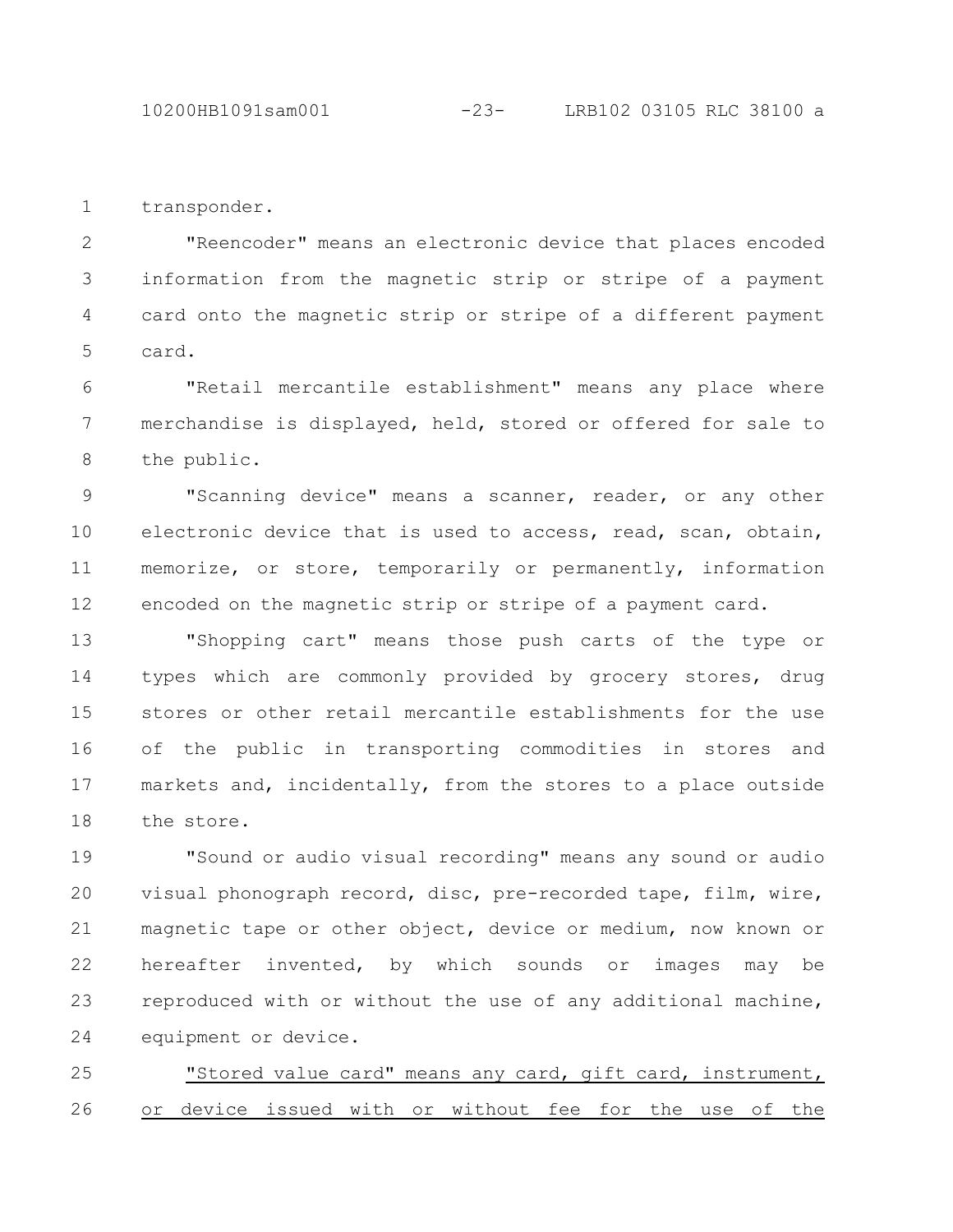10200HB1091sam001 -24- LRB102 03105 RLC 38100 a

cardholder to obtain money, goods, services, or anything else of value, including, but not limited to, debit cards issued for use as a stored value card or gift card, an account identification number or symbol used to identify a stored value card, or a prepaid card usable at multiple, unaffiliated merchants or at automated teller machines. 1 2 3 4 5 6

"Theft detection device remover" means any tool or device specifically designed and intended to be used to remove any theft detection device from any merchandise. 7 8 9

"Under-ring" means to cause the cash register or other sales recording device to reflect less than the full retail value of the merchandise. 10 11 12

"Unidentified sound or audio visual recording" means a sound or audio visual recording without the actual name and full and correct street address of the manufacturer, and the name of the actual performers or groups prominently and legibly printed on the outside cover or jacket and on the label of such sound or audio visual recording. 13 14 15 16 17 18

"Unlawful access device" means any type of instrument, device, machine, equipment, technology, or software which is primarily possessed, used, designed, assembled, manufactured, sold, distributed or offered, promoted or advertised for the purpose of defeating or circumventing any technology, device or software, or any component or part thereof, used by the provider, owner or licensee of any communication service or of any data, audio or video programs or transmissions to protect 19 20 21 22 23 24 25 26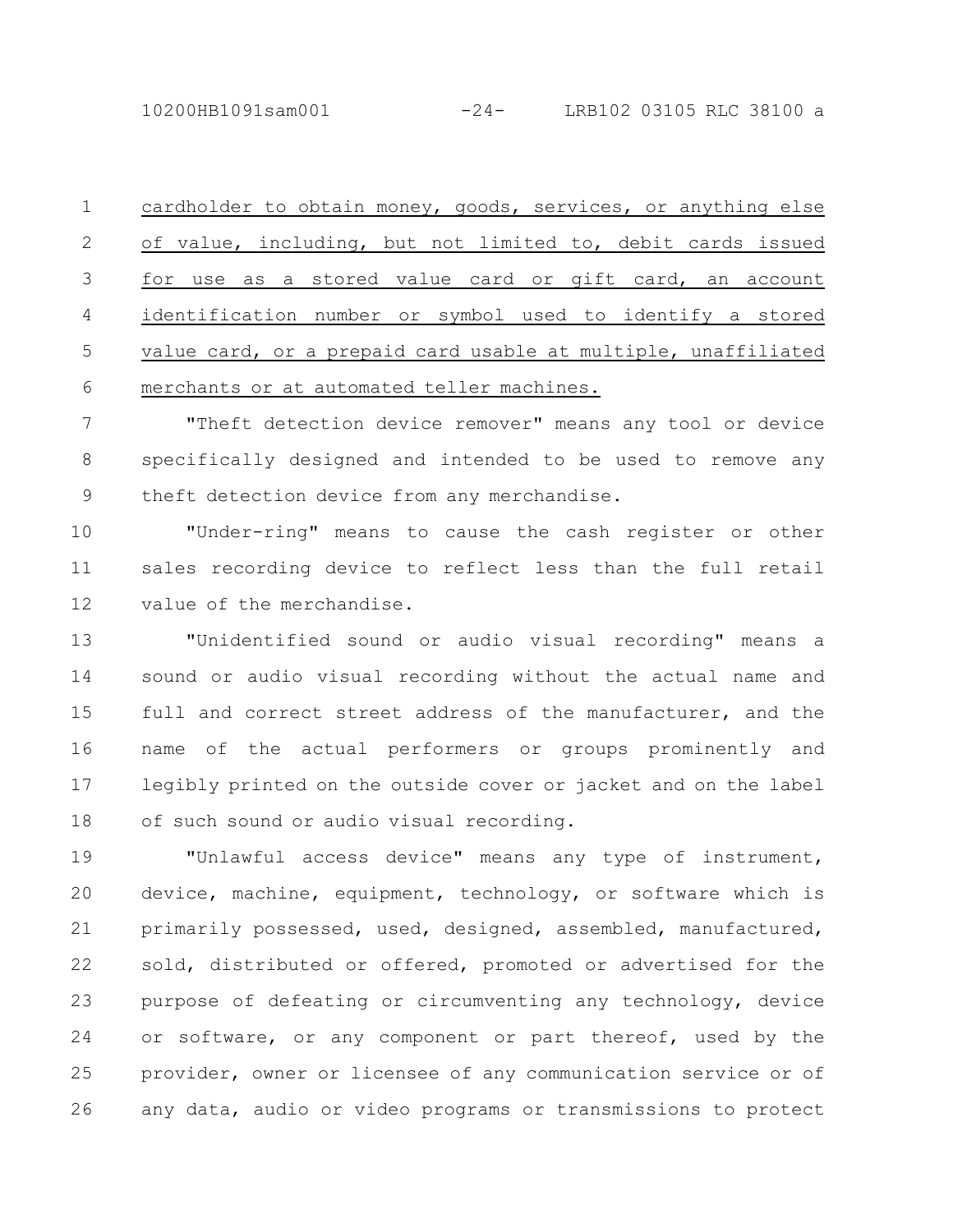any such communication, audio or video services, programs or transmissions from unauthorized access, acquisition, receipt, decryption, disclosure, communication, transmission or re-transmission. 1 2 3 4

"Unlawful communication device" means any electronic serial number, mobile identification number, personal identification number or any communication or wireless device that is capable of acquiring or facilitating the acquisition of a communication service without the express consent or express authorization of the communication service provider, or that has been altered, modified, programmed or reprogrammed, alone or in conjunction with another communication or wireless device or other equipment, to so acquire or facilitate the unauthorized acquisition of a communication service. "Unlawful communication device" also means: 5 6 7 8 9 10 11 12 13 14 15 16

(1) any phone altered to obtain service without the express consent or express authorization of the communication service provider, tumbler phone, counterfeit or clone phone, tumbler microchip, counterfeit or clone microchip, scanning receiver of wireless communication service or other instrument capable of disguising its identity or location or of gaining unauthorized access to a communications or wireless system operated by a communication service provider; and 17 18 19 20 21 22 23 24 25

26

(2) any communication or wireless device which is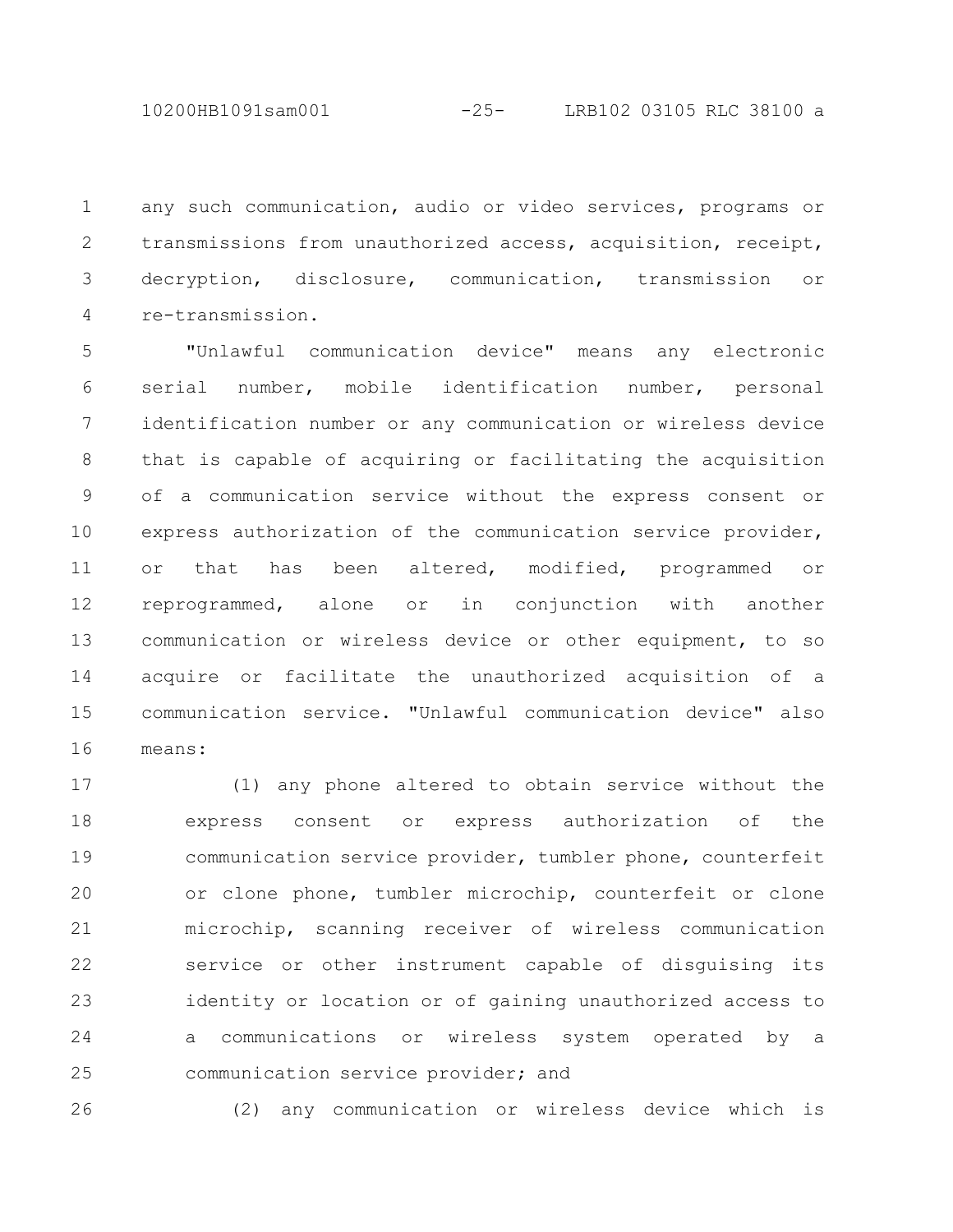10200HB1091sam001 -26- LRB102 03105 RLC 38100 a

capable of, or has been altered, designed, modified, programmed or reprogrammed, alone or in conjunction with another communication or wireless device or devices, so as to be capable of, facilitating the disruption, acquisition, receipt, transmission or decryption of a communication service without the express consent or express authorization of the communication service provider, including, but not limited to, any device, technology, product, service, equipment, computer software or component or part thereof, primarily distributed, sold, designed, assembled, manufactured, modified, programmed, reprogrammed or used for the purpose of providing the unauthorized receipt of, transmission of, disruption of, decryption of, access to or acquisition of any communication service provided by any communication service provider. 1 2 3 4 5 6 7 8 9 10 11 12 13 14 15 16

"Vehicle" means a motor vehicle, motorcycle, or farm implement that is self-propelled and that uses motor fuel for propulsion. 17 18 19

"Wireless device" includes any type of instrument, device, machine, or equipment that is capable of transmitting or receiving telephonic, electronic or radio communications, or any part of such instrument, device, machine, or equipment, or any computer circuit, computer chip, electronic mechanism, or other component that is capable of facilitating the transmission or reception of telephonic, electronic, or radio 20 21 22 23 24 25 26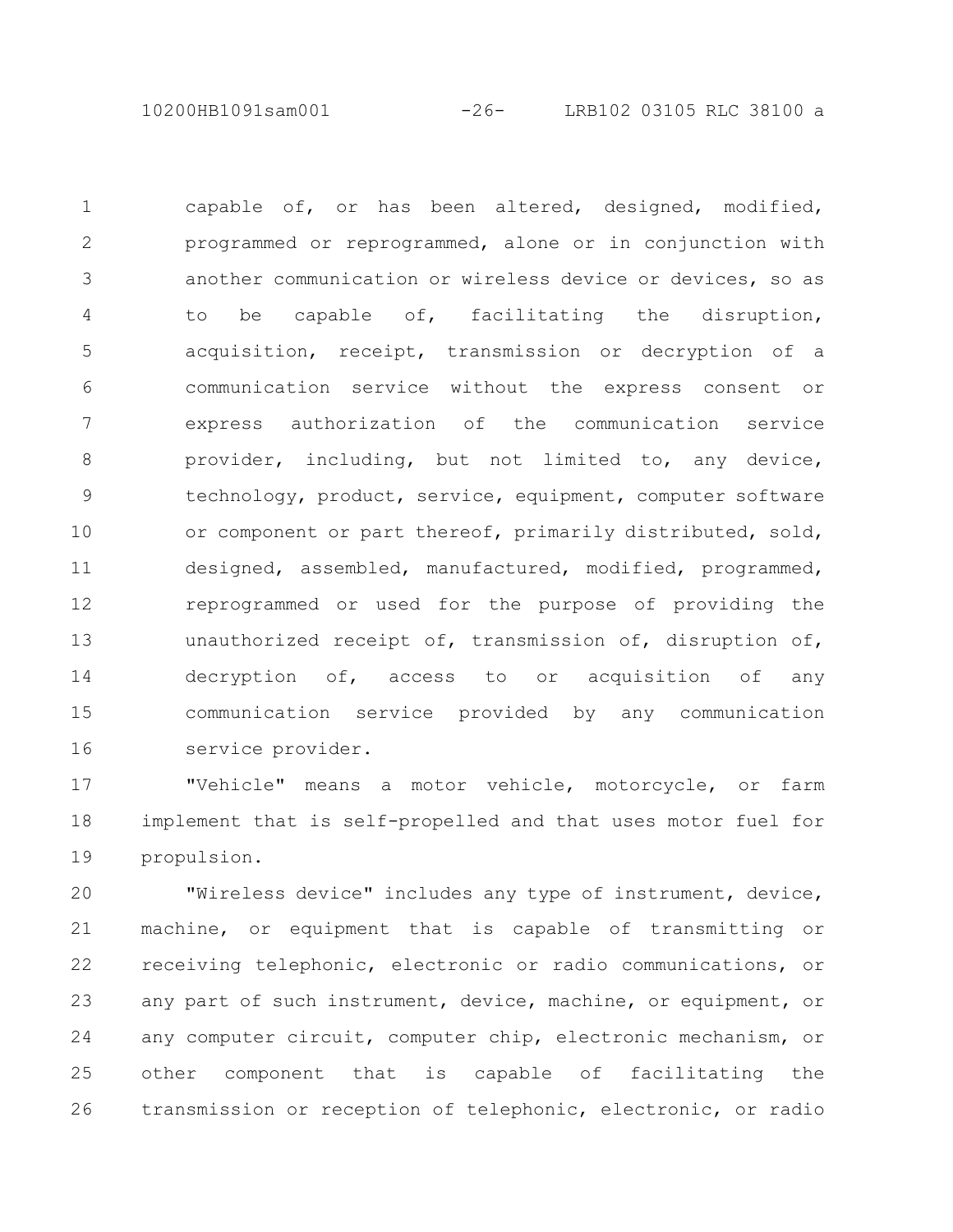10200HB1091sam001 -27- LRB102 03105 RLC 38100 a

communications. (Source: P.A. 97-597, eff. 1-1-12; incorporates 97-388, eff. 1-1-12; 97-1109, eff. 1-1-13.) (720 ILCS 5/16-25.1 new) Sec. 16-25.1. Organized retail crime. (a) A person commits organized retail crime when that person, alone or in association with another person, knowingly does any of the following: (1) engages in conduct in which one or more of the following apply: (A) a theft of the merchandise is committed from one or more retail mercantile establishments, and the person committing the act has the intent or purpose of reselling the stolen merchandise or otherwise having the stolen merchandise reenter the stream of commerce, including the transfer of the stolen merchandise to another retail mercantile establishment or to any other person personally, through the mail, or through any electronic medium, including the Internet or online marketplace, in exchange for anything of value; (B) 2 or more individuals in concert with each other enter a retail mercantile establishment with the intent to commit theft of merchandise; or (C) the theft of the merchandise is committed while the merchandise is in transit from the 1 2 3 4 5 6 7 8 9 10 11 12 13 14 15 16 17 18 19 20 21 22 23 24 25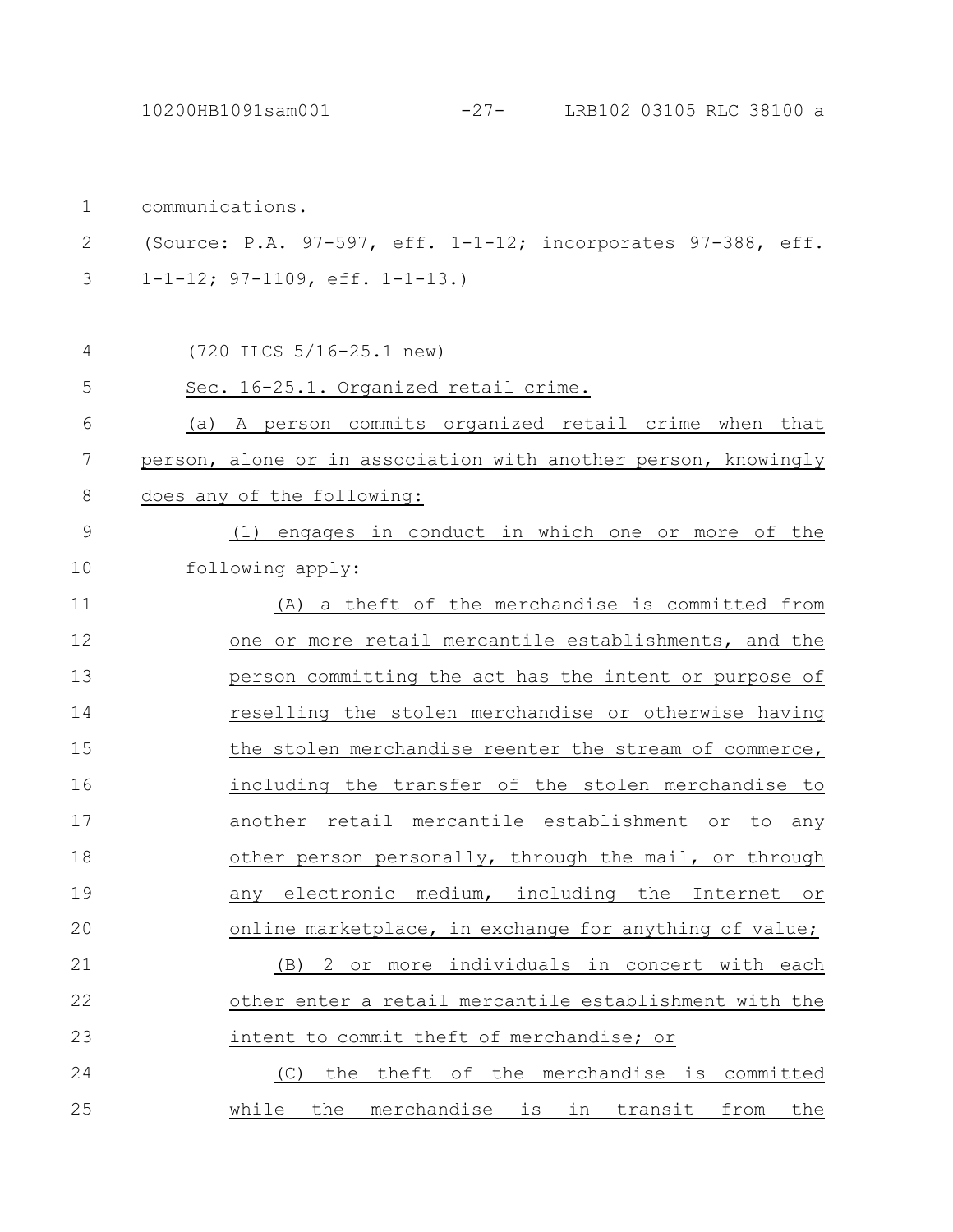| $\mathbf 1$   | manufacturer to the retail mercantile establishment                     |
|---------------|-------------------------------------------------------------------------|
| $\mathbf{2}$  | the intent to<br>where the<br>person has<br>resell that                 |
| 3             | merchandise.                                                            |
| 4             | (2) recruits, organizes, supervises, finances, or                       |
| 5             | otherwise manages or assists another person in engaging in              |
| 6             | conduct described in paragraph (1);                                     |
| 7             | (3) conspires with another person to engage in conduct                  |
| 8             | described in paragraph (1);                                             |
| $\mathcal{G}$ | (4) receives, purchases, or possesses merchandise for                   |
| 10            | sale or resale knowing or believing the merchandise to be               |
| 11            | stolen from a retail mercantile establishment;                          |
| 12            | (5)<br>purchases a wireless telecommunication device                    |
| 13            | fraudulent credit or procures a wireless<br>using                       |
| 14            | telecommunications service agreement with the intent to                 |
| 15            | defraud another person or to breach that agreement, or                  |
| 16            | another<br>obtain<br>to<br>wireless<br>person<br>a a<br>uses            |
| 17            | telecommunications service agreement with the intent to                 |
| 18            | defraud another person or to breach that agreement;                     |
| 19            | receives, possesses, or purchases any merchandise<br>(6)                |
| 20            | value cards obtained from a fraudulent<br>return<br>or stored           |
| 21            | with the knowledge that the property was obtained in                    |
| 22            | violation of this Section or Section 16-25;                             |
| 23            | removes, destroys, deactivates,<br>(7)<br>knowingly<br>or               |
| 24            | evades any component of an anti-shoplifting or inventory                |
| 25            | control device to prevent the activation of that device to              |
| 26            | more individuals in engaging in conduct<br>aid<br>one<br>O <sub>T</sub> |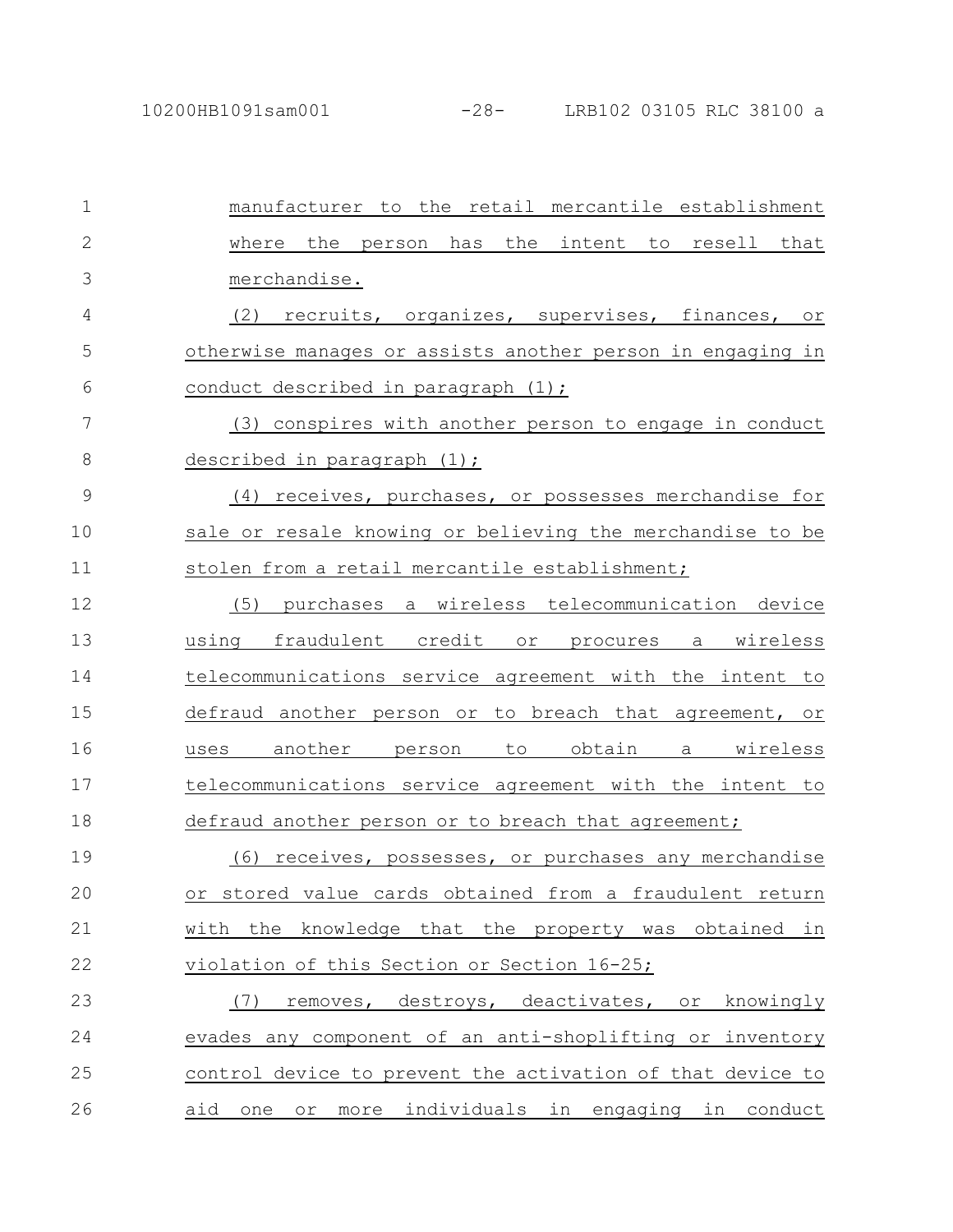| $\mathbf 1$   | described in paragraph $(1)$ ;                                 |
|---------------|----------------------------------------------------------------|
| $\mathbf{2}$  | (8) uses any artifice, instrument, container, device,          |
| 3             | other article to aid one or more individuals in<br>0r i        |
| 4             | engaging in conduct described in paragraph (1);                |
| 5             | (9) causes an emergency alarm to sound or otherwise            |
| 6             | activates, deactivates, or prevents an emergency alarm         |
| 7             | from sounding to aid one or more individuals in engaging       |
| 8             | in conduct described in paragraph (1); or                      |
| $\mathcal{G}$ | (10) damages, destroys, or defaces the property of a           |
| 10            | retail mercantile establishment while engaging in conduct      |
| 11            | described in paragraph (1).                                    |
| 12            | (b) In a prosecution under paragraph (6) of subsection         |
| 13            | (a), the trier of fact may infer from the defendant's receipt, |
| 14            | possession, or purchase of 10 or more stored value cards in a  |
| 15            | 14-day period from the same individual or merchant that the    |
| 16            | property was obtained in violation of this Section or Section  |
| 17            | $16 - 25$ .                                                    |
| 18            | (c) A stored value card purchased by anyone other than the     |
| 19            | original issuer, the issuer's authorized agent, or the         |
| 20            | original purchaser shall be held for a period of 5 business    |
| 21            | days or 7 calendar days, whichever is shorter, prior to resale |
| 22            | or use. This subsection (c) shall apply only to a person who   |
| 23            | purchases 10 or more stored value cards in a 90-day period.    |
| 24            | (d) It is not a defense to a charge under this Section that    |
| 25            | the property was not stolen, embezzled, or converted property  |
| 26            | at the time of the violation if the property was explicitly    |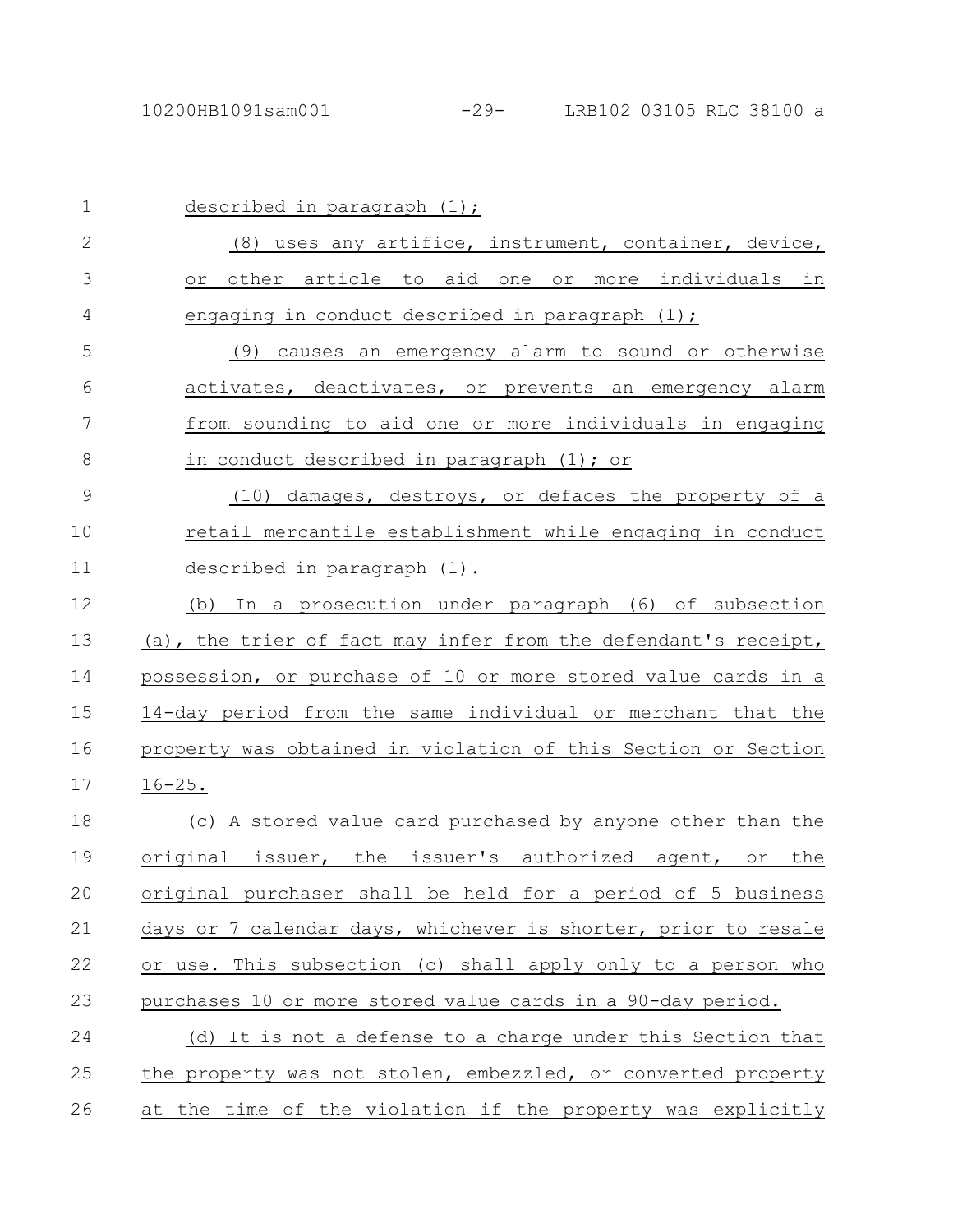## represented to the accused person as being stolen, embezzled, or converted property. (e) This Section does not prohibit a person from being charged with, convicted of, or sentenced for any violation of law arising out of the same criminal transaction that violates this Section or any other Act, and shall not be construed as limiting or precluding any prosecution for a violation of Section 16-25 or one or more similar offenses under subsection (h) or (i) of Section 17-10.6, Section 25-4, or one or more similar offenses under the laws of this State or any other state, or any combination of any of those violations or similar offenses, even though the conduct constituting the basis for those violations or offenses could be construed as also constituting organized retail crime or conduct of the type described under this Section. (f) If acts or omissions constituting any part of the 1 2 3 4 5 6 7 8 9 10 11 12 13 14 15 16

commission of the charged offense under this Section occurred in more than one county, each county has concurrent venue. If the charged offenses under this Section occurred in more than one county, the counties may join the offenses in a single criminal pleading and have concurrent venue as to all charged offenses. When counties have concurrent venue, the first county in which a criminal complaint, information, or indictment is issued in the case becomes the county with exclusive venue. A violation of organized retail crime may be investigated, indicted, and prosecuted pursuant to the 17 18 19 20 21 22 23 24 25 26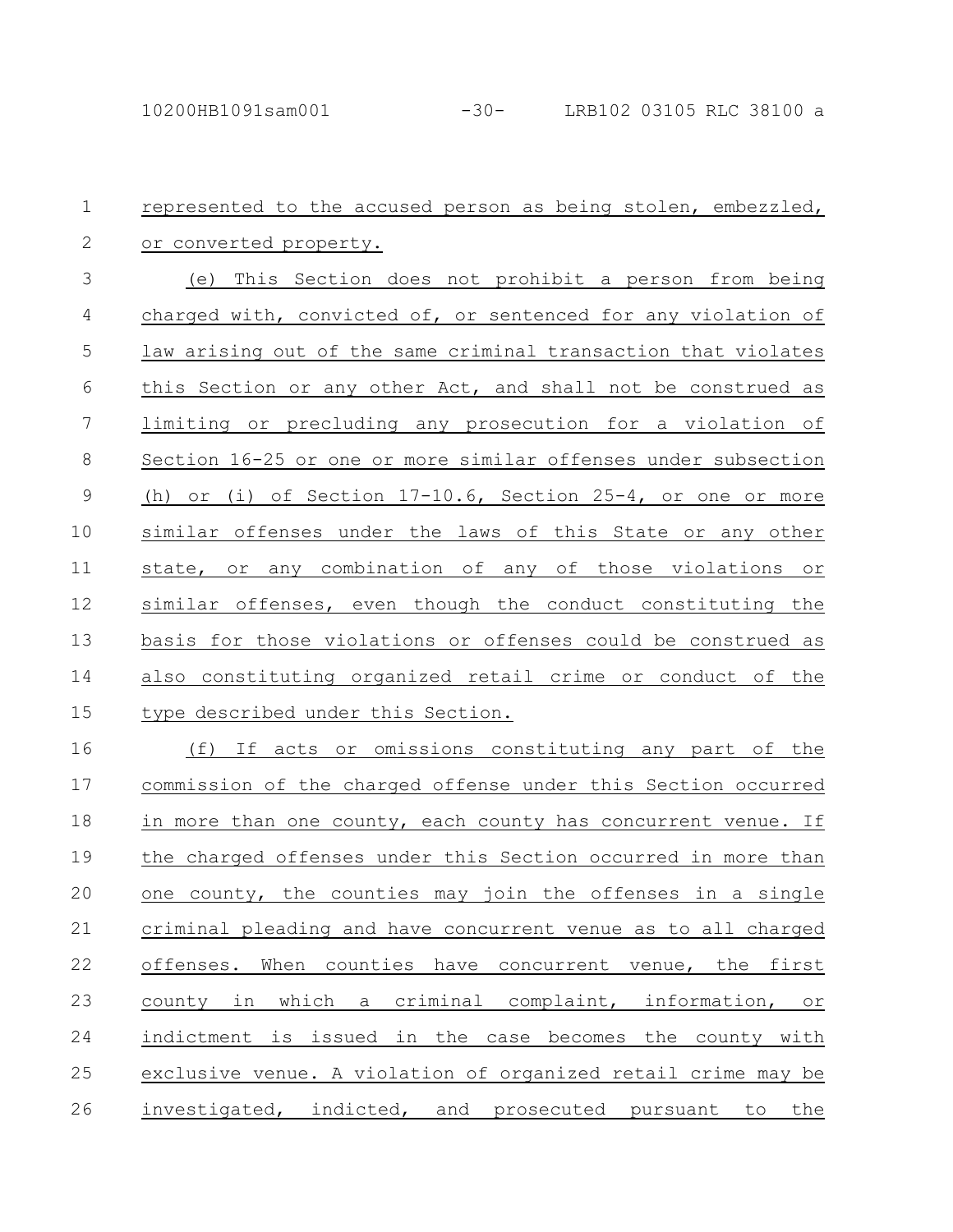| $1\,$          | Statewide Grand Jury Act.                                                    |
|----------------|------------------------------------------------------------------------------|
| $\mathbf{2}$   | (g) Sentence. A violation of paragraph (1), (3), or (4) of                   |
| $\mathfrak{Z}$ | subsection (a) of this Section is a Class 3 felony. A violation              |
| 4              | of paraqraph (5) or (6) of subsection (a) is a Class 4 felony.               |
| 5              | A violation of paragraph (2), (7), (8), (9), or (10) of                      |
| 6              | subsection (a) is a Class 2 felony.                                          |
| 7              | $(720$ ILCS $5/16-25.2$ new)                                                 |
|                |                                                                              |
| 8              | Sec. 16-25.2. Retail loss prevention report and notice                       |
| 9              | requirements.                                                                |
| 10             | (a) A retail mercantile establishment that is a victim of                    |
| 11             | a violation of Section 16-25, 16-25.1, 17-10.6, or 25-4 shall                |
| 12             | have the right:                                                              |
| 13             | (1) to timely notification of all court proceedings as                       |
| 14             | defined under subsection (e) of Section 3 of the Rights of                   |
| 15             | Crime Victims and Witnesses Act. Timely notice shall                         |
| 16             | include 7 days' notice of any court proceedings. Timely                      |
| 17             | notice shall be sent to the location of the retail                           |
| 18             | mercantile establishment where the violation occurred and                    |
| 19             | of<br>provided<br>by<br>the<br>the<br>contact<br>point<br>as<br>retail<br>to |
| 20             | mercantile establishment. The point of contact may be any                    |
| 21             | оf<br>the<br>retail<br>mercantile establishment<br>employee<br>or            |
| 22             | the<br>representative<br>provided<br>by<br>retail<br>mercantile<br>as        |
| 23             | establishment;                                                               |
| 24             | (2) to communicate with the prosecution;                                     |
| 25             | (3) to be reasonably heard at any post-arraignment                           |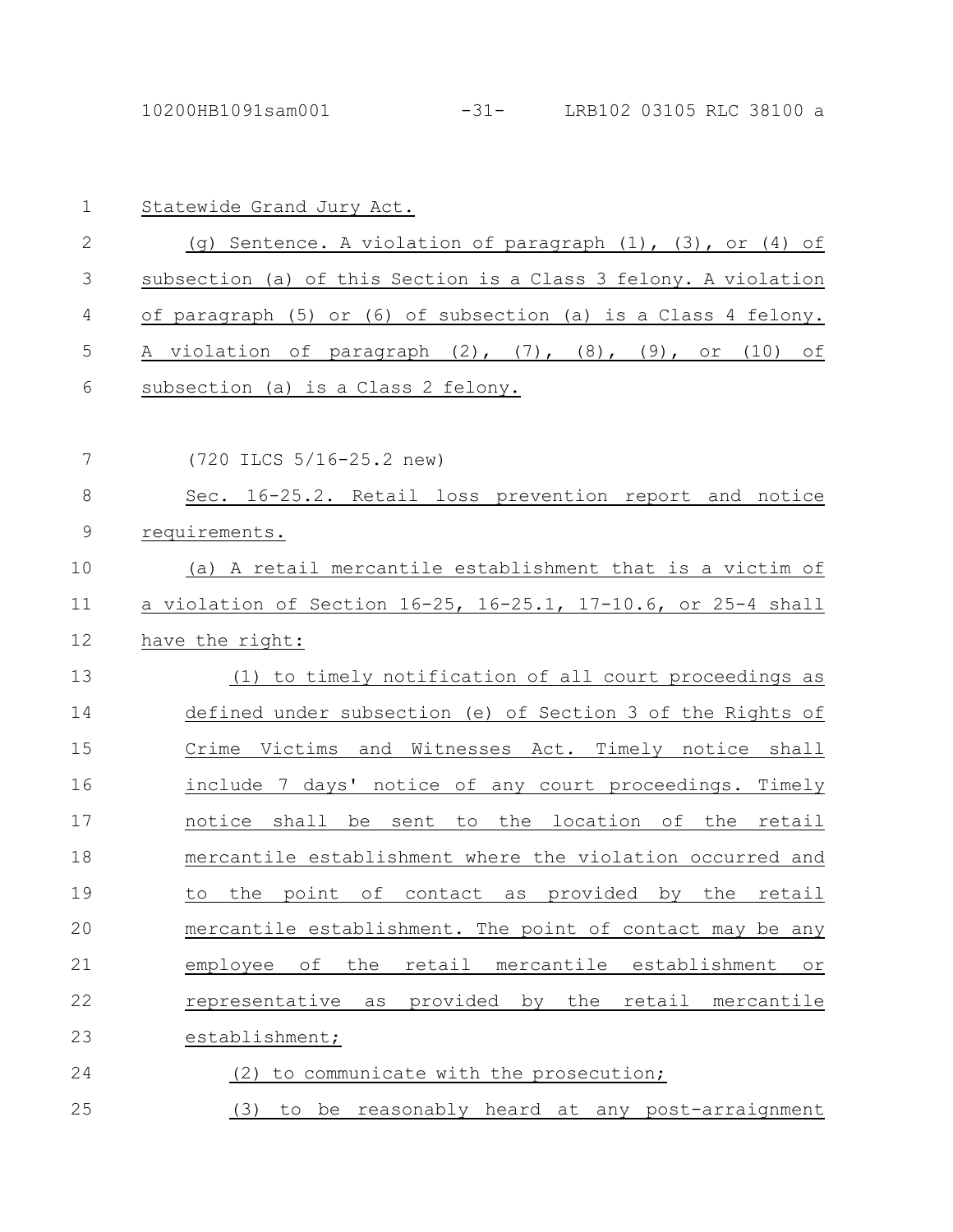26

court proceeding in which a right of the victim is at issue and any court proceeding involving a post-arraignment release decision, plea, or sentencing; (4) to be notified of the conviction, the sentence, the imprisonment, and the release of the accused; and (5) to have present at all court proceedings subject to the rules of evidence an advocate of the retail mercantile establishment's choice. (b) Unless a retail mercantile establishment refuses to file a report regarding the incident, the law enforcement agency having jurisdiction shall file a report concerning the incident with the State's Attorney. No law enforcement agent shall discourage or attempt to discourage a retail mercantile establishment from filing a police report concerning the incident. Upon the request of the retail mercantile establishment, the law enforcement agency having jurisdiction shall provide a free copy of the police report concerning the incident, as soon as practicable, but in no event later than 5 business days after the request. The Illinois Law Enforcement Training Standards Board shall not consider any allegation of a violation of this subsection that is contained in a complaint made under Section 1-35 of the Police and Community Relations Improvement Act. (c) At any point, the retail mercantile establishment has the right to retain an attorney who may be present during all 1 2 3 4 5 6 7 8 9 10 11 12 13 14 15 16 17 18 19 20 21 22 23 24 25

stages of any interview, investigation, or other interaction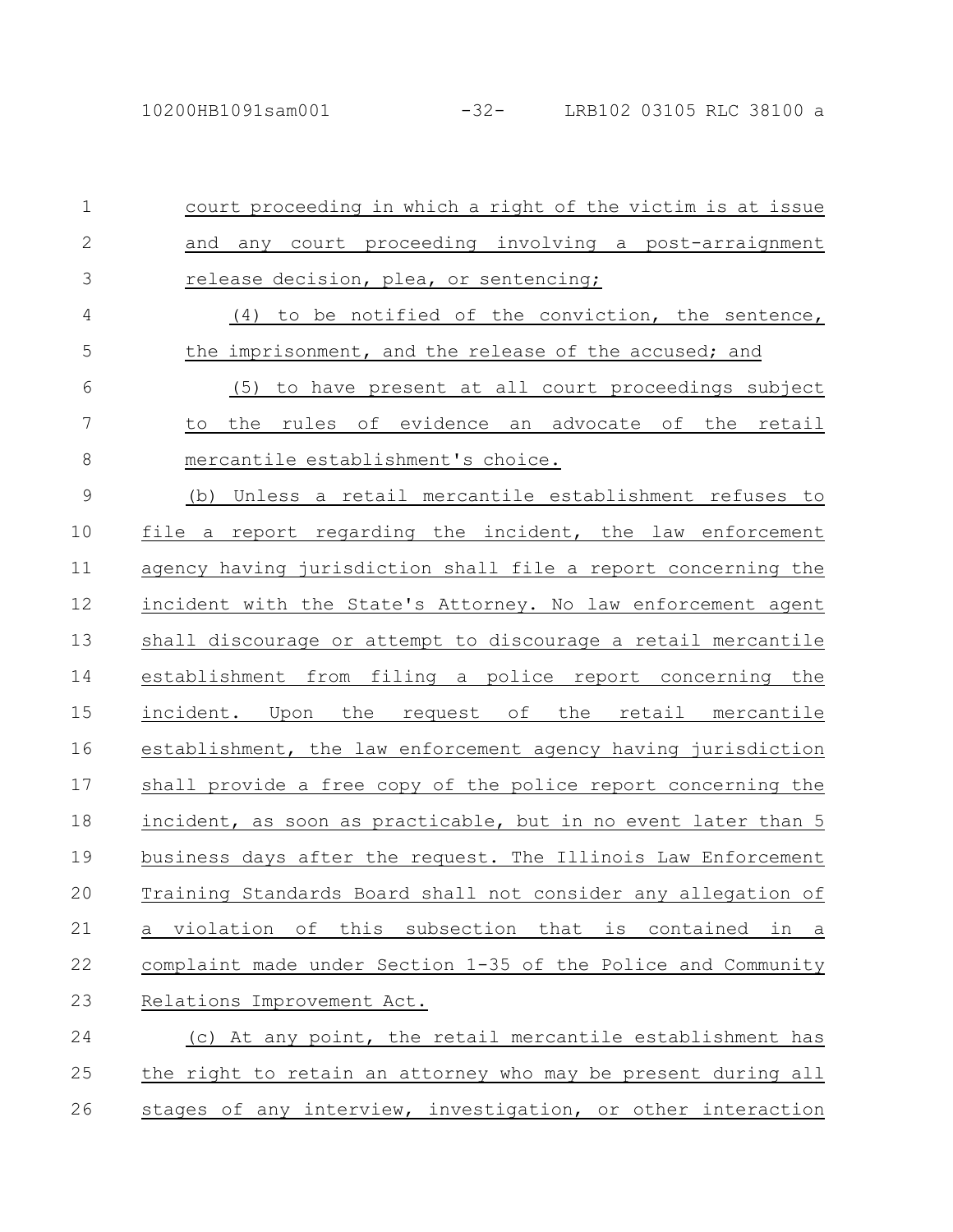10200HB1091sam001 -33- LRB102 03105 RLC 38100 a

with representatives of the criminal justice system. Treatment of the retail mercantile establishment shall not be affected or altered in any way as a result of the decision of the retail mercantile establishment to exercise this right. 1 2 3 4

(720 ILCS 5/17-37) 5

Sec. 17-37. Use of credit or debit card with intent to defraud. 6 7

(a) A cardholder who uses a credit card or debit card issued to him or her, or allows another person to use a credit card or debit card issued to him or her, with intent to defraud the issuer, or a person providing an item or items of value, or any other person is guilty of a Class A misdemeanor if the value of all items of value does not exceed \$150 in any 6-month period; and is guilty of a Class 4 felony if the value exceeds \$150 in any 6-month period. 8 9 10 11 12 13 14 15

(b) An issuer shall not provide a debit or credit cardholder the value in any manner of any item purchased with intent to defraud the issuer or a person providing an item of value. If an issuer provides value in any manner to a debit or credit cardholder of the value of any item that the debit or credit cardholder purchased with the intent to defraud the issuer or a person providing an item of value, the issuer shall reimburse the person providing the item of value for any loss as a result of the fraud and any reasonable costs associated with collecting the value of the item. If the issuer fails to 16 17 18 19 20 21 22 23 24 25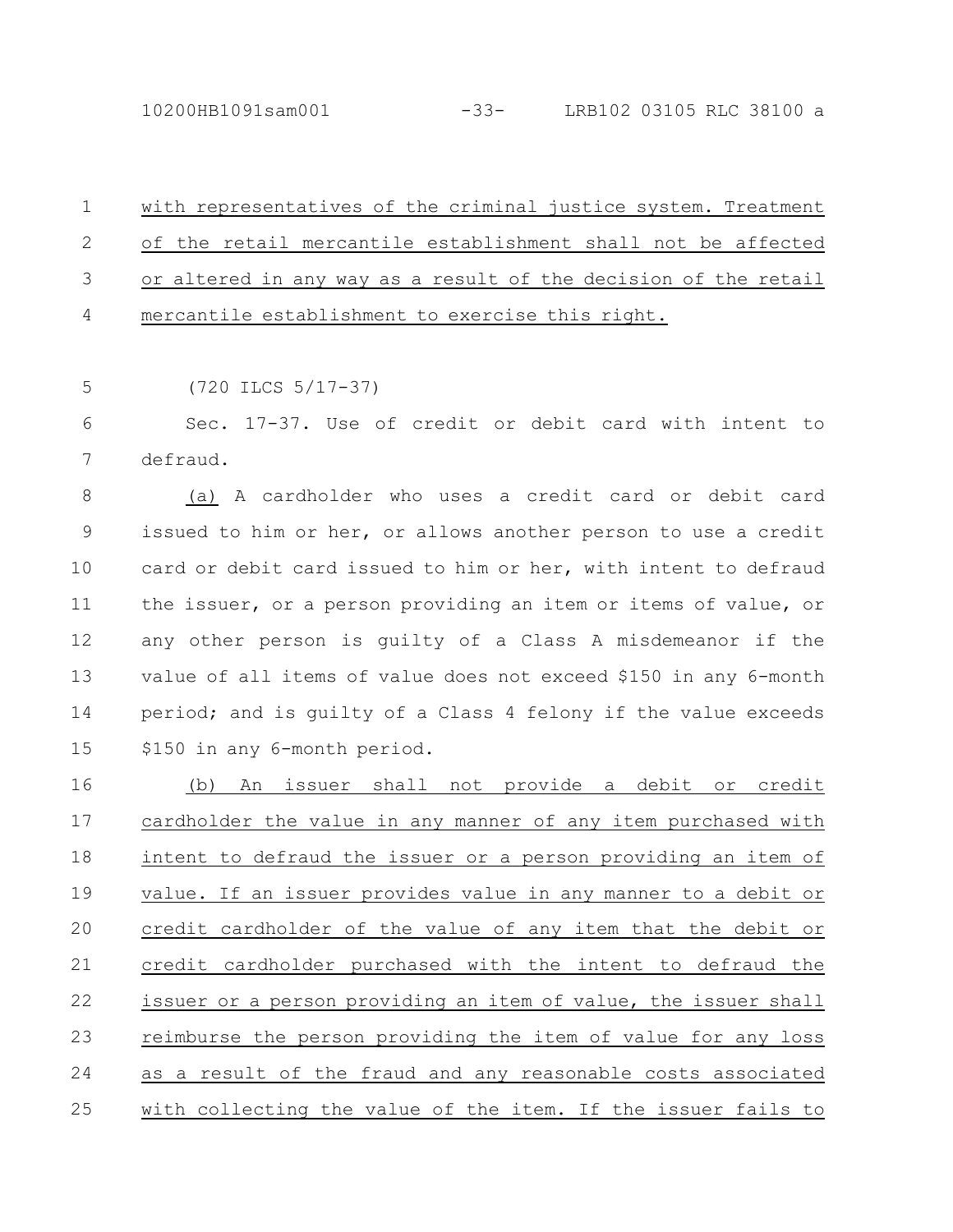10200HB1091sam001 -34- LRB102 03105 RLC 38100 a

reimburse the person providing an item of value when the issuer is required to do so under this subsection, the person providing an item of value may bring a civil action against the issuer for the amount of the loss and reasonable costs. The trier of fact may infer that a debit or credit cardholder intended to defraud an issuer or a person providing an item of value when the debit or credit cardholder purchased an item of value with a credit or debit card and disputed the transaction, requested a reimbursement for the transaction, or requested a stop-payment order on the transaction and did not return the item of value to the person providing the item of value. 1 2 3 4 5 6 7 8 9 10 11 12

(Source: P.A. 96-1551, eff. 7-1-11.) 13

(720 ILCS 5/17-38) 14

Sec. 17-38. Use of account number or code with intent to defraud; possession of record of charge forms. 15 16

(a) A person who, with intent to defraud either an issuer, or a person providing an item or items of value, or any other person, utilizes an account number or code or enters information on a record of charge form with the intent to obtain an item or items of value is guilty of a Class 4 felony if the value of the item or items of value obtained does not exceed \$150 in any 6-month period; and is guilty of a Class 3 felony if the value exceeds \$150 in any 6-month period. 17 18 19 20 21 22 23 24

(a-5) An issuer shall not provide a person who utilizes an 25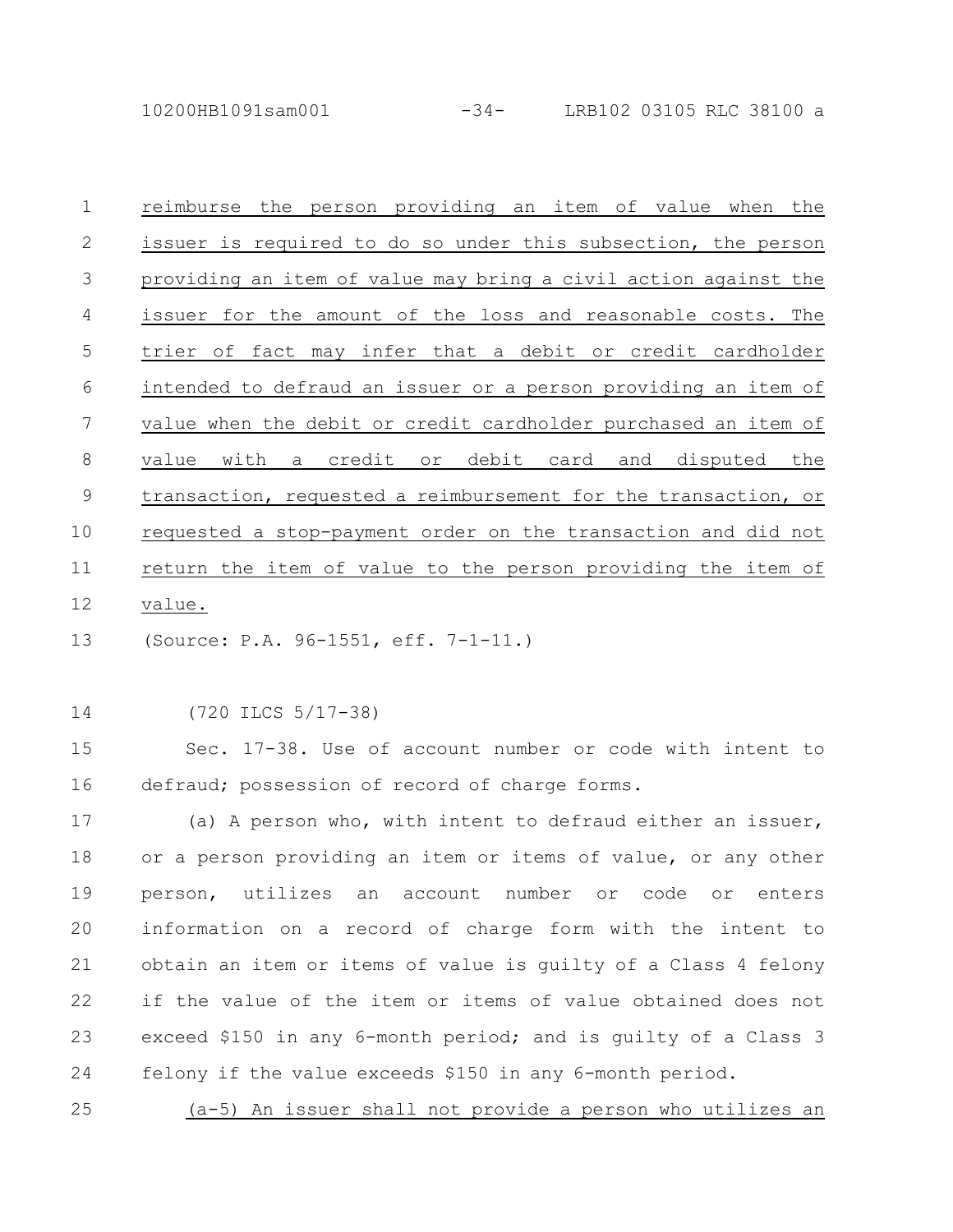account number or code the value in any manner of any item purchased with intent to defraud the issuer or a person providing an item of value. If an issuer provides value in any manner to a person who utilizes an account number or code of the value of any item purchased with the intent to defraud the issuer or a person providing an item of value, the issuer shall reimburse the person providing the item of value for any loss as a result of the fraud and any reasonable costs associated with collecting the value of the item. If the issuer fails to reimburse the person providing an item of value when the issuer is required to do so under this subsection, the person providing an item of value may bring a civil action against the issuer for the amount of the loss and reasonable costs. The trier of fact may infer that a person who utilizes an account number or code intended to defraud an issuer or a person providing an item of value when the person purchased an item of value with an account number or code and disputed the transaction, requested a reimbursement for the transaction, or requested a stop-payment order on the transaction and did not return the item of value to the person providing the item of value. 1 2 3 4 5 6 7 8 9 10 11 12 13 14 15 16 17 18 19 20 21

(b) A person who, with intent to defraud either an issuer or a person providing an item or items of value, or any other person, possesses, without the consent of the issuer or purported issuer, record of charge forms bearing the printed impression of a credit card or debit card is guilty of a Class 22 23 24 25 26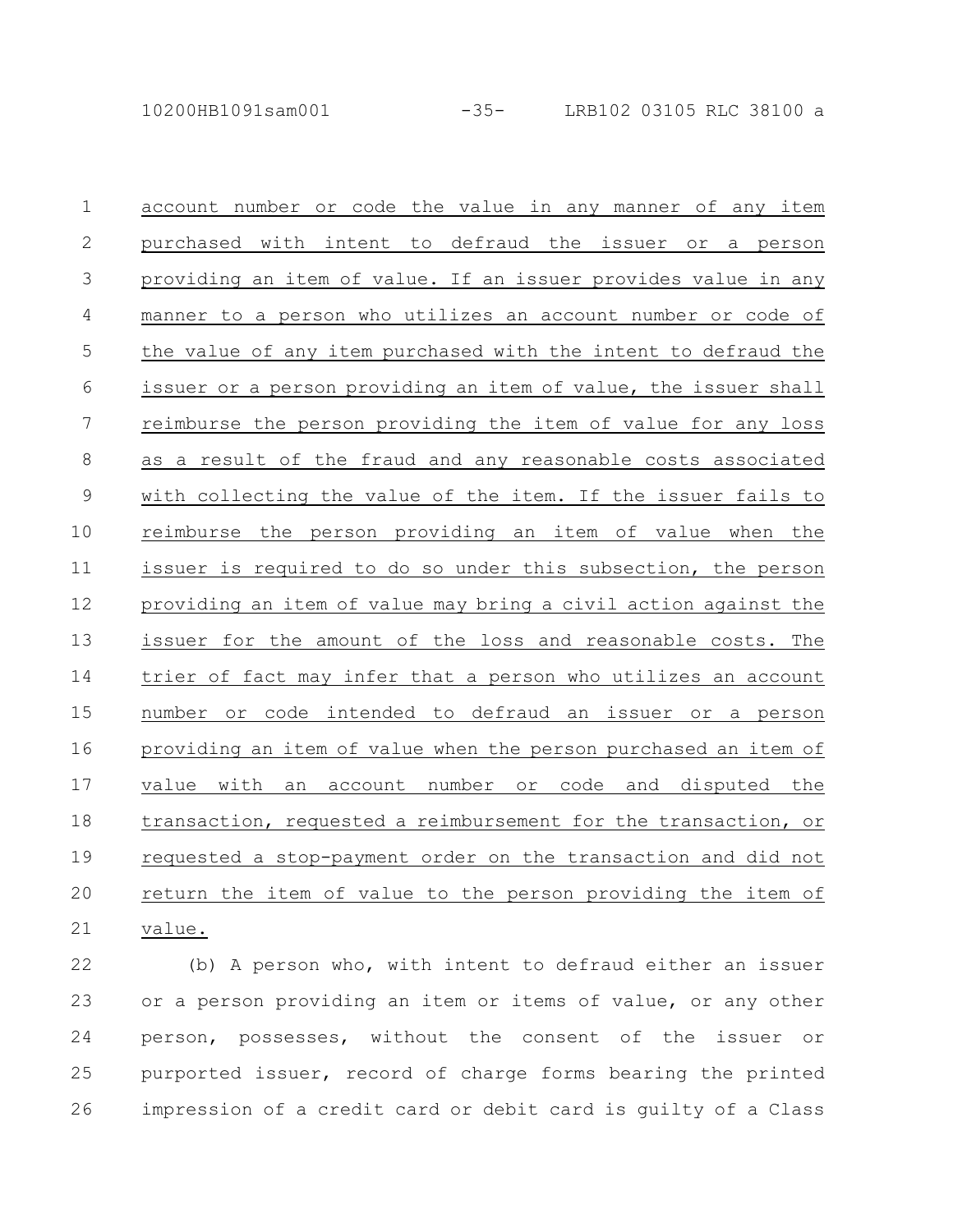10200HB1091sam001 -36- LRB102 03105 RLC 38100 a

4 felony. The trier of fact may infer intent to defraud from the possession of such record of charge forms by a person other than the issuer or a person authorized by the issuer to possess record of charge forms. 1 2 3 4

(Source: P.A. 96-1551, eff. 7-1-11.) 5

(720 ILCS 5/33G-3) 6

(Section scheduled to be repealed on June 11, 2022) 7

Sec. 33G-3. Definitions. As used in this Article:

(a) "Another state" means any State of the United States (other than the State of Illinois), or the District of Columbia, or the Commonwealth of Puerto Rico, or any territory or possession of the United States, or any political subdivision, or any department, agency, or instrumentality thereof. 9 10 11 12 13 14

15

8

(b) "Enterprise" includes:

(1) any partnership, corporation, association, business or charitable trust, or other legal entity; and 16 17

(2) any group of individuals or other legal entities, or any combination thereof, associated in fact although not itself a legal entity. An association in fact must be held together by a common purpose of engaging in a course of conduct, and it may be associated together for purposes that are both legal and illegal. An association in fact must: 18 19 20 21 22 23 24

25

(A) have an ongoing organization or structure,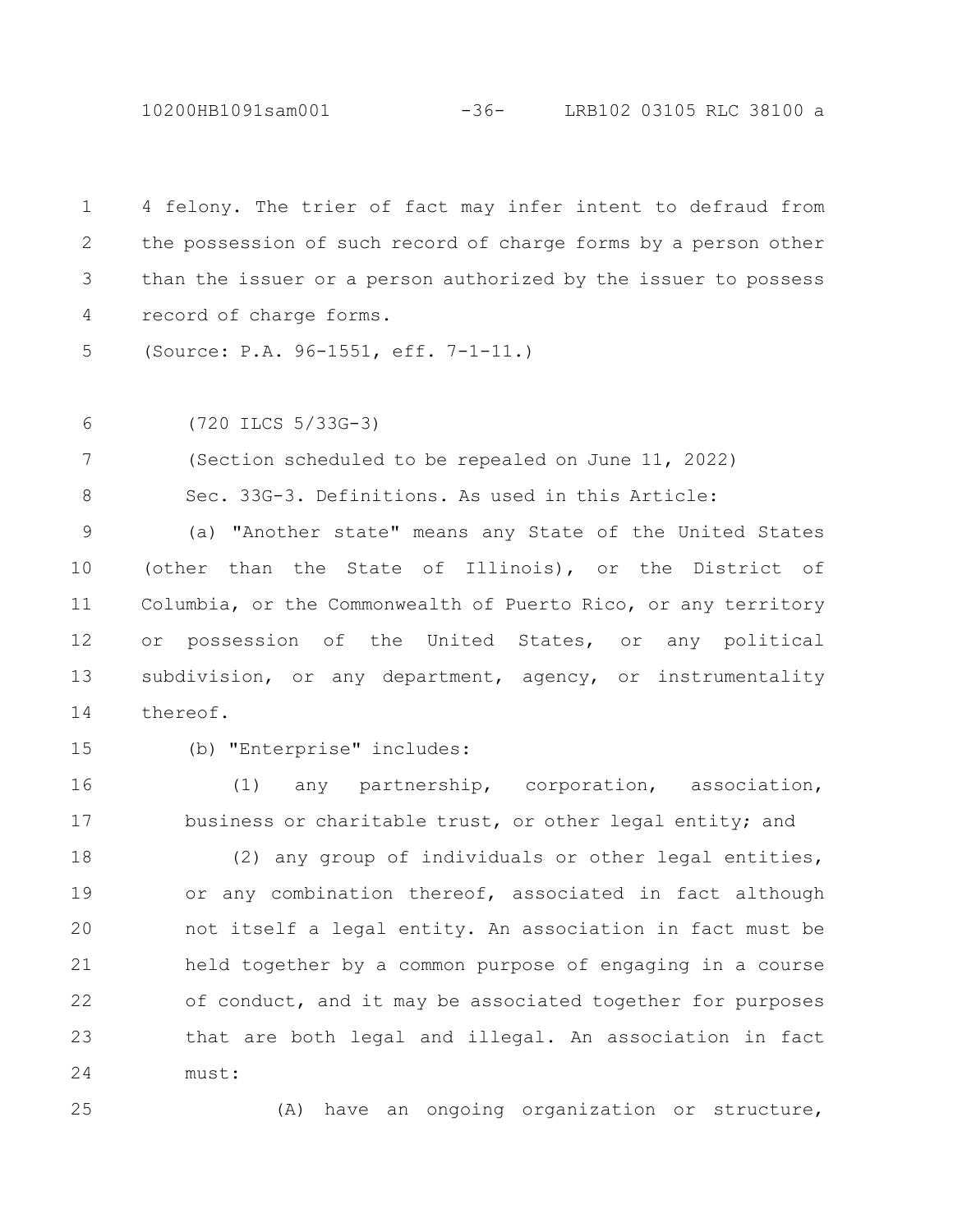1

either formal or informal;

(B) the various members of the group must function as a continuing unit, even if the group changes membership by gaining or losing members over time; and 2 3 4

(C) have an ascertainable structure distinct from that inherent in the conduct of a pattern of predicate activity. 5 6 7

As used in this Article, "enterprise" includes licit and illicit enterprises. 8 9

(c) "Labor organization" includes any organization, labor union, craft union, or any voluntary unincorporated association designed to further the cause of the rights of union labor that is constituted for the purpose, in whole or in part, of collective bargaining or of dealing with employers concerning grievances, terms or conditions of employment, or apprenticeships or applications for apprenticeships, or of other mutual aid or protection in connection with employment, including apprenticeships or applications for apprenticeships. 10 11 12 13 14 15 16 17 18

(d) "Operation or management" means directing or carrying out the enterprise's affairs and is limited to any person who knowingly serves as a leader, organizer, operator, manager, director, supervisor, financier, advisor, recruiter, supplier, or enforcer of an enterprise in violation of this Article. 19 20 21 22 23

(e) "Predicate activity" means any act that is a felony under Section 16-25.1 of the Criminal Code of 2012 or a Class 2 felony or higher and constitutes a violation or violations of 24 25 26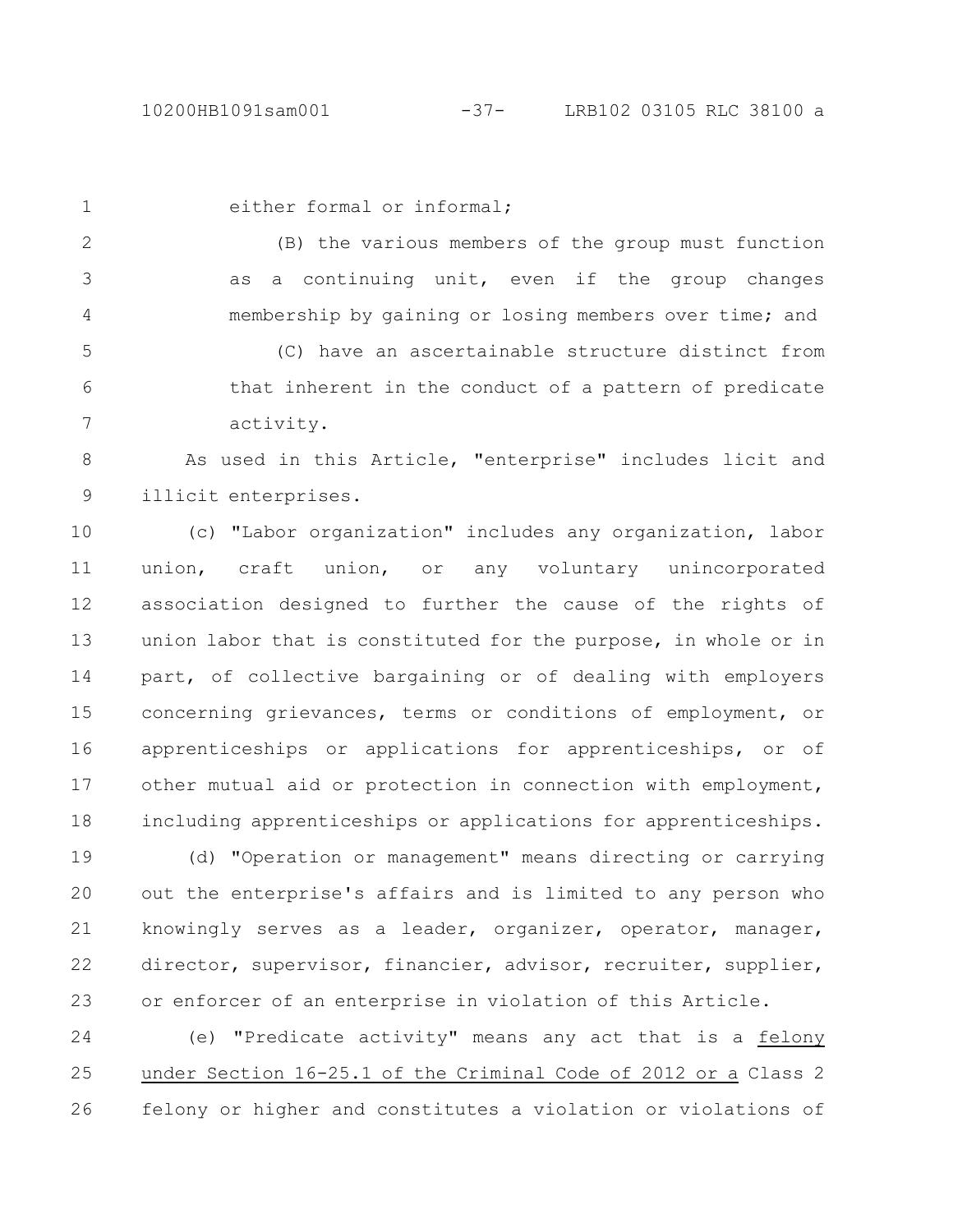10200HB1091sam001 -38- LRB102 03105 RLC 38100 a

any of the following provisions of the laws of the State of Illinois (as amended or revised as of the date the activity occurred or, in the instance of a continuing offense, the date that charges under this Article are filed in a particular matter in the State of Illinois) or any act under the law of another jurisdiction for an offense that could be charged as a Class 2 felony or higher in this State: 1 2 3 4 5 6 7

(1) under the Criminal Code of 1961 or the Criminal Code of 2012: 8-1.2 (solicitation of murder for hire), 9-1 (first degree murder), 9-3.3 (drug-induced homicide), 10-1 (kidnapping), 10-2 (aggravated kidnapping), 10-3.1 (aggravated unlawful restraint), 10-4 (forcible detention),  $10-5(b)(10)$  (child abduction),  $10-9$ (trafficking in persons, involuntary servitude, and related offenses), 11-1.20 (criminal sexual assault), 11-1.30 (aggravated criminal sexual assault), 11-1.40 (predatory criminal sexual assault of a child), 11-1.60 (aggravated criminal sexual abuse), 11-6 (indecent solicitation of a child), 11-6.5 (indecent solicitation of an adult),  $11-14.3(a)(2)(A)$  and (a)(2)(B) (promoting prostitution), 11-14.4 (promoting juvenile prostitution), 11-18.1 (patronizing a minor engaged in prostitution; patronizing a juvenile prostitute), 12-3.05 (aggravated battery), 12-6.4 (criminal street gang recruitment), 12-6.5 (compelling organization membership of persons), 12-7.3 (stalking), 12-7.4 (aggravated stalking), 12-7.5 8 9 10 11 12 13 14 15 16 17 18 19 20 21 22 23 24 25 26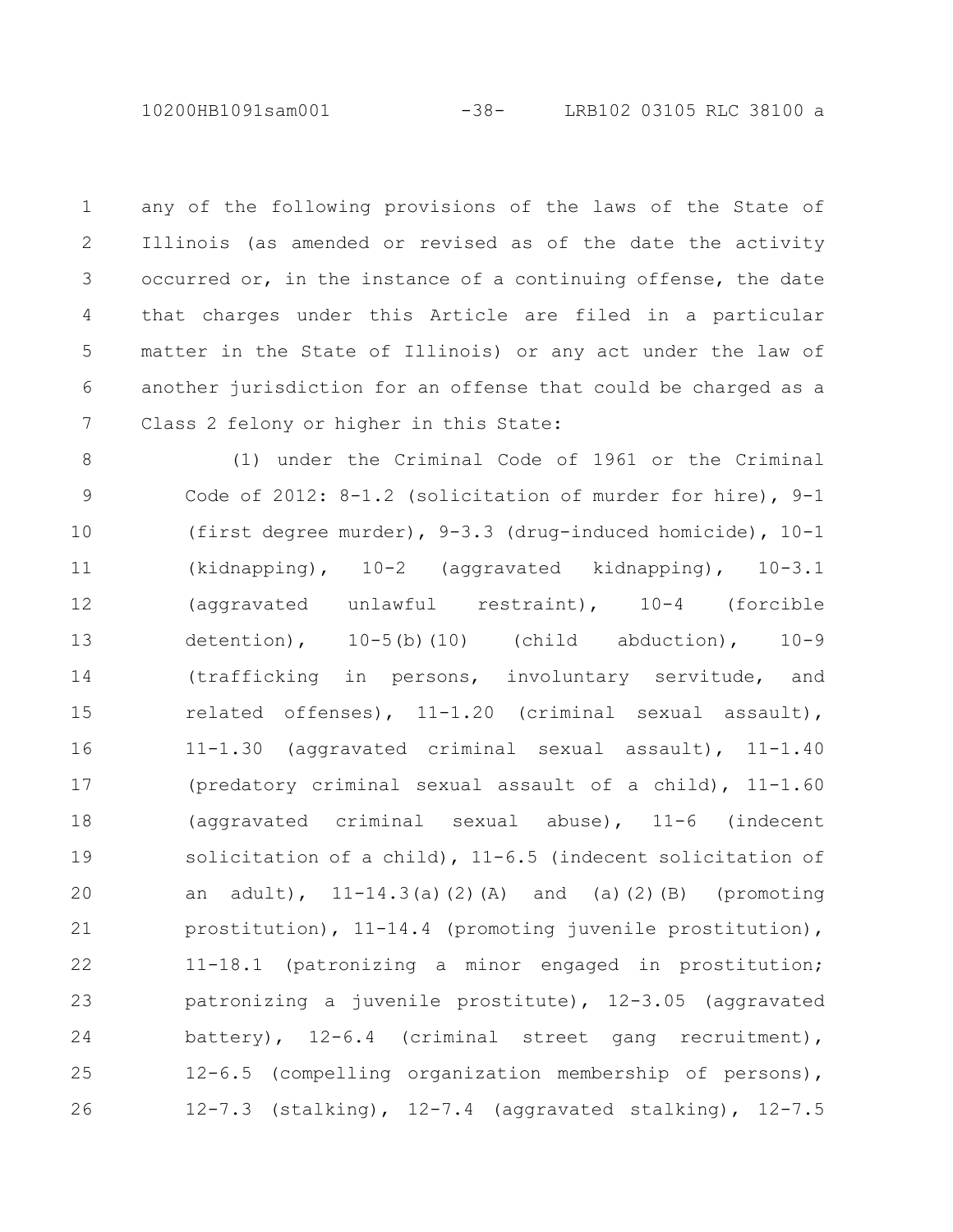(cyberstalking), 12-11 or 19-6 (home invasion), 12-11.1 or 18-6 (vehicular invasion), 18-1 (robbery; aggravated robbery), 18-2 (armed robbery), 18-3 (vehicular hijacking), 18-4 (aggravated vehicular hijacking), 18-5 (aggravated robbery), 19-1 (burglary), 19-3 (residential burglary), 20-1 (arson; residential arson; place of worship arson), 20-1.1 (aggravated arson), 20-1.2 (residential arson), 20-1.3 (place of worship arson), 24-1.2 (aggravated discharge of a firearm), 24-1.2-5 (aggravated discharge of a machine gun or silencer equipped firearm), 24-1.8 (unlawful possession of a firearm by a street gang member), 24-3.2 (unlawful discharge of firearm projectiles), 24-3.9 (aggravated possession of a stolen firearm), 24-3A (gunrunning), 26-5 or 48-1 (dog-fighting), 29D-14.9 (terrorism), 29D-15 (soliciting support for terrorism), 29D-15.1 (causing a catastrophe), 29D-15.2 (possession of a deadly substance), 29D-20 (making a terrorist threat), 29D-25 (falsely making a terrorist threat), 29D-29.9 (material support for terrorism), 29D-35 (hindering prosecution of terrorism), 31A-1.2 (unauthorized contraband in a penal institution), or 33A-3 (armed violence); 1 2 3 4 5 6 7 8 9 10 11 12 13 14 15 16 17 18 19 20 21 22

(2) under the Cannabis Control Act: Sections 5 (manufacture or delivery of cannabis), 5.1 (cannabis trafficking), or 8 (production or possession of cannabis plants), provided the offense either involves more than 23 24 25 26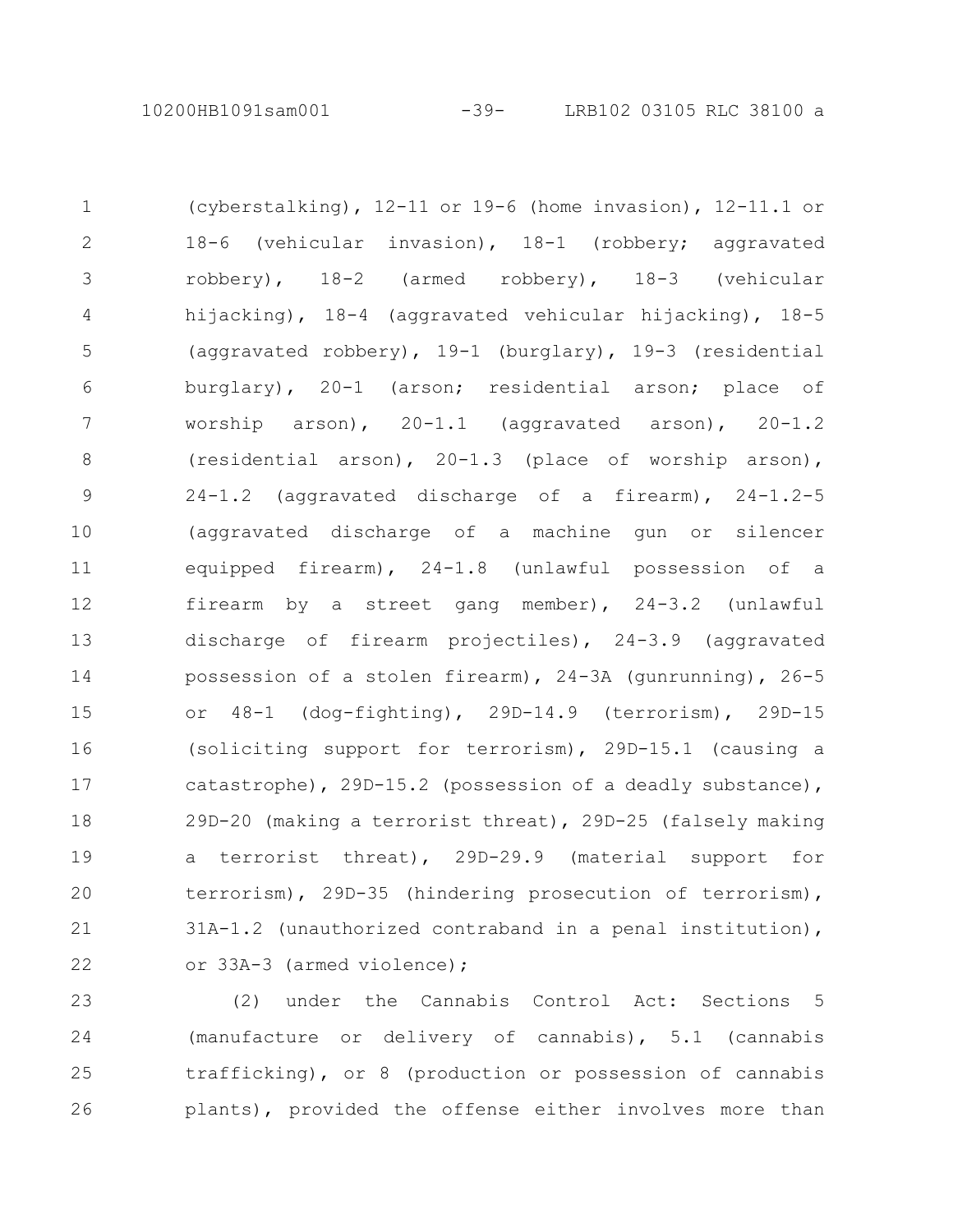11

500 grams of any substance containing cannabis or involves more than 50 cannabis sativa plants; 1 2

(3) under the Illinois Controlled Substances Act: Sections 401 (manufacture or delivery of a controlled substance), 401.1 (controlled substance trafficking), 405 (calculated criminal drug conspiracy), or 405.2 (street gang criminal drug conspiracy); or 3 4 5 6 7

(4) under the Methamphetamine Control and Community Protection Act: Sections 15 (methamphetamine manufacturing), or 55 (methamphetamine delivery). 8 9 10

(f) "Pattern of predicate activity" means:

(1) at least 3 occurrences of predicate activity that are in some way related to each other and that have continuity between them, and that are separate acts. Acts are related to each other if they are not isolated events, including if they have similar purposes, or results, or participants, or victims, or are committed a similar way, or have other similar distinguishing characteristics, or are part of the affairs of the same enterprise. There is continuity between acts if they are ongoing over a substantial period, or if they are part of the regular way some entity does business or conducts its affairs; and 12 13 14 15 16 17 18 19 20 21 22

(2) which occurs after the effective date of this Article, and the last of which falls within 3 years (excluding any period of imprisonment) after the first occurrence of predicate activity. 23 24 25 26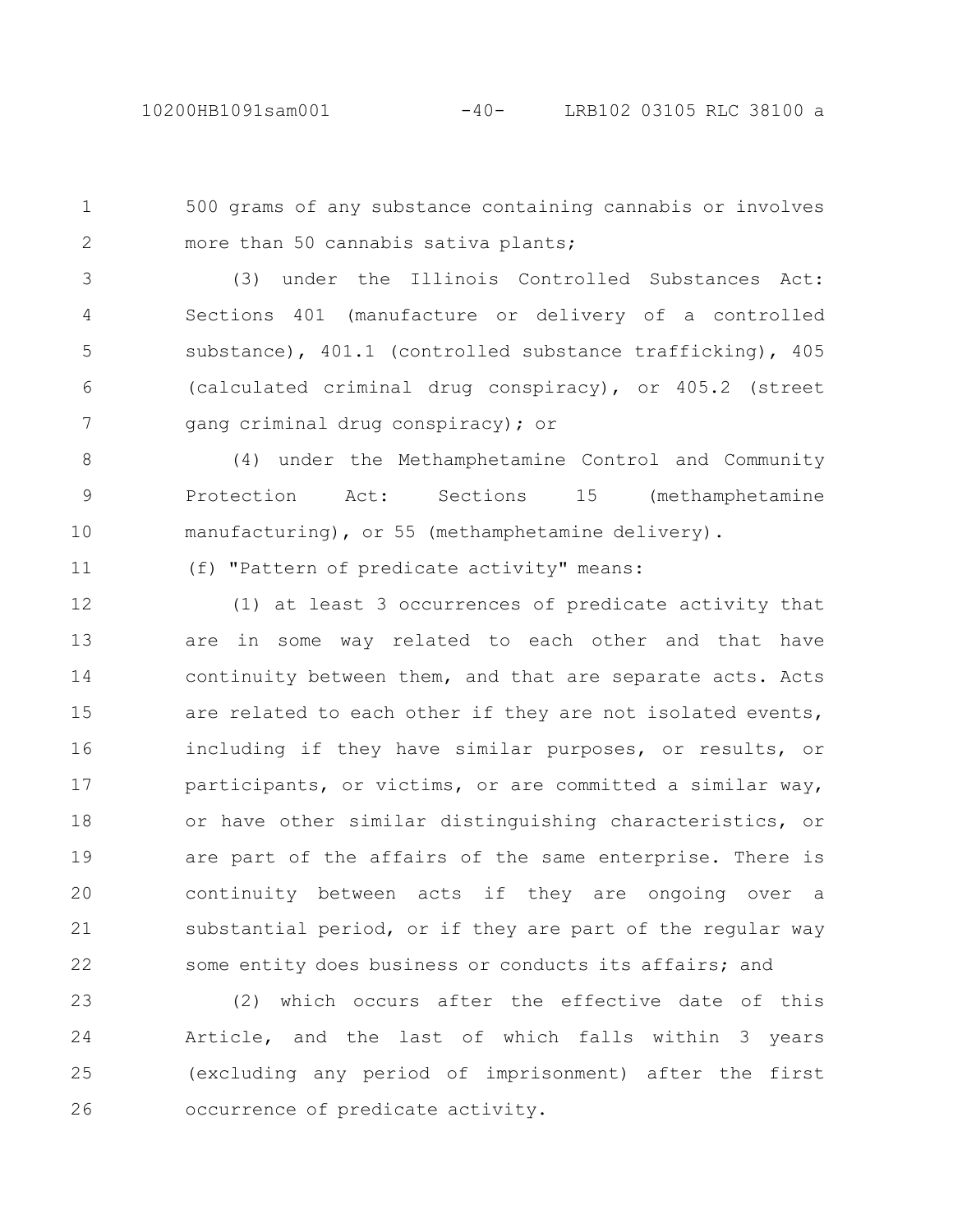10200HB1091sam001 -41- LRB102 03105 RLC 38100 a

(g) "Unlawful death" includes the following offenses: under the Code of 1961 or the Criminal Code of 2012: Sections 9-1 (first degree murder) or 9-2 (second degree murder). (Source: P.A. 97-686, eff. 6-11-12; 97-1150, eff. 1-25-13.) (720 ILCS 5/33G-5) (Section scheduled to be repealed on June 11, 2022) Sec. 33G-5. Penalties. Under this Article, notwithstanding any other provision of law: (a) Any violation of subsection (a) of Section 33G-4 of this Article, excluding a violation involving a felony offense of organized retail crime, shall be sentenced as a Class X felony with a term of imprisonment of not less than 7 years and not more than 30 years, or the sentence applicable to the underlying predicate activity, whichever is higher, and the sentence imposed shall also include restitution, and/or a criminal fine, jointly and severally, up to \$250,000 or twice the gross amount of any intended proceeds of the violation, if any, whichever is higher. (b) Any violation of subsection (b) of Section 33G-4 of this Article, excluding a violation involving a felony offense of organized retail crime, shall be sentenced as a Class X felony, and the sentence imposed shall also include restitution, and/or a criminal fine, jointly and severally, up to \$250,000 or twice the gross amount of any intended proceeds 1 2 3 4 5 6 7 8 9 10 11 12 13 14 15 16 17 18 19 20 21 22 23 24

of the violation, if any, whichever is higher.

25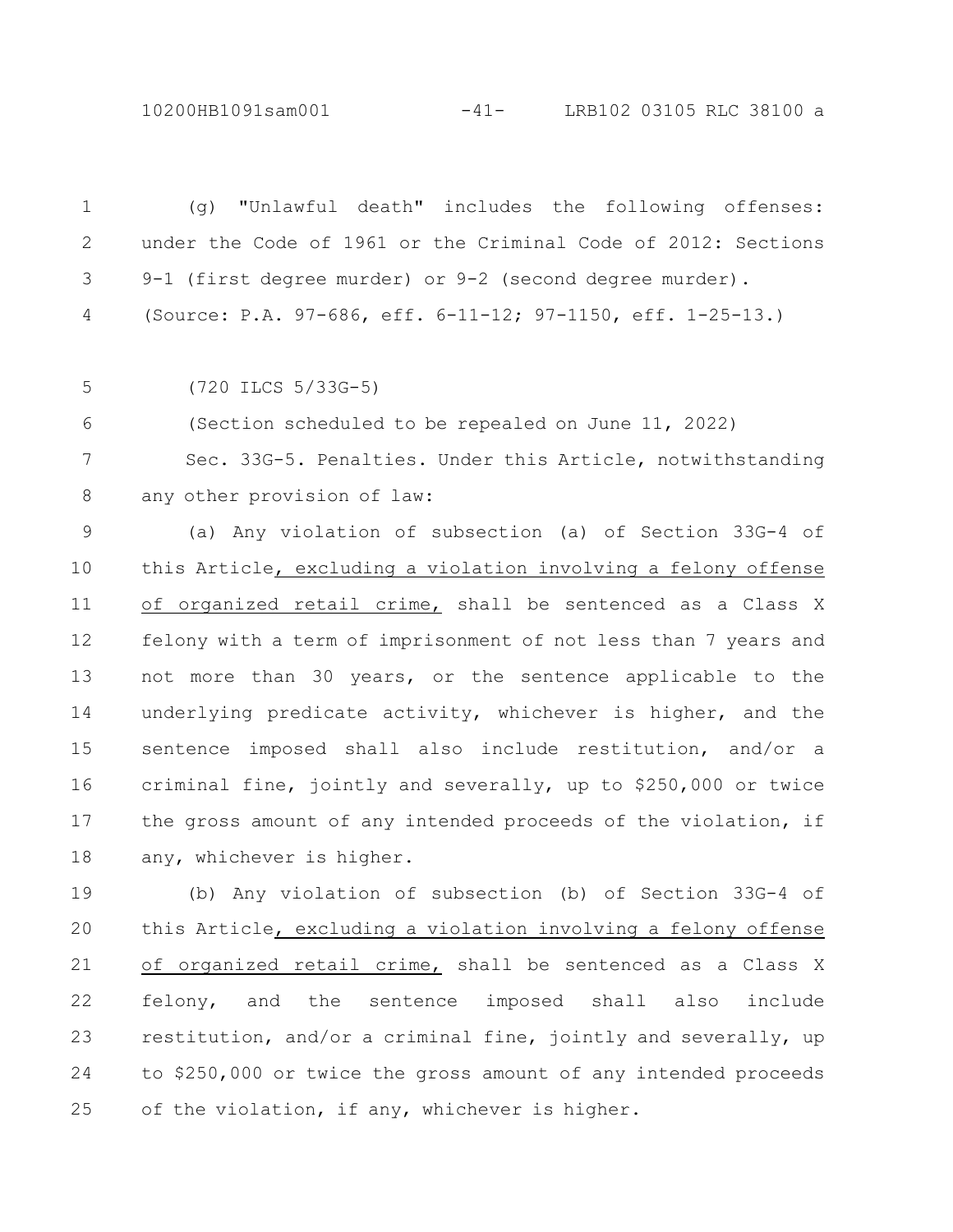10200HB1091sam001 -42- LRB102 03105 RLC 38100 a

(b-1) Any violation of subsection (a) or (b) of Section 33G-4 involving a felony offense of organized retail crime shall be sentenced as a Class 1 felony, and the sentence imposed may include restitution. 1 2 3 4

(c) Wherever the unlawful death of any person or persons results as a necessary or natural consequence of any violation of this Article, the sentence imposed on the defendant shall include an enhanced term of imprisonment of at least 25 years up to natural life, in addition to any other penalty imposed by the court, provided: 5 6 7 8 9 10

(1) the death or deaths were reasonably foreseeable to the defendant to be sentenced; and 11 12

(2) the death or deaths occurred when the defendant was otherwise engaged in the violation of this Article as a whole. 13 14 15

(d) A sentence of probation, periodic imprisonment, conditional discharge, impact incarceration or county impact incarceration, court supervision, withheld adjudication, or any pretrial diversionary sentence or suspended sentence, is not authorized for a violation of this Article. 16 17 18 19 20

(Source: P.A. 97-686, eff. 6-11-12; 98-463, eff. 8-16-13.) 21

(720 ILCS 5/33G-9) 22

(Section scheduled to be repealed on June 11, 2022) 23

Sec. 33G-9. Repeal. This Article is repealed on June 11, 2027 2022. 24 25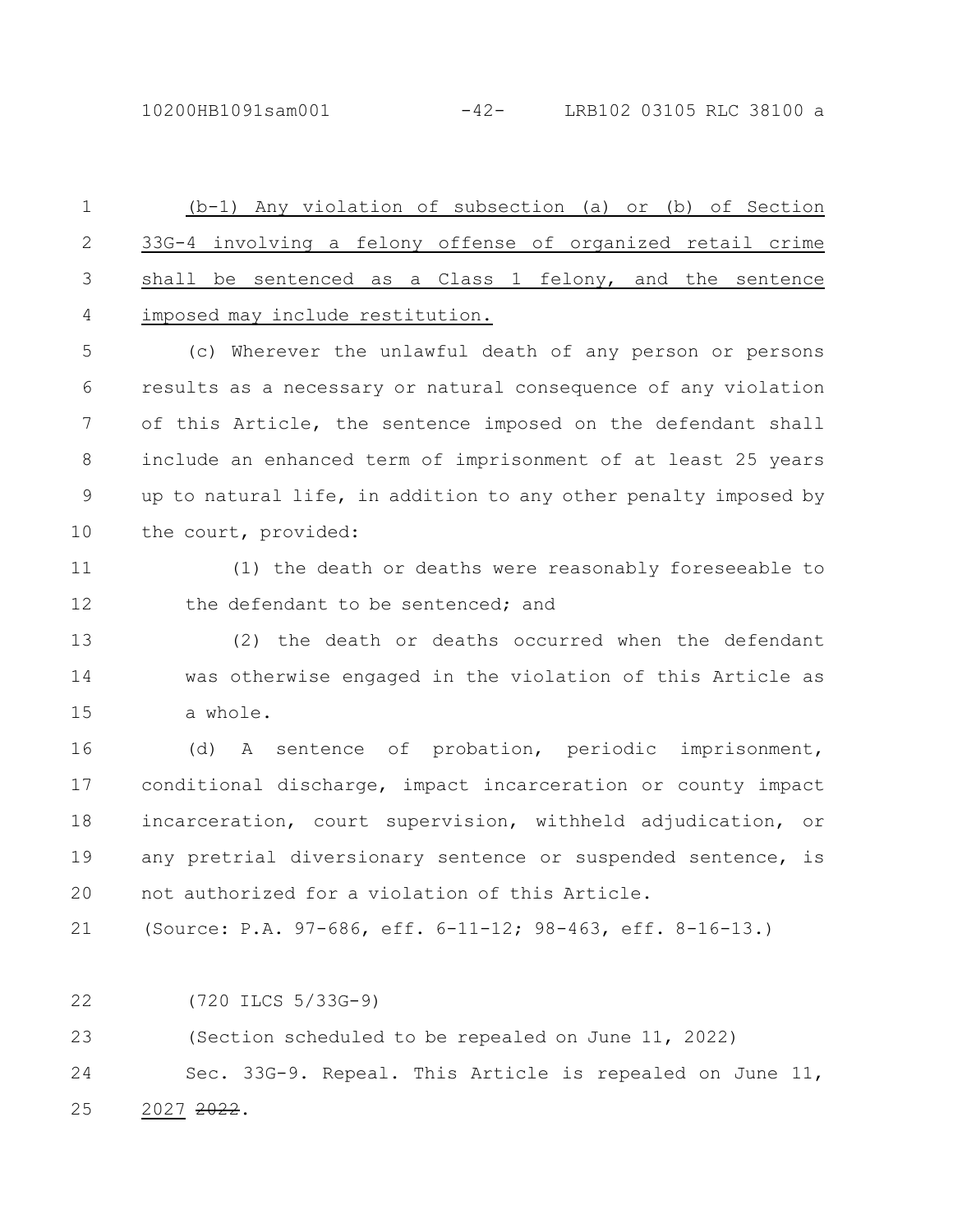(Source: P.A. 100-1, eff. 6-9-17.) 1

Section 2-10. The Statewide Grand Jury Act is amended by changing Sections 2, 3, and 4 as follows: 2 3

(725 ILCS 215/2) (from Ch. 38, par. 1702) 4

Sec. 2. (a) County grand juries and State's Attorneys have always had and shall continue to have primary responsibility for investigating, indicting, and prosecuting persons who violate the criminal laws of the State of Illinois. However, in recent years organized terrorist activity directed against innocent civilians and certain criminal enterprises have developed that require investigation, indictment, and prosecution on a statewide or multicounty level. The criminal enterprises exist as a result of the allure of profitability present in narcotic activity, the unlawful sale and transfer of firearms, and streetgang related felonies and organized terrorist activity is supported by the contribution of money and expert assistance from geographically diverse sources. In order to shut off the life blood of terrorism and weaken or eliminate the criminal enterprises, assets, and property used to further these offenses must be frozen, and any profit must be removed. State statutes exist that can accomplish that goal. Among them are the offense of money laundering, violations of Article 29D of the Criminal Code of 1961 or the Criminal Code of 2012, the Narcotics Profit Forfeiture Act, 5 6 7 8 9 10 11 12 13 14 15 16 17 18 19 20 21 22 23 24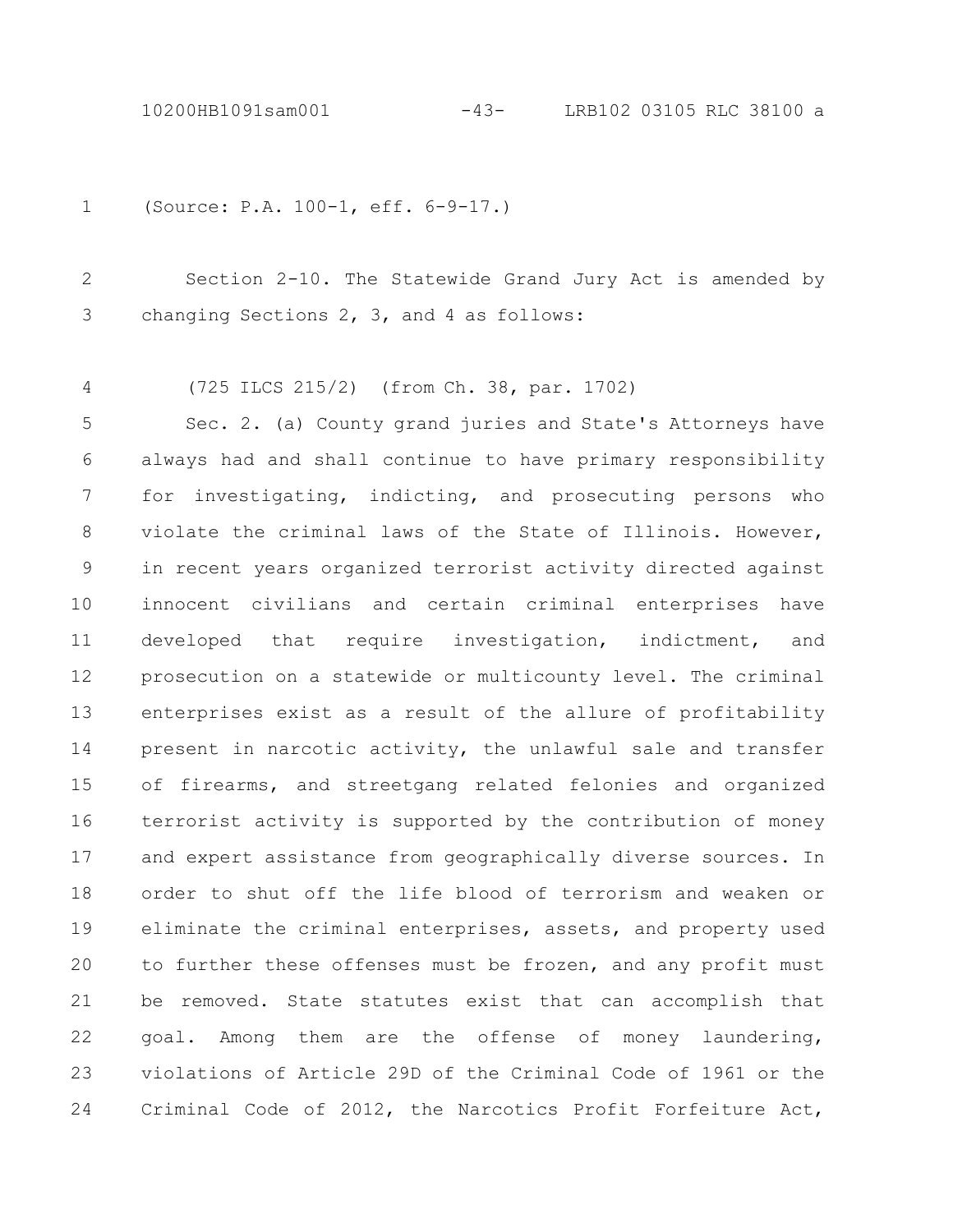10200HB1091sam001 -44- LRB102 03105 RLC 38100 a

and gunrunning. Local prosecutors need investigative personnel and specialized training to attack and eliminate these profits. In light of the transitory and complex nature of conduct that constitutes these criminal activities, the many diverse property interests that may be used, acquired directly or indirectly as a result of these criminal activities, and the many places that illegally obtained property may be located, it is the purpose of this Act to create a limited, multicounty Statewide Grand Jury with authority to investigate, indict, and prosecute: narcotic activity, including cannabis and controlled substance trafficking, narcotics racketeering, money laundering, violations of the Cannabis and Controlled Substances Tax Act, and violations of Article 29D of the Criminal Code of 1961 or the Criminal Code of 2012; the unlawful sale and transfer of firearms; gunrunning; and streetgang related felonies. 1 2 3 4 5 6 7 8 9 10 11 12 13 14 15 16

(b) A Statewide Grand Jury may also investigate, indict, and prosecute violations facilitated by the use of a computer of any of the following offenses: indecent solicitation of a child, sexual exploitation of a child, soliciting for a juvenile prostitute, keeping a place of juvenile prostitution, juvenile pimping, child pornography, aggravated child pornography, or promoting juvenile prostitution except as described in subdivision (a)(4) of Section 11-14.4 of the Criminal Code of 1961 or the Criminal Code of 2012. 17 18 19 20 21 22 23 24 25

(c) A Statewide Grand Jury may also investigate, indict, 26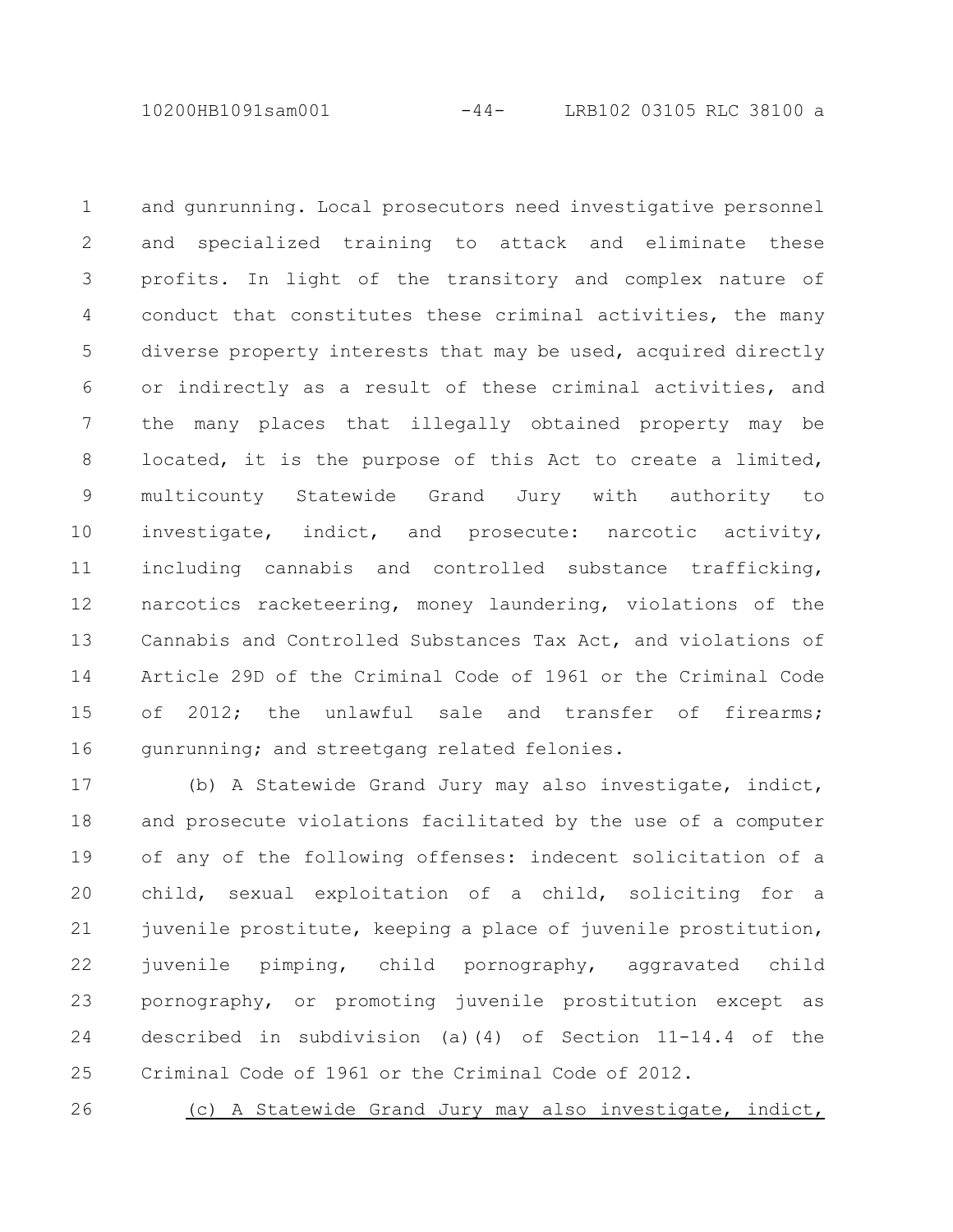| $\mathbf 1$ | and prosecute violations of organized retail crime.            |
|-------------|----------------------------------------------------------------|
| 2           | (Source: P.A. 101-593, eff. 12-4-19.)                          |
| 3           | (725 ILCS 215/3) (from Ch. 38, par. 1703)                      |
| 4           | Sec. 3. Written application for the appointment of a           |
| 5           | Circuit Judge to convene and preside over a Statewide Grand    |
| 6           | Jury, with jurisdiction extending throughout the State, shall  |
| 7           | be made to the Chief Justice of the Supreme Court. Upon such   |
| 8           | written application, the Chief Justice of the Supreme Court    |
| 9           | shall appoint a Circuit Judge from the circuit where the       |
| 10          | Statewide Grand Jury is being sought to be convened, who shall |
| 11          | make a determination that the convening of a Statewide Grand   |
| 12          | Jury is necessary.                                             |
| 13          | In such application the Attorney General shall state that      |
| 14          | the convening of a Statewide Grand Jury is necessary because   |
|             |                                                                |

of an alleged offense or offenses set forth in this Section involving more than one county of the State and identifying any such offense alleged; and 15 16 17

(a) that he or she believes that the grand jury function for the investigation and indictment of the offense or offenses cannot effectively be performed by a county grand jury together with the reasons for such belief, and 18 19 20 21 22

(b)(1) that each State's Attorney with jurisdiction over an offense or offenses to be investigated has consented to the impaneling of the Statewide Grand Jury, 23 24 25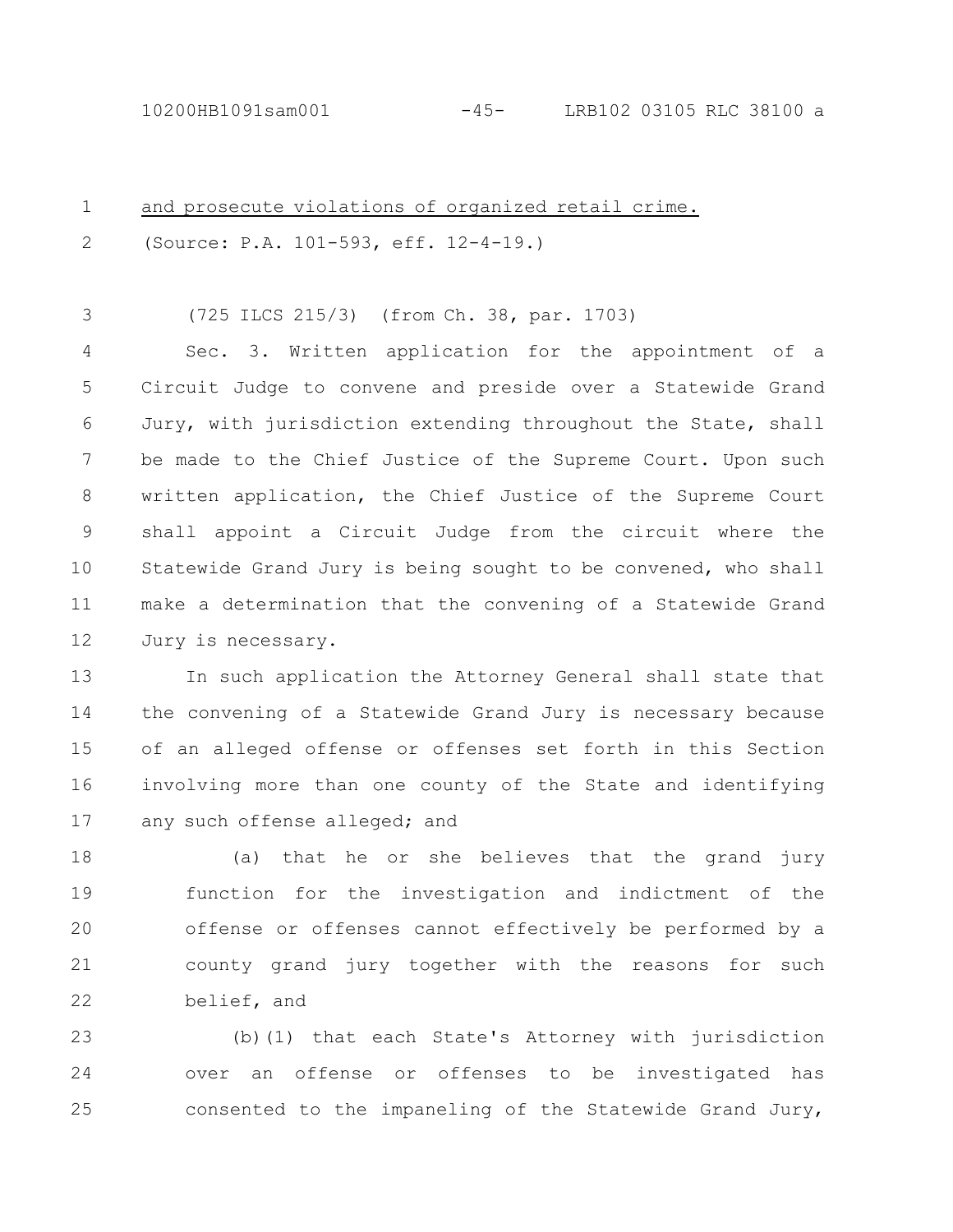or

1

(2) if one or more of the State's Attorneys having jurisdiction over an offense or offenses to be investigated fails to consent to the impaneling of the Statewide Grand Jury, the Attorney General shall set forth good cause for impaneling the Statewide Grand Jury. 2 3 4 5 6

If the Circuit Judge determines that the convening of a Statewide Grand Jury is necessary, he or she shall convene and impanel the Statewide Grand Jury with jurisdiction extending throughout the State to investigate and return indictments: 7 8 9 10

(a) For violations of any of the following or for any other criminal offense committed in the course of violating any of the following: Article 29D of the Criminal Code of 1961 or the Criminal Code of 2012, the Illinois Controlled Substances Act, the Cannabis Control Act, the Methamphetamine Control and Community Protection Act, or the Narcotics Profit Forfeiture Act; a streetgang related felony offense; Section 16-25.1, 24-2.1, 24-2.2, 24-3, 24-3A, 24-3.1, 24-3.3, 24-3.4, 24-4, or 24-5 or subsection  $24-1(a)(4)$ ,  $24-1(a)(6)$ ,  $24-1(a)(7)$ ,  $24-1$ (a)(9),  $24-1$ (a)(10), or  $24-1$ (c) of the Criminal Code of 1961 or the Criminal Code of 2012; or a money laundering offense; provided that the violation or offense involves acts occurring in more than one county of this State; and 11 12 13 14 15 16 17 18 19 20 21 22 23 24

(a-5) For violations facilitated by the use of a computer, including the use of the Internet, the World 25 26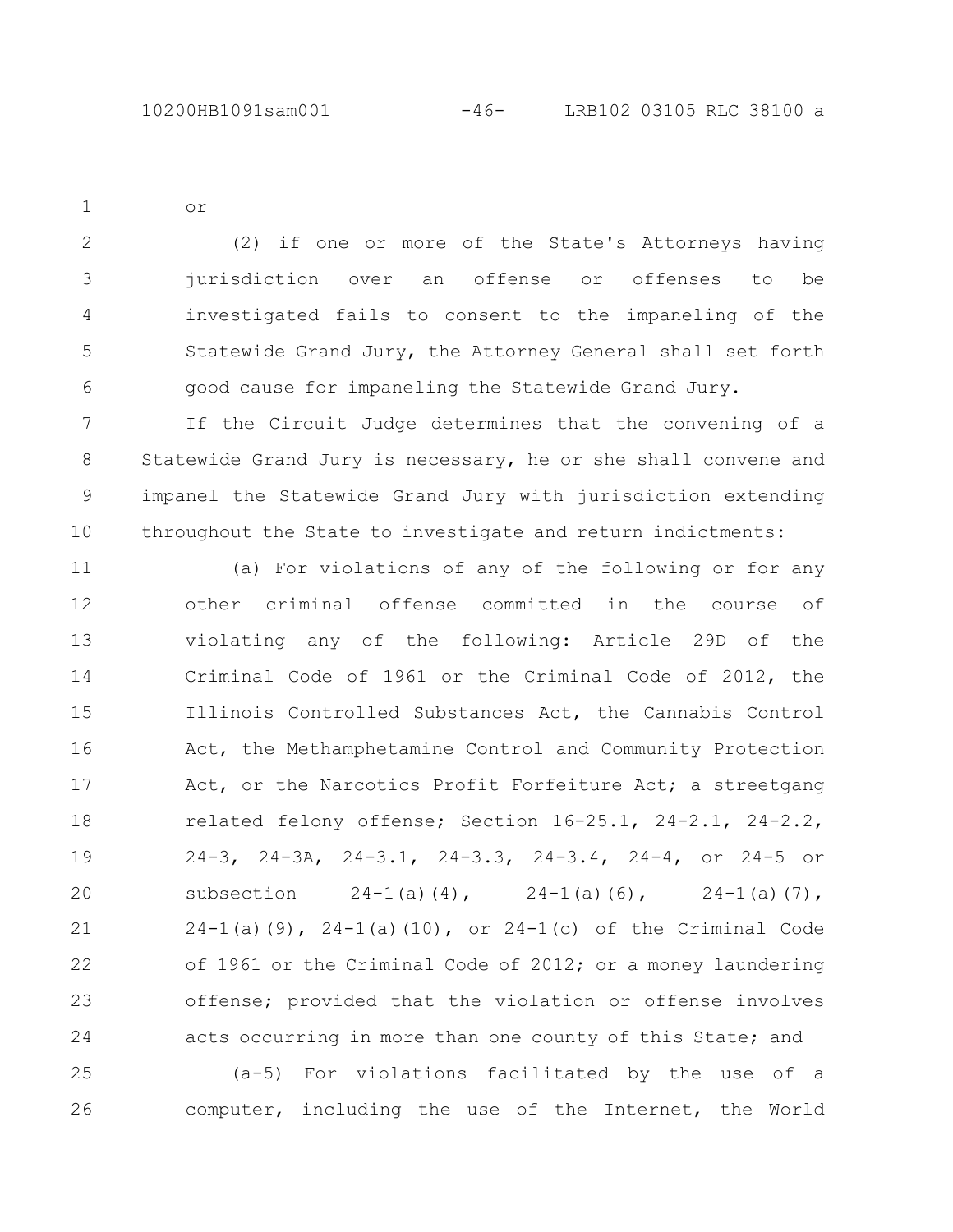10200HB1091sam001 -47- LRB102 03105 RLC 38100 a

Wide Web, electronic mail, message board, newsgroup, or any other commercial or noncommercial on-line service, of any of the following offenses: indecent solicitation of a child, sexual exploitation of a child, soliciting for a juvenile prostitute, keeping a place of juvenile prostitution, juvenile pimping, child pornography, aggravated child pornography, or promoting juvenile prostitution except as described in subdivision (a)(4) of Section 11-14.4 of the Criminal Code of 1961 or the Criminal Code of 2012; and 1 2 3 4 5 6 7 8 9 10

(b) For the offenses of perjury, subornation of perjury, communicating with jurors and witnesses, and harassment of jurors and witnesses, as they relate to matters before the Statewide Grand Jury. 11 12 13 14

"Streetgang related" has the meaning ascribed to it in Section 10 of the Illinois Streetgang Terrorism Omnibus Prevention Act. 15 16 17

Upon written application by the Attorney General for the convening of an additional Statewide Grand Jury, the Chief Justice of the Supreme Court shall appoint a Circuit Judge from the circuit for which the additional Statewide Grand Jury is sought. The Circuit Judge shall determine the necessity for an additional Statewide Grand Jury in accordance with the provisions of this Section. No more than 2 Statewide Grand Juries may be empaneled at any time. 18 19 20 21 22 23 24 25

(Source: P.A. 101-593, eff. 12-4-19.) 26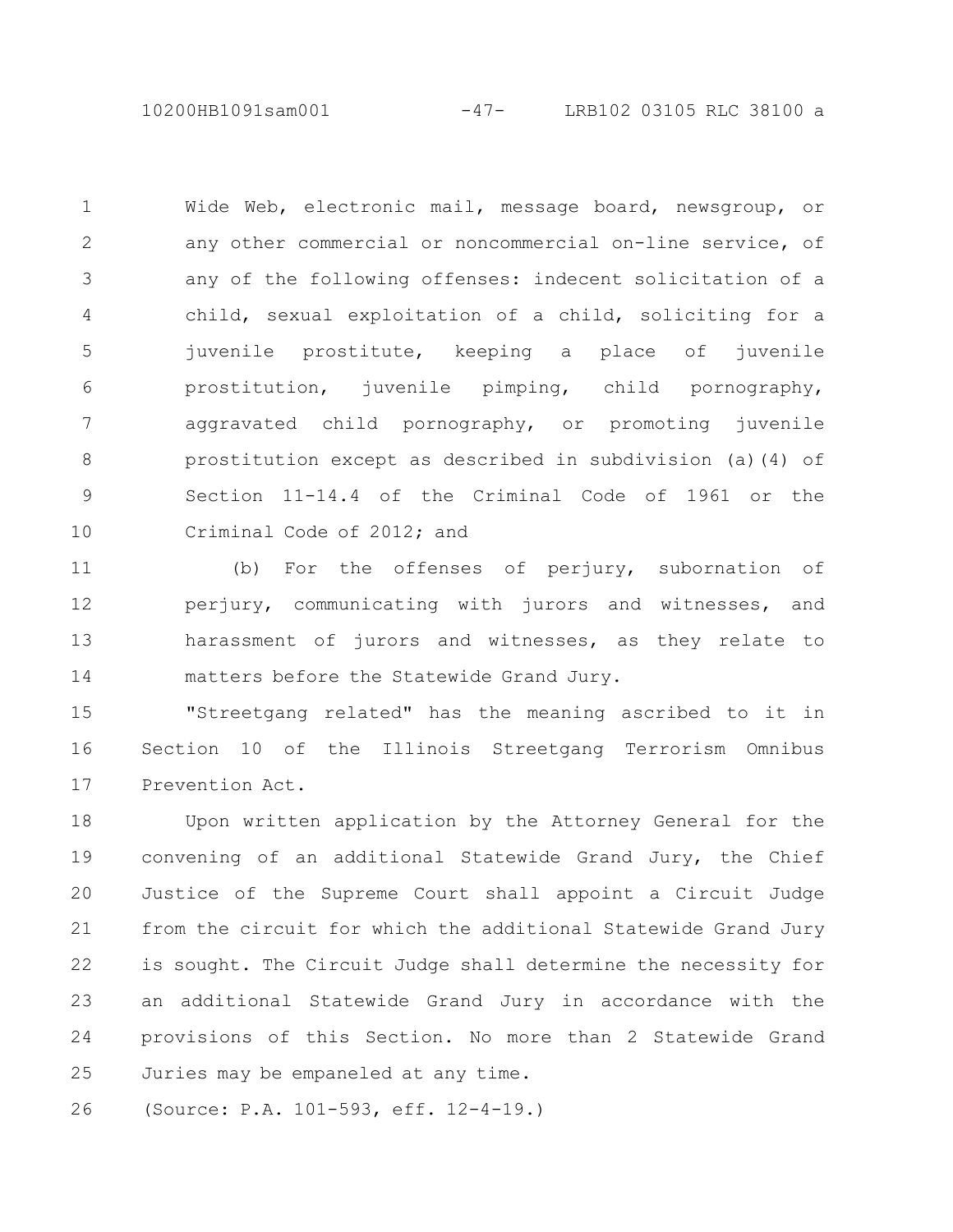(725 ILCS 215/4) (from Ch. 38, par. 1704) Sec. 4. (a) The presiding judge of the Statewide Grand Jury will receive recommendations from the Attorney General as to the county in which the Grand Jury will sit. Prior to making the recommendations, the Attorney General shall obtain the permission of the local State's Attorney to use his or her county for the site of the Statewide Grand Jury. Upon receiving the Attorney General's recommendations, the presiding judge will choose one of those recommended locations as the site where the Grand Jury shall sit. 1 2 3 4 5 6 7 8 9 10

Any indictment by a Statewide Grand Jury shall be returned to the Circuit Judge presiding over the Statewide Grand Jury and shall include a finding as to the county or counties in which the alleged offense was committed. Thereupon, the judge shall, by order, designate the county of venue for the purpose of trial. The judge may also, by order, direct the consolidation of an indictment returned by a county grand jury with an indictment returned by the Statewide Grand Jury and set venue for trial. 11 12 13 14 15 16 17 18 19

(b) Venue for purposes of trial for the offense of narcotics racketeering shall be proper in any county where:  $20$ 21

(1) Cannabis or a controlled substance which is the basis for the charge of narcotics racketeering was used; acquired; transferred or distributed to, from or through; or any county where any act was performed to further the 22 23 24 25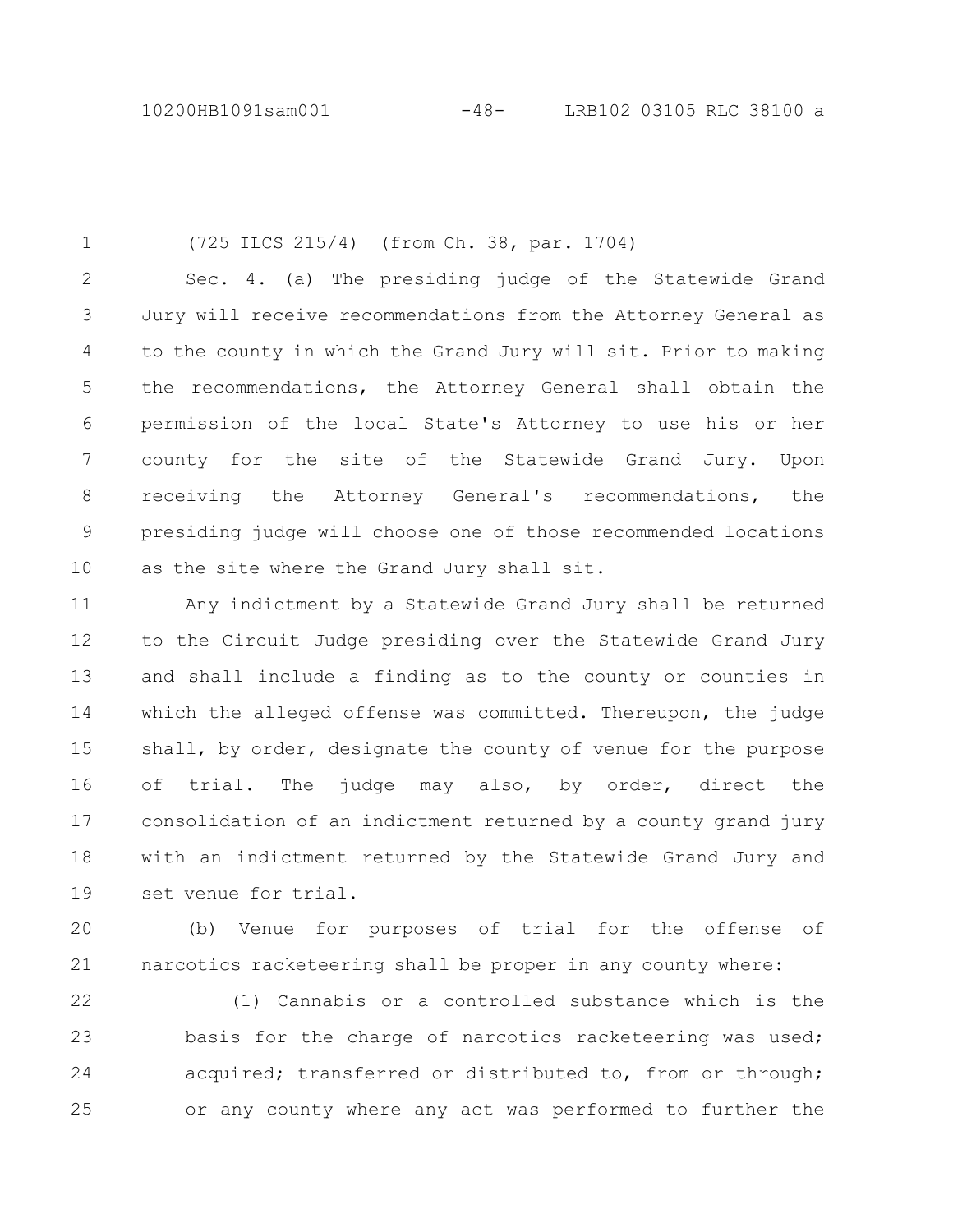use; acquisition, transfer or distribution of said cannabis or controlled substance; or 1 2

(2) Any money, property, property interest, or any other asset generated by narcotics activities was acquired, used, sold, transferred or distributed to, from or through; or, 3 4 5 6

(3) Any enterprise interest obtained as a result of narcotics racketeering was acquired, used, transferred or distributed to, from or through, or where any activity was conducted by the enterprise or any conduct to further the interests of such an enterprise. 7 8 9 10 11

(c) Venue for purposes of trial for the offense of money laundering shall be proper in any county where any part of a financial transaction in criminally derived property took place, or in any county where any money or monetary interest which is the basis for the offense, was acquired, used, sold, transferred or distributed to, from, or through. 12 13 14 15 16 17

(d) A person who commits the offense of cannabis trafficking or controlled substance trafficking may be tried in any county. 18 19 20

(e) Venue for purposes of trial for any violation of Article 29D of the Criminal Code of 1961 or the Criminal Code of 2012 may be in the county in which an act of terrorism occurs, the county in which material support or resources are provided or solicited, the county in which criminal assistance is rendered, or any county in which any act in furtherance of 21 22 23 24 25 26